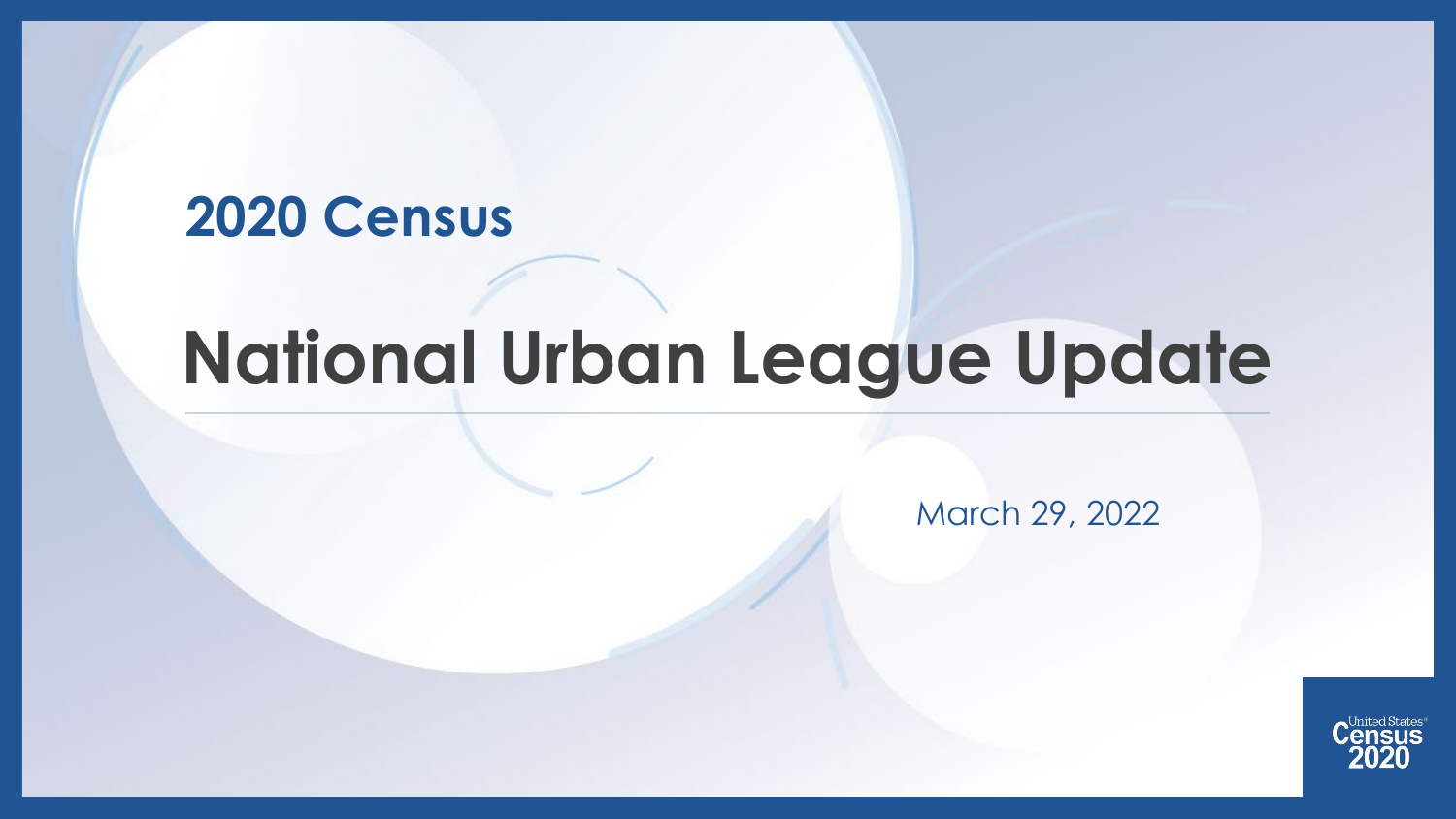### **Speakers**



**Michael C. Cook, Sr.,**  Chief, Public Information Office, U.S. Census Bureau **HOST** 



**Albert E. Fontenot, Jr.,**<br>Associate Director for Decennial Census Programs, U.S. Census Bureau



**Eric Jensen,** Senior Technical Expert for Demographic Analysis, Population Division



**Timothy Kennel,<br>Assistant Division Chief for Statistical** Methods, Decennial Statistical Studies Division, U.S. Census Bureau



#### **Karen Battle,** Chief, Population Division,

U.S. Census Bureau

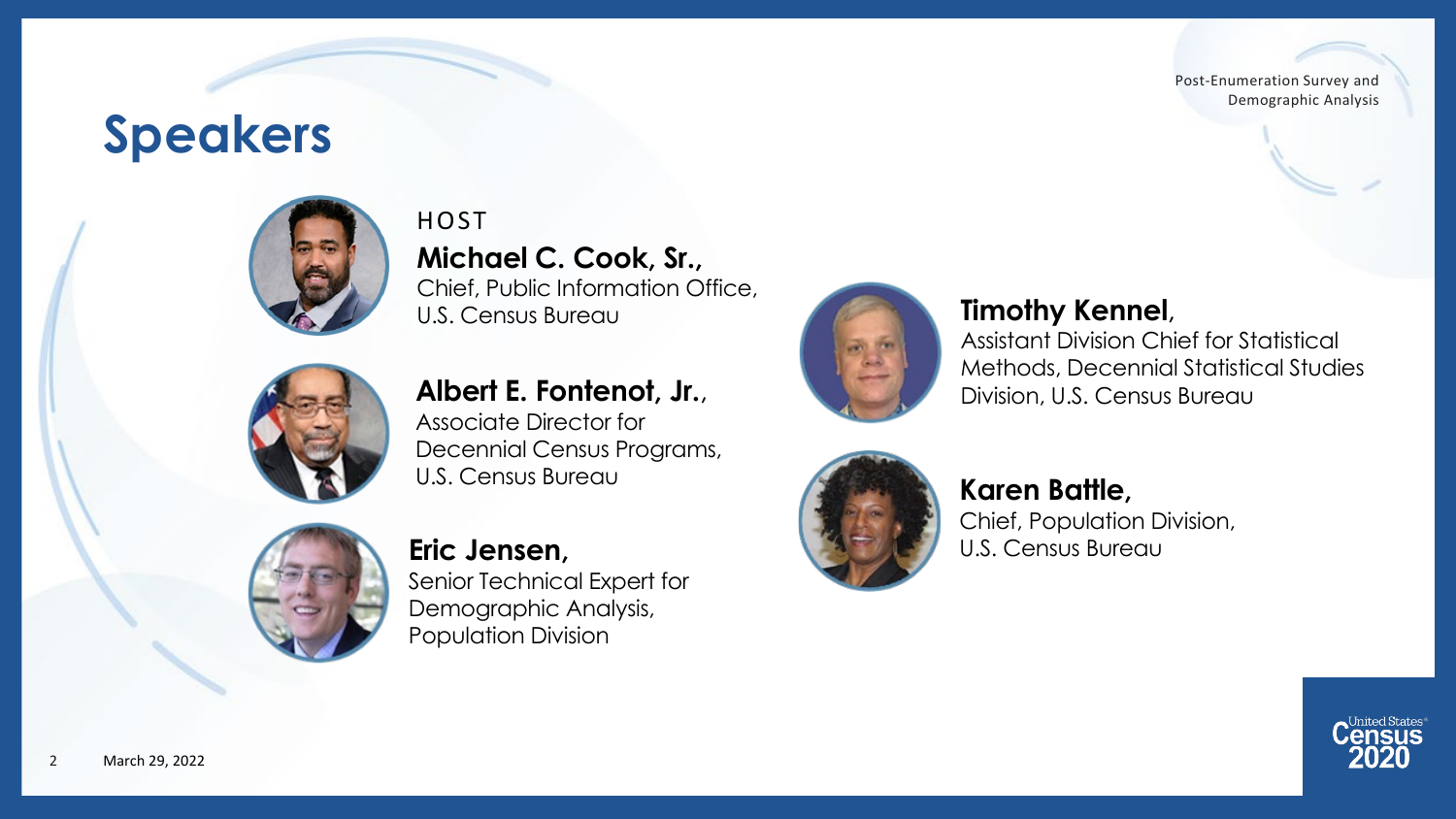### **Overview**

#### **Recap of Previous National Urban League Briefings**

- July 6, 2021 Status updates, Post Data Collection Processing, Disclosure Avoidance Systems
- October 15, 2021 Status updates, detailed review of three separate data quality releases.

#### **Today's Presentation**

- Additional data points measuring the quality of the 2020 Census:
	- Post-Enumeration Survey (PES) results
	- Demographic Analysis (DA) estimates of net coverage error for the 2020 Census
- Future areas of study and research regarding Population Estimates

#### **Today's Speakers**

- **Eric Jensen** Senior Technical Expert for Demographic Analysis, Population Division
- **Tim Kennel**  Assistant Division Chief for Statistical Methods, Decennial Statistical Studies Division
- **Karen Battle**  Division Chief, Population Division

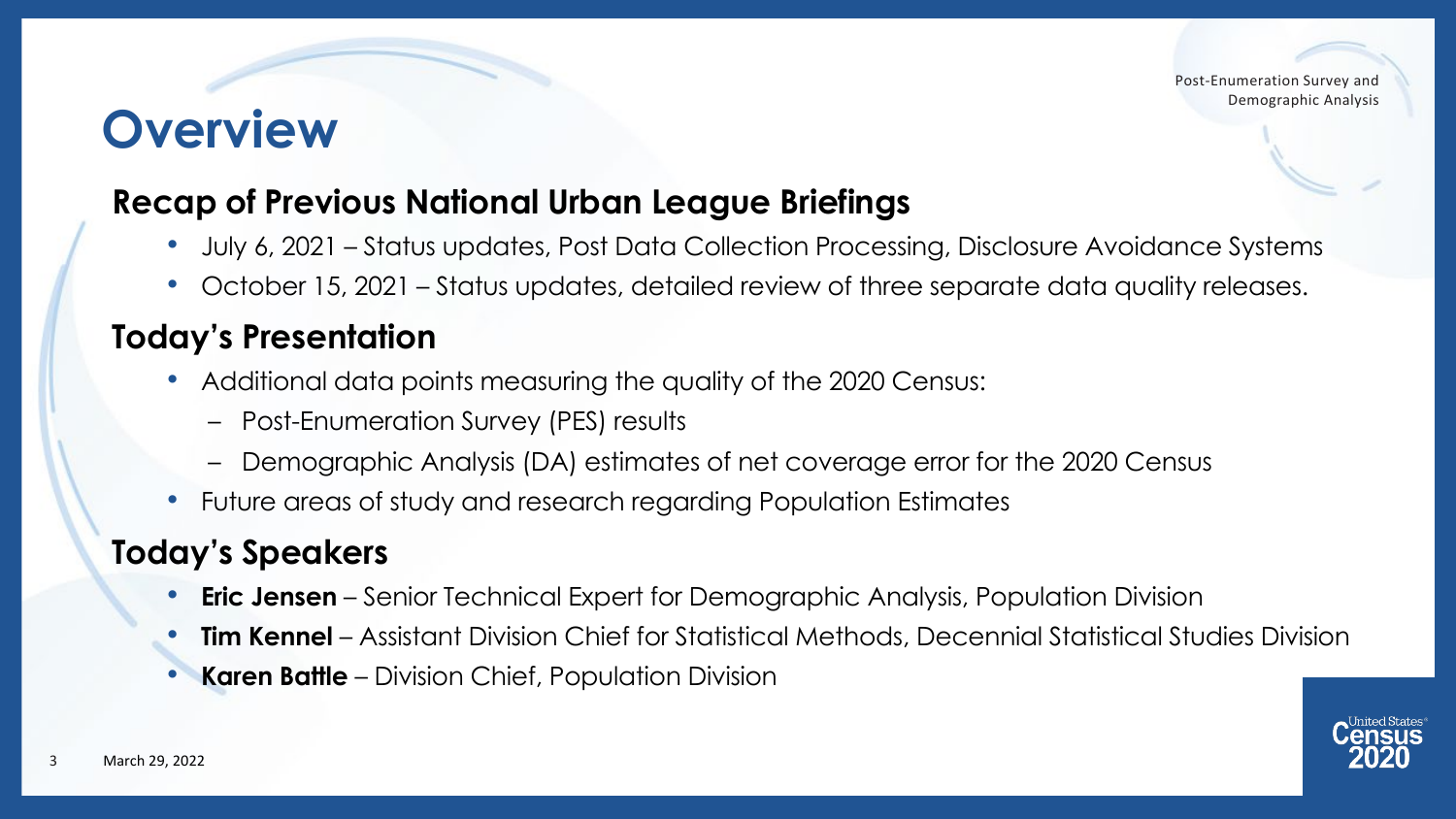### **Demographic Analysis Estimates of Net Coverage Error for the 2020 Census**

#### **Eric Jensen, Ph.D.**

Senior Technical Expert for Demographic Analysis, Population Division, U.S. Census Bureau





March 29, 2022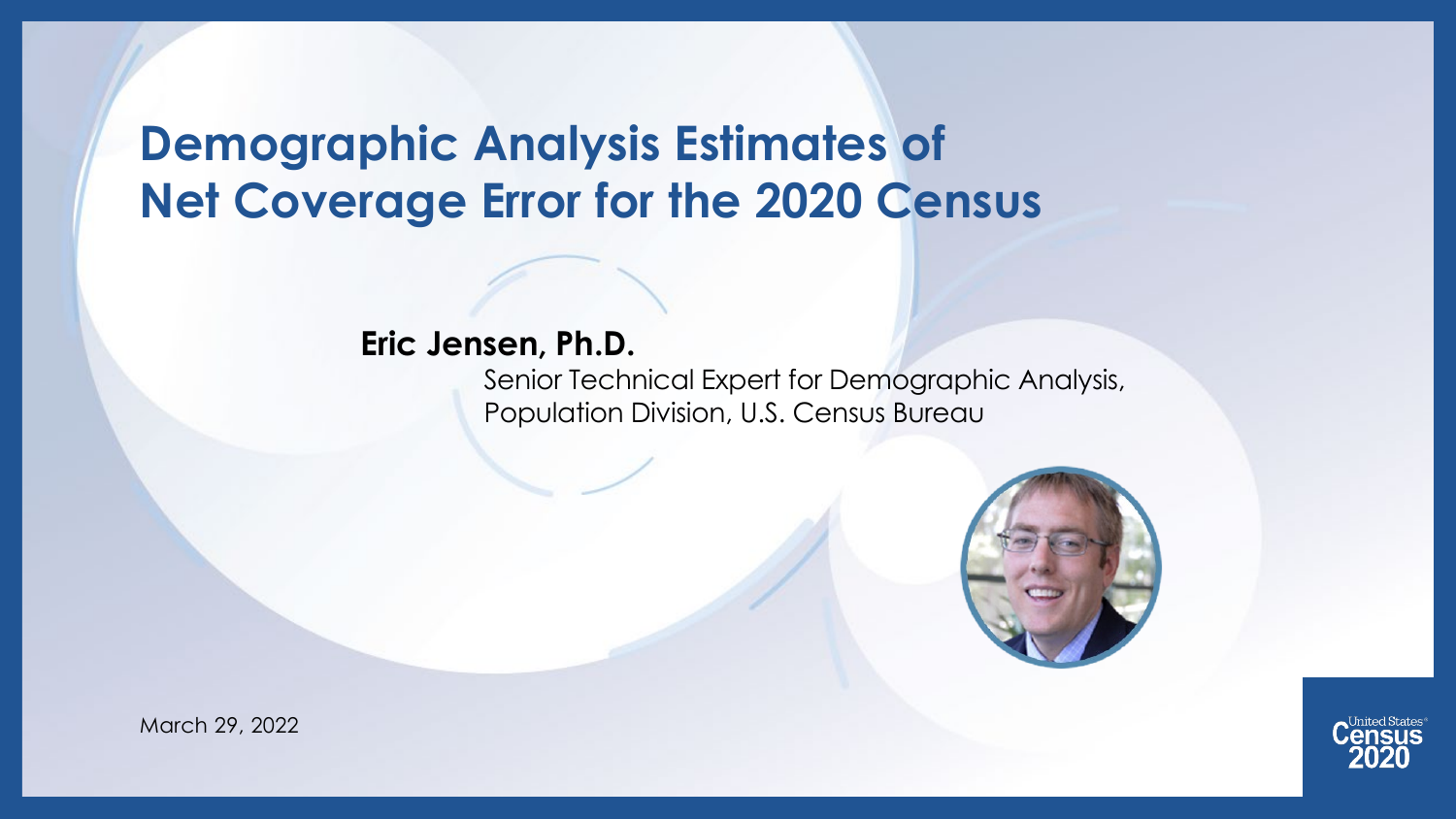### **What is Demographic Analysis (DA)?**

- DA is a method that the Census Bureau uses to evaluate the quality of the decennial census.
- We produced national estimates of the population as of April 1, 2020, by age, sex, DA race categories, and Hispanic origin.
- Estimates are developed using current and historical vital records, data on international migration, and Medicare records.
- The COVID-19 pandemic had a limited impact on the DA population estimates.

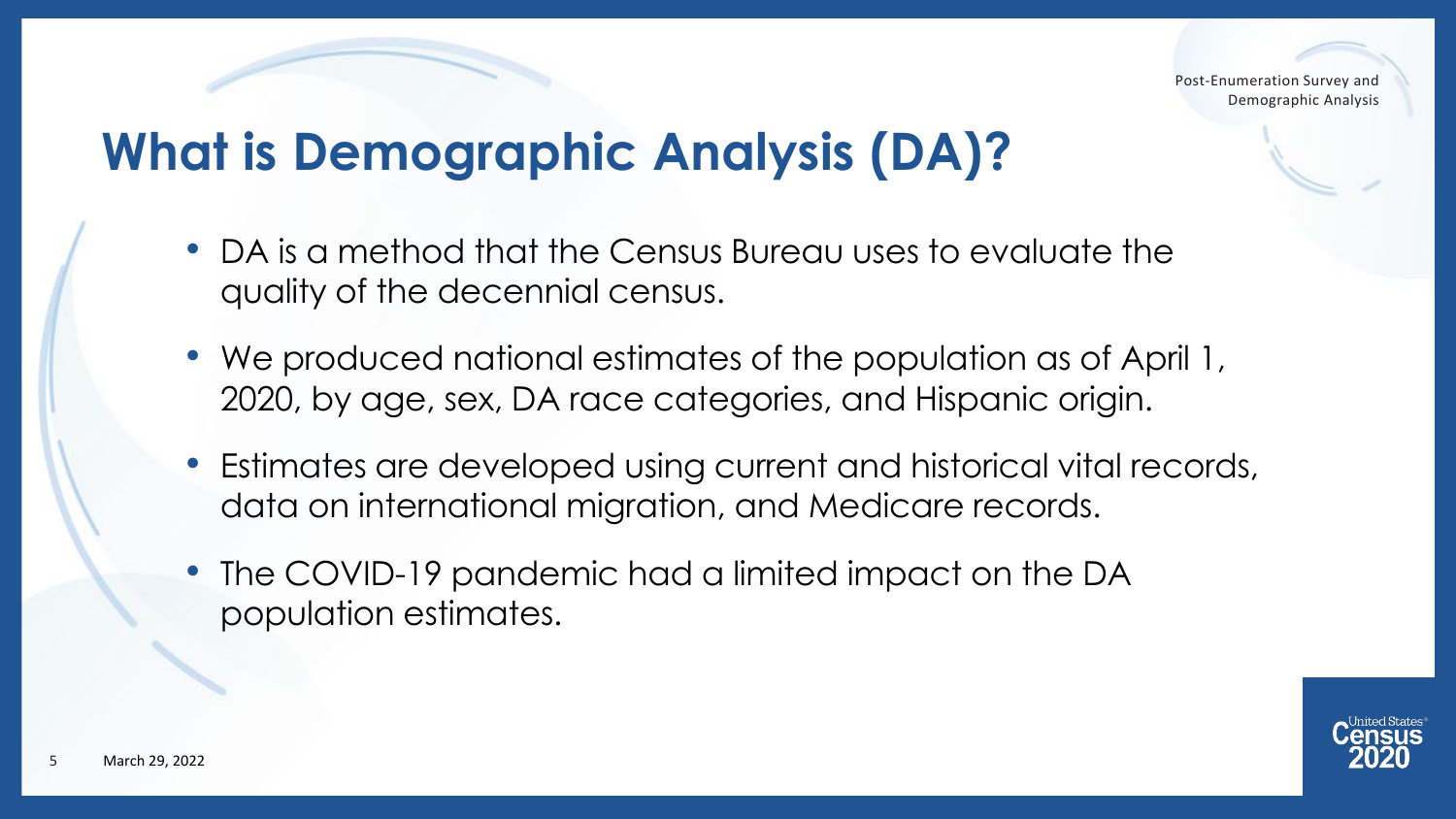### **Demographic Analysis Method**

**Population = Births** – **Deaths** + **Immigration** – **Emigration**

- Birth records.
	- The foundation of the DA estimates.
- Death records.
- Data on international migration.
- Medicare enrollment records.

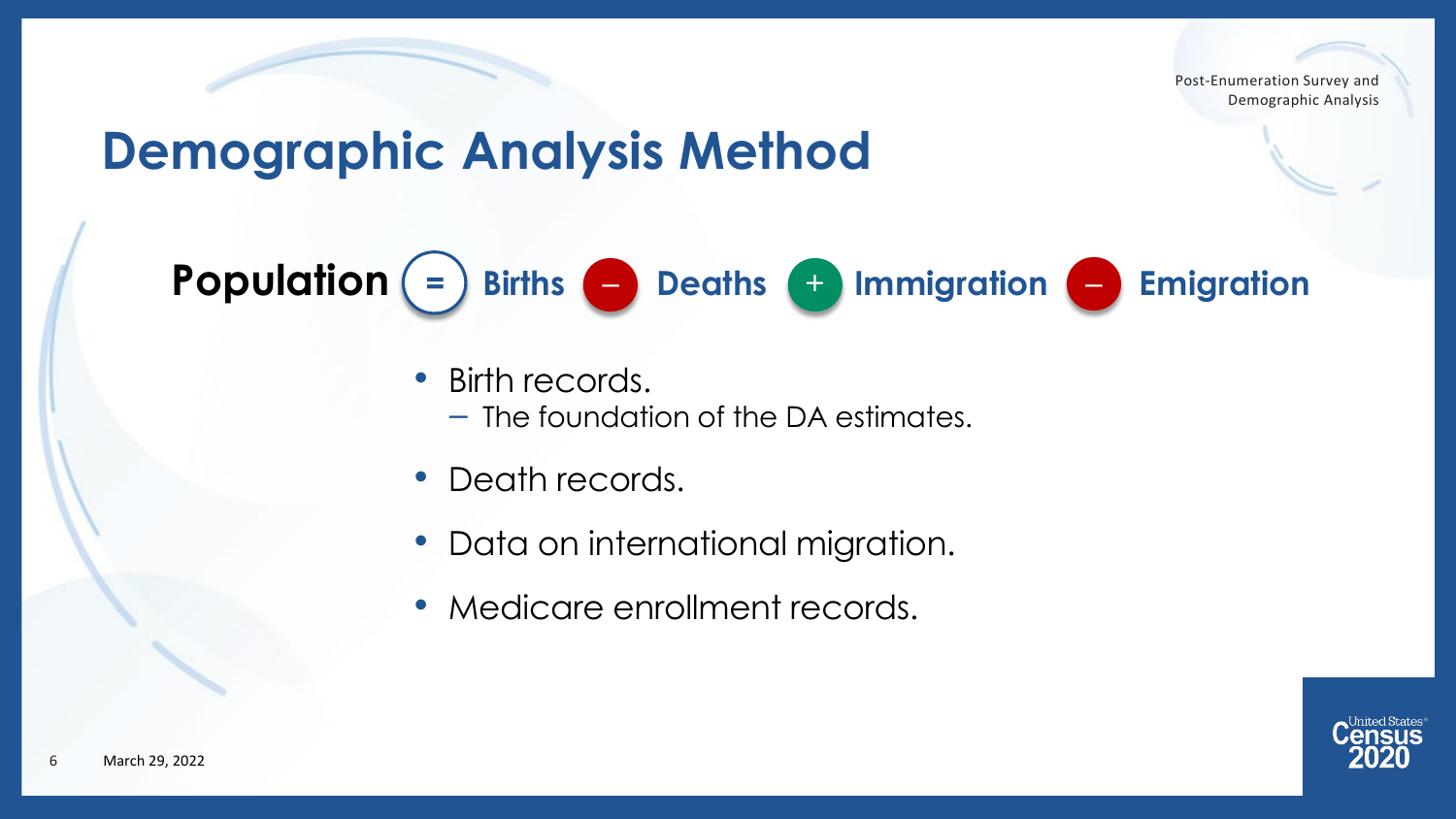### **Demographic Analysis Method** *(continued)*

**Net Coverage Error (=)** 

#### **(Census Count – DA Estimate ) / DA Estimate \* 100**

• The DA population estimates are treated as the benchmark when calculating the DA net coverage error estimates.

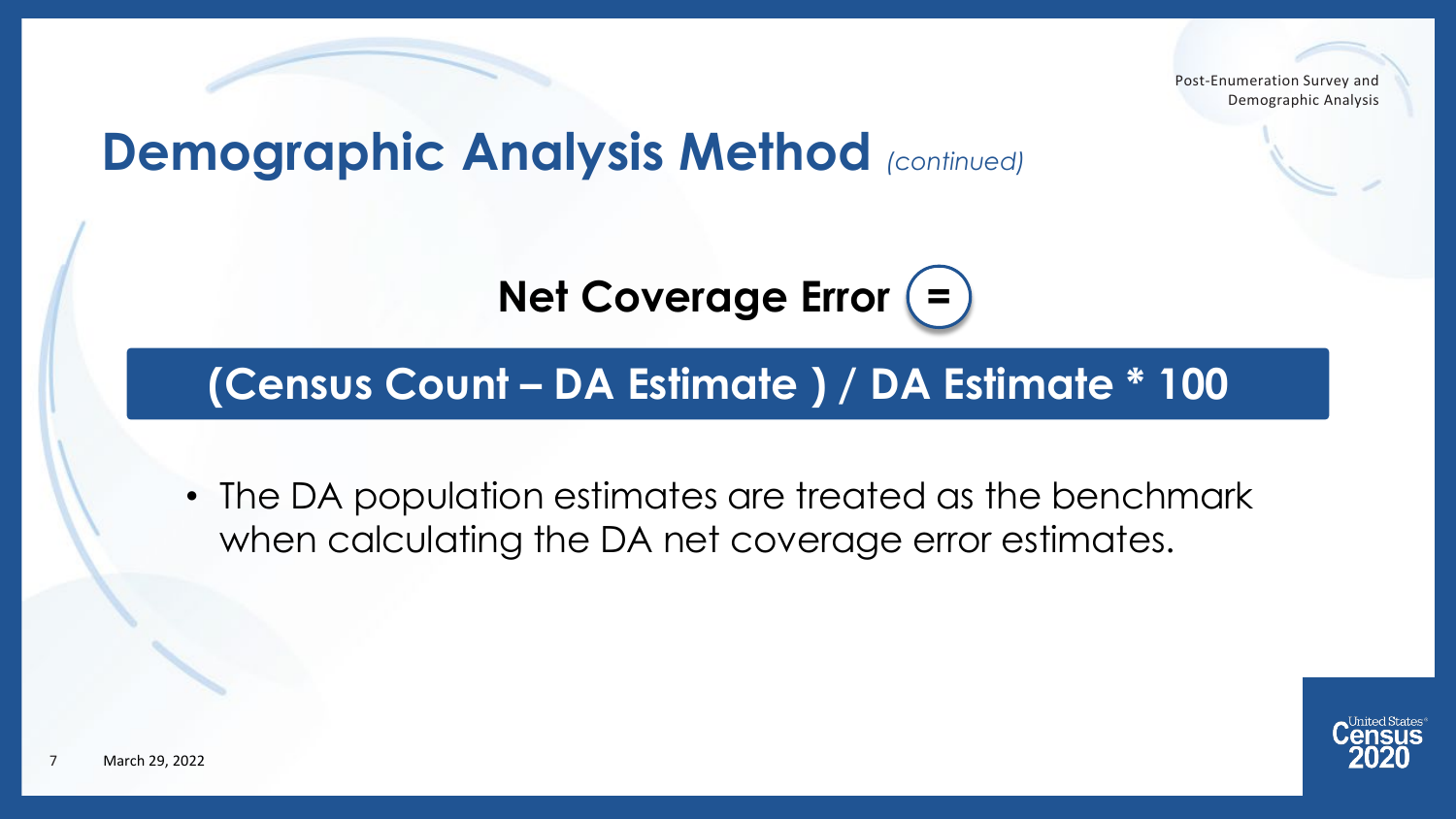#### **DA releases:**

#### **Currently we have released:**

- 2020 DA population estimates (December 15, 2020).
- Net coverage error estimates for total population (April 26, 2021).
- Net coverage error estimates for redistricting results (November 9, 2021).
- Net coverage error estimates by detailed age and sex (March 10, 2022).

#### **Later we will release:**

- Estimates by race and Hispanic origin.
	- ‒ Modified Race File.
- Experimental estimates.
	- ‒ More race and Hispanic origin detail.
	- ‒ State and county estimates for the population ages 0 to 4.

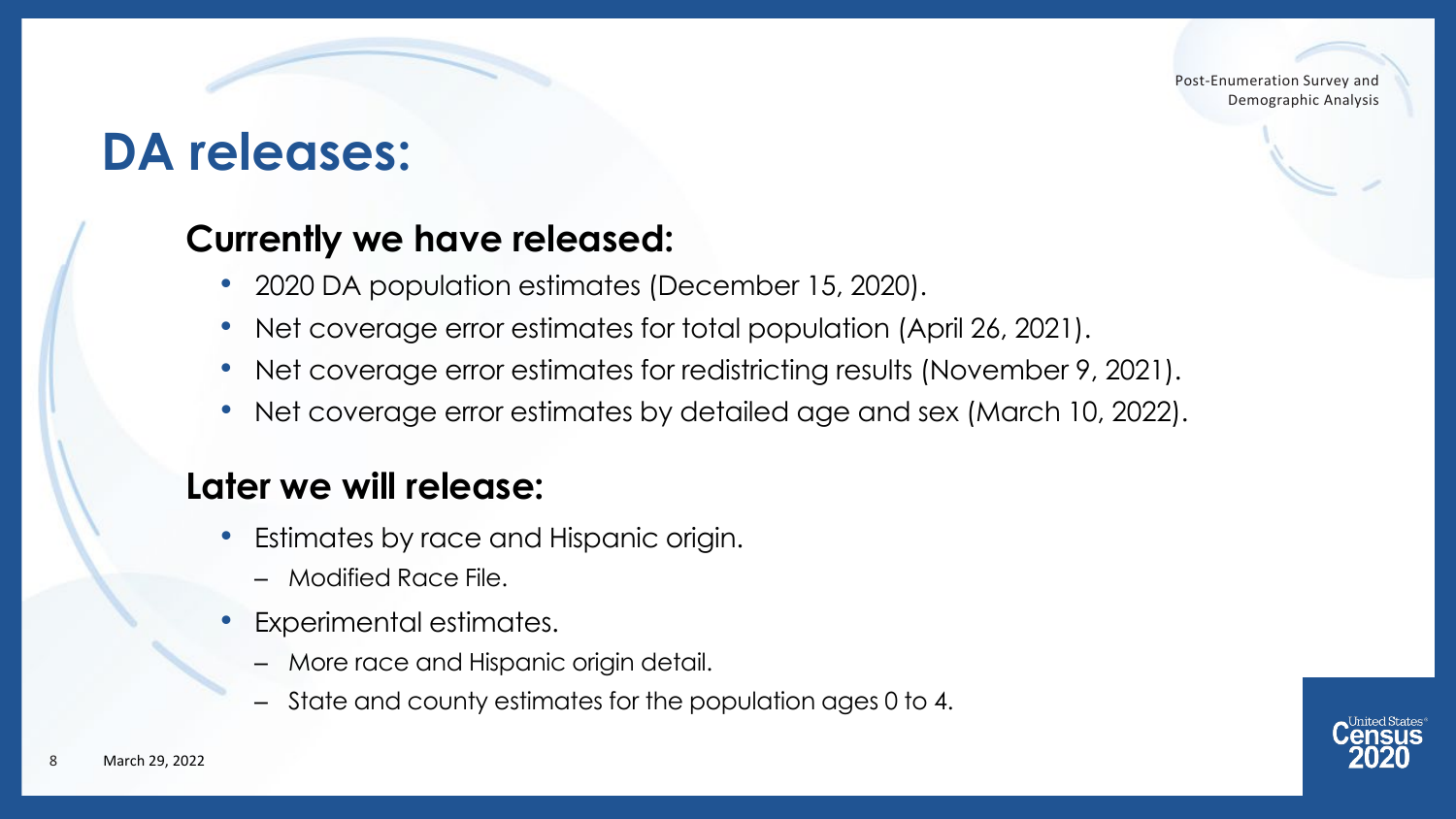Demographic Analysis Estimates of Net Coverage Error for the 2020 Census

## **National Total**

March 29, 2022

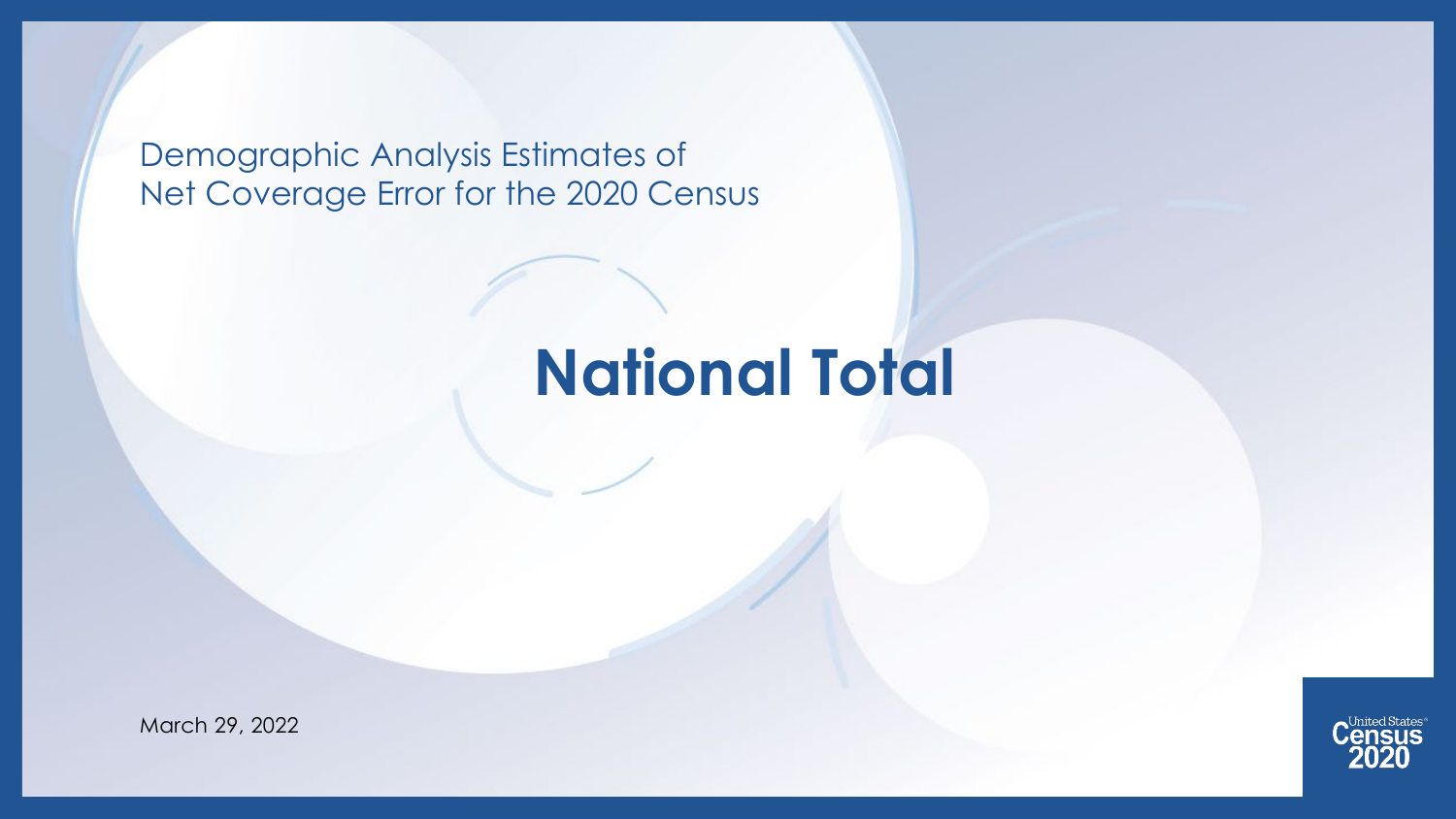

#### **Census Counts, Demographic Analysis (DA) Estimates of the Resident Population, and Net Coverage Error: April 1, 2020, and April 1, 2010**

(Population in thousands. Net coverage error in percent)

|                                   | 2020 DA series |         |         |         | 2010 DA series |                   |         |                     |         |         |
|-----------------------------------|----------------|---------|---------|---------|----------------|-------------------|---------|---------------------|---------|---------|
| Measure                           | 2020           |         |         |         | 2010           |                   | Low     |                     | High    |         |
|                                   | Census         | _OW     | Middle  | High    | Census         | _OW               | middle  | Middle <sup>1</sup> | middle  | High    |
| Population                        | 331,449        | 330,730 | 332,601 | 335,514 | 308,746        | 305,684           | 307,415 | 308,346             | 310.038 | 312.713 |
| Net coverage error <sup>2</sup> . |                | 0.22    | $-0.35$ | $-1.21$ |                | 1.00 <sup>1</sup> | 0.43    | 0.13                | $-0.42$ | $-1.27$ |

X Not applicable.

<sup>1</sup> The 2010 middle estimate comes from the May 2012 revision to the DA estimates. The other 2010 DA estimates were part of the original December 2010 release.

<sup>2</sup> Calculated as (Census count - DA estimate)/DA estimate \* 100.

Source: U.S. Census Bureau, 2020 and 2010 Censuses, and 2020 and 2010 Demographic Analysis.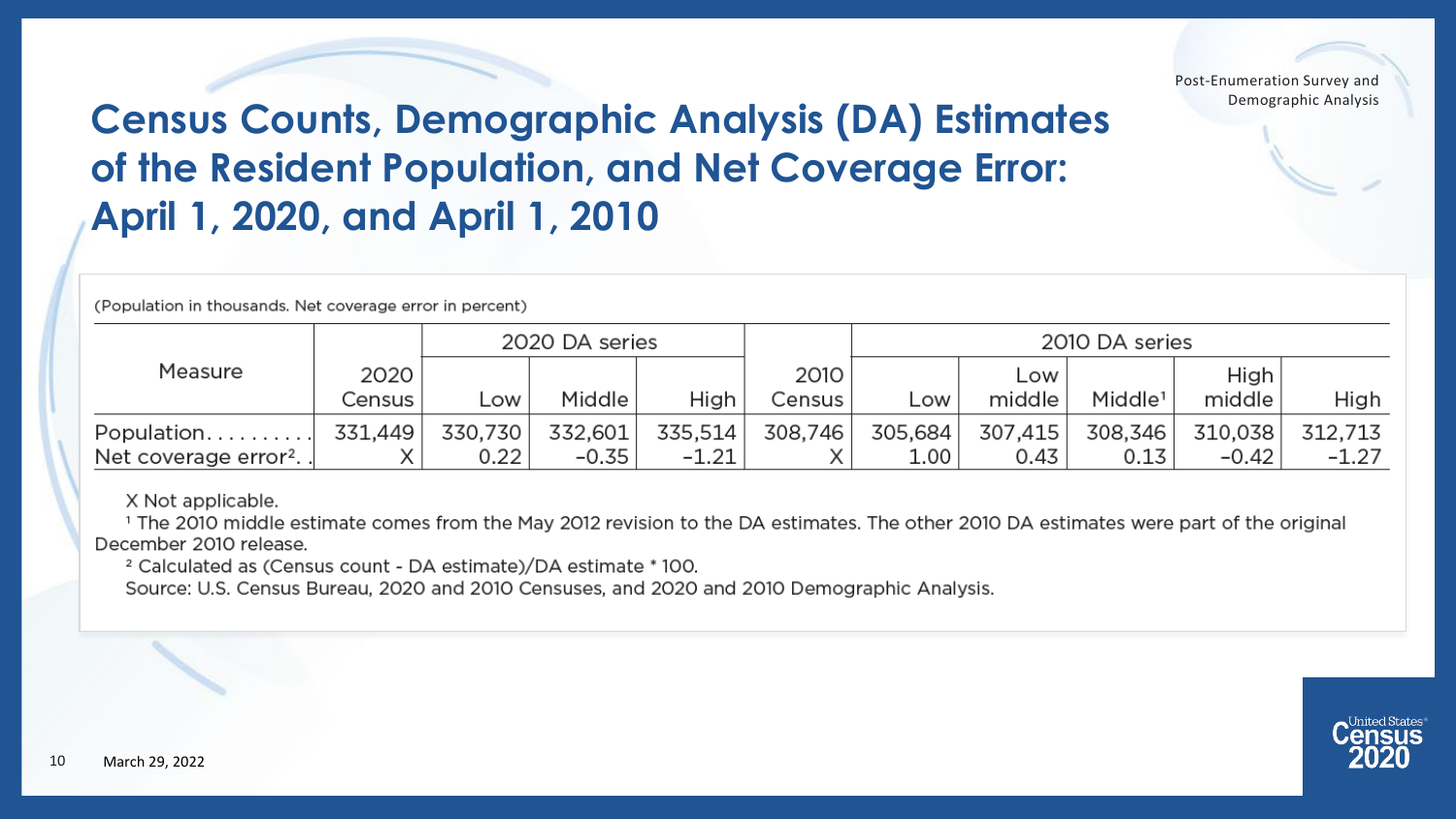**Differences in 2020 Demographic Analysis Series by Population Component**

(Population in thousands)

335,514

Low series **Middle**  series 330,730 **series** High **332,601** Difference from middle series 16% due to births. 46% due to international migration. 38% due to Medicare enrollment.

Difference from middle series 25% due to births. 56% due to international migration. 19% due to Medicare enrollment.

Source: U.S. Census Bureau, 2020 Demographic Analysis (December 2020 release).



Post-Enumeration Survey and

Demographic Analysis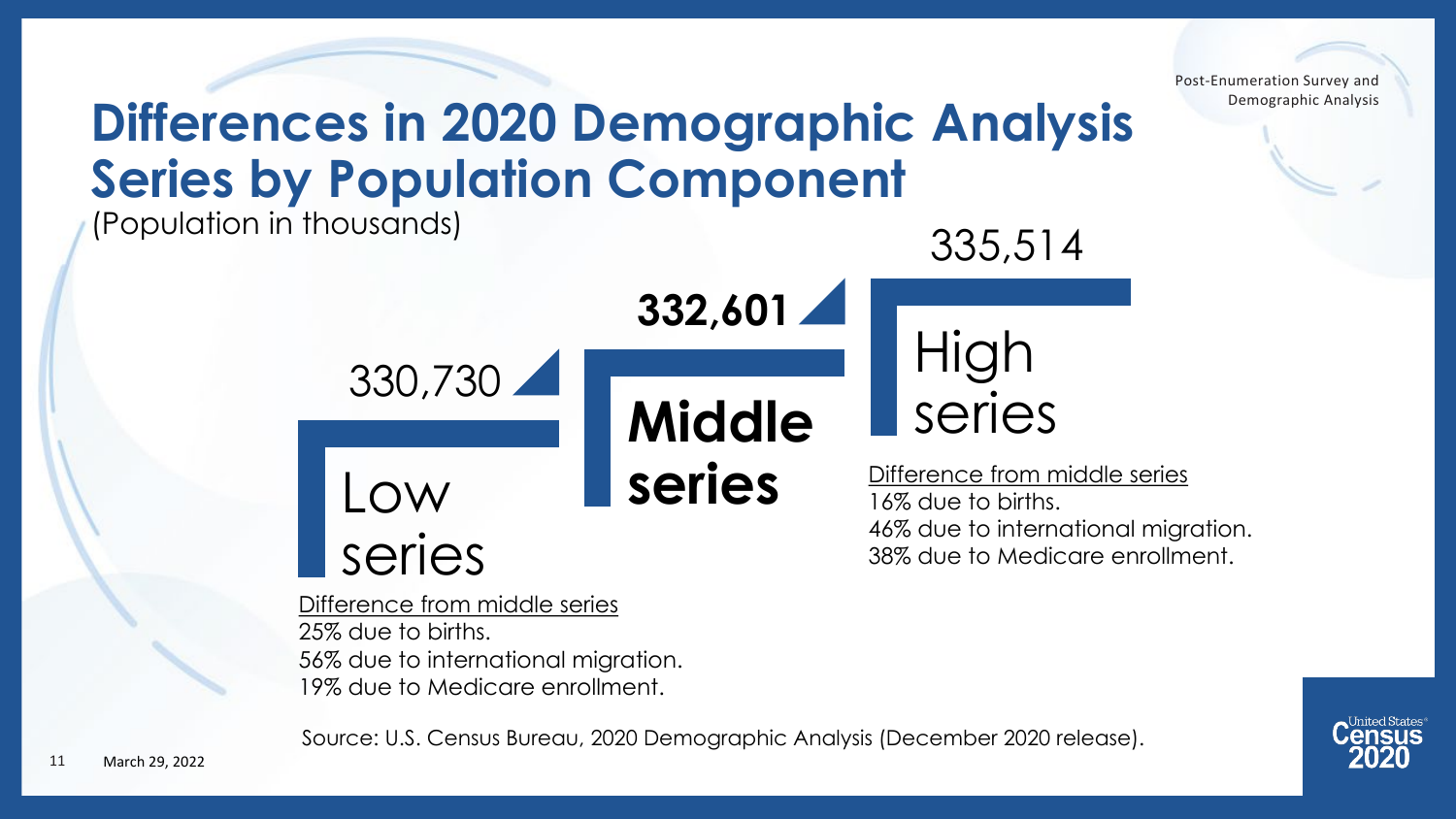Demographic Analysis Estimates of Net Coverage Error for the 2020 Census

## **Single Year of Age**



March 29, 2022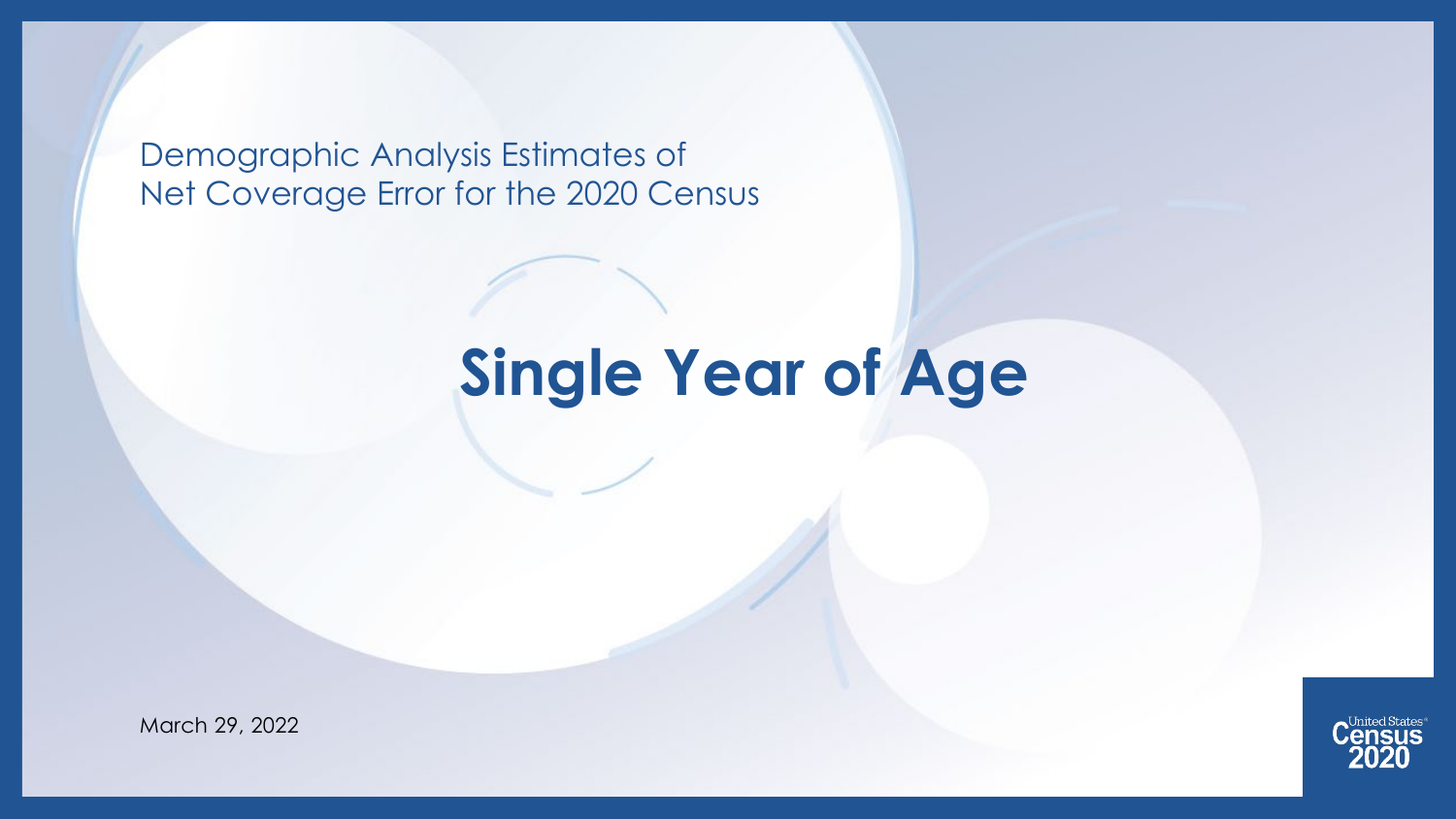#### **2020 Demographic Analysis (DA) Net Coverage Error Estimates by Single Year of Age and Series: April 1, 2020**



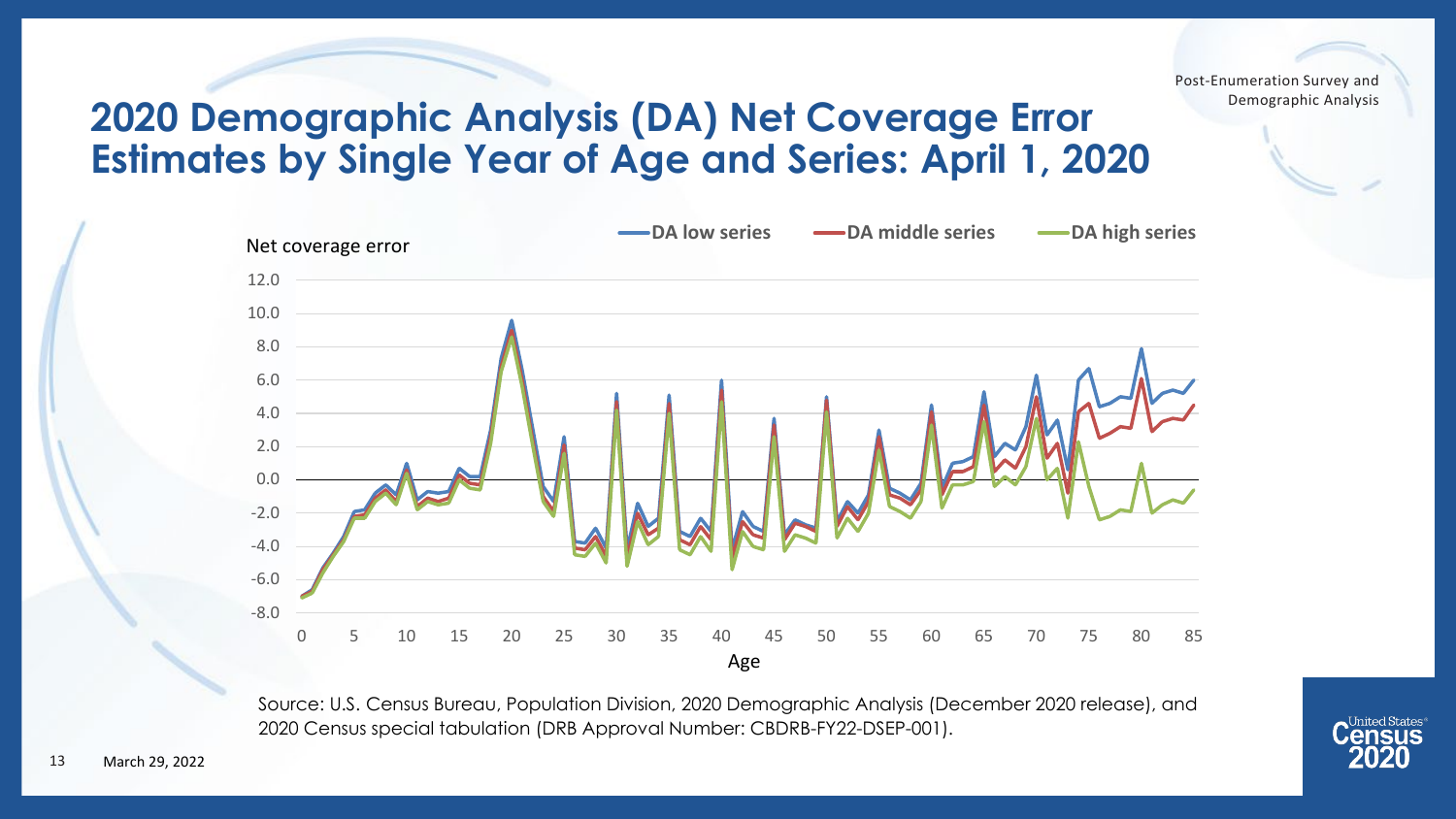#### **Resident Population by Single Year of Age in the 2020 Census and 2020 Demographic Analysis (DA) Estimates**



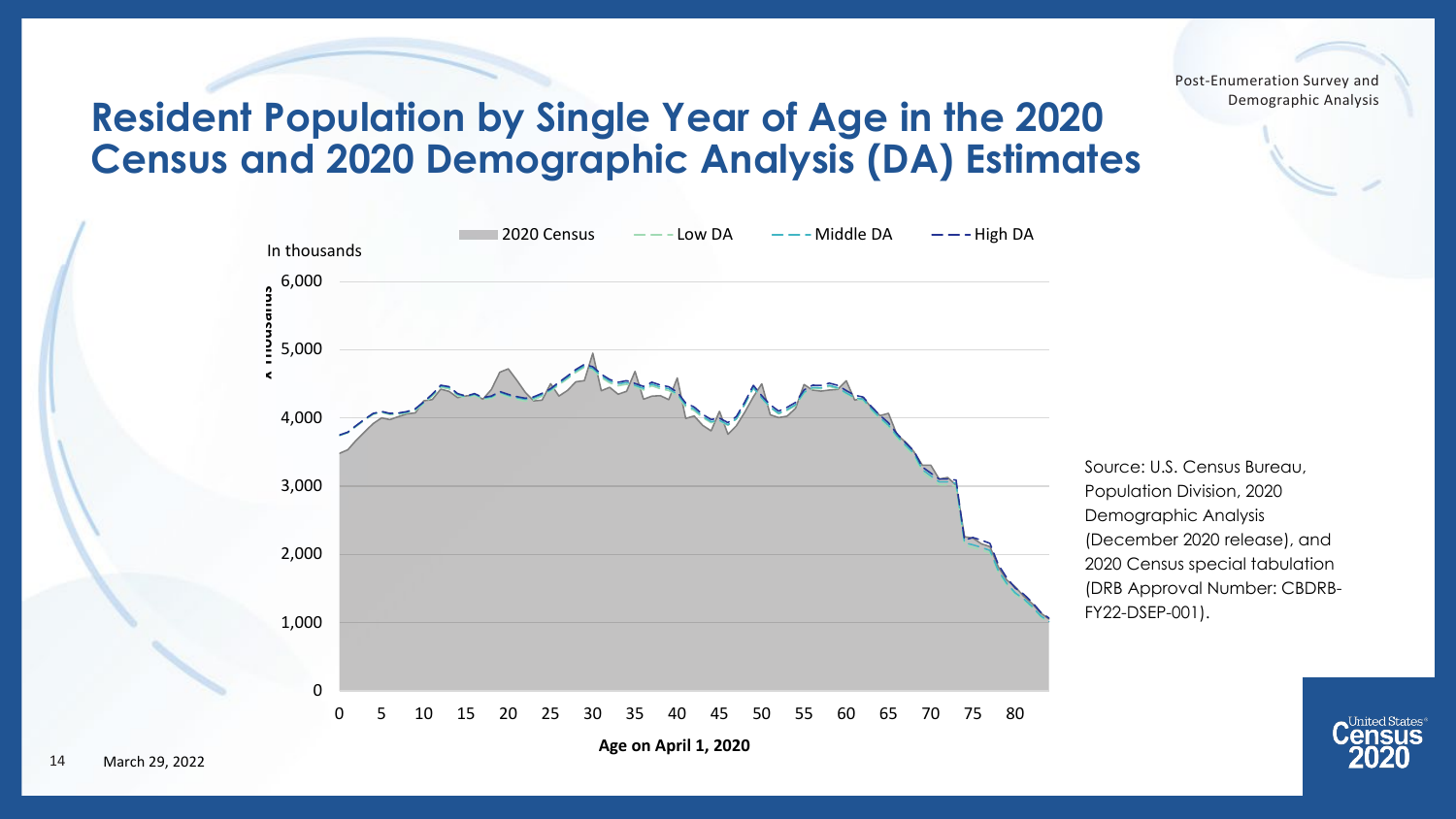#### **Resident Population by Single Year of Age in the 2020 Census and 2020 Demographic Analysis (DA) Estimates**



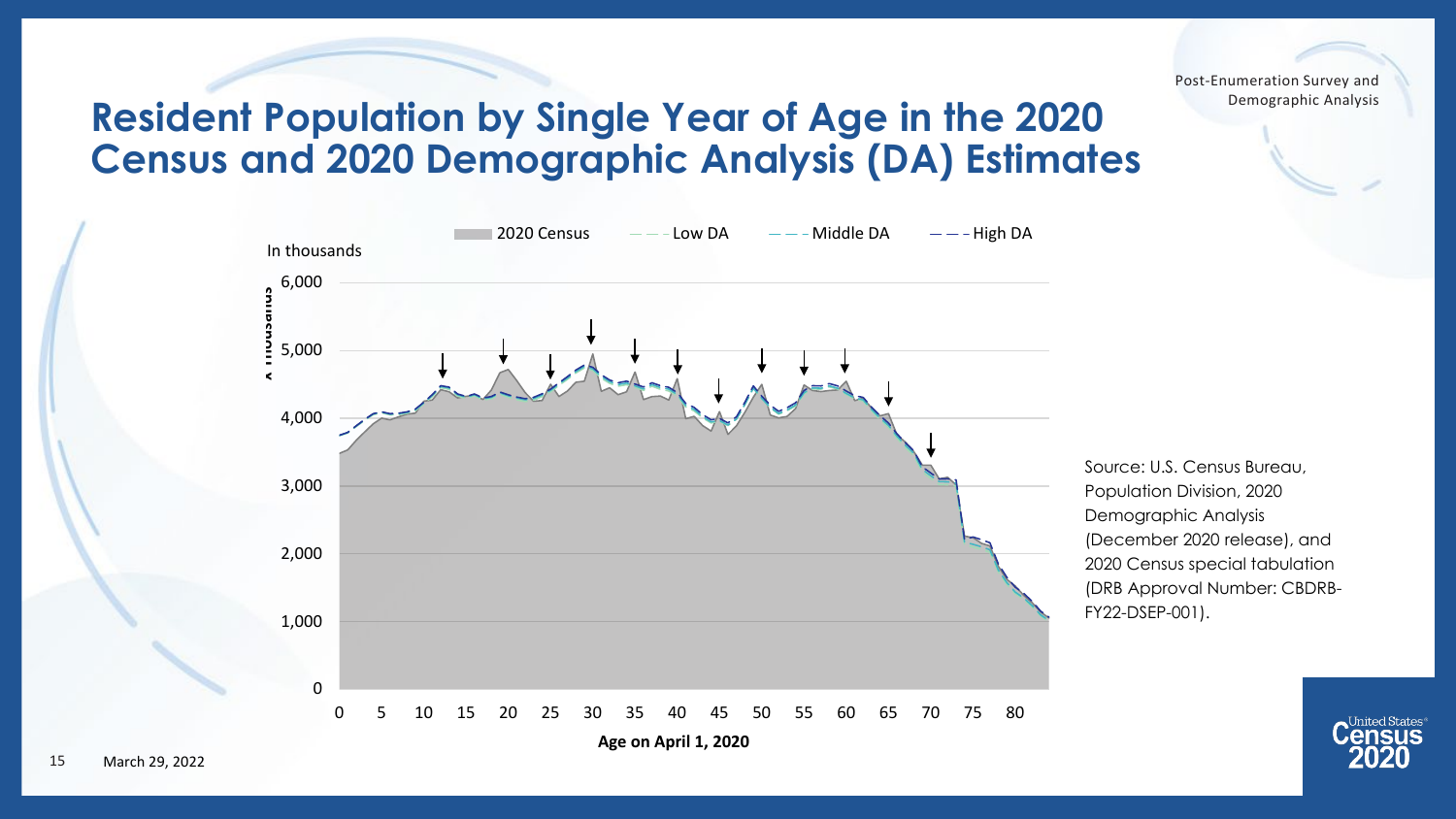Demographic Analysis Estimates of Net Coverage Error for the 2020 Census

## **Age Groups**

March 29, 2022

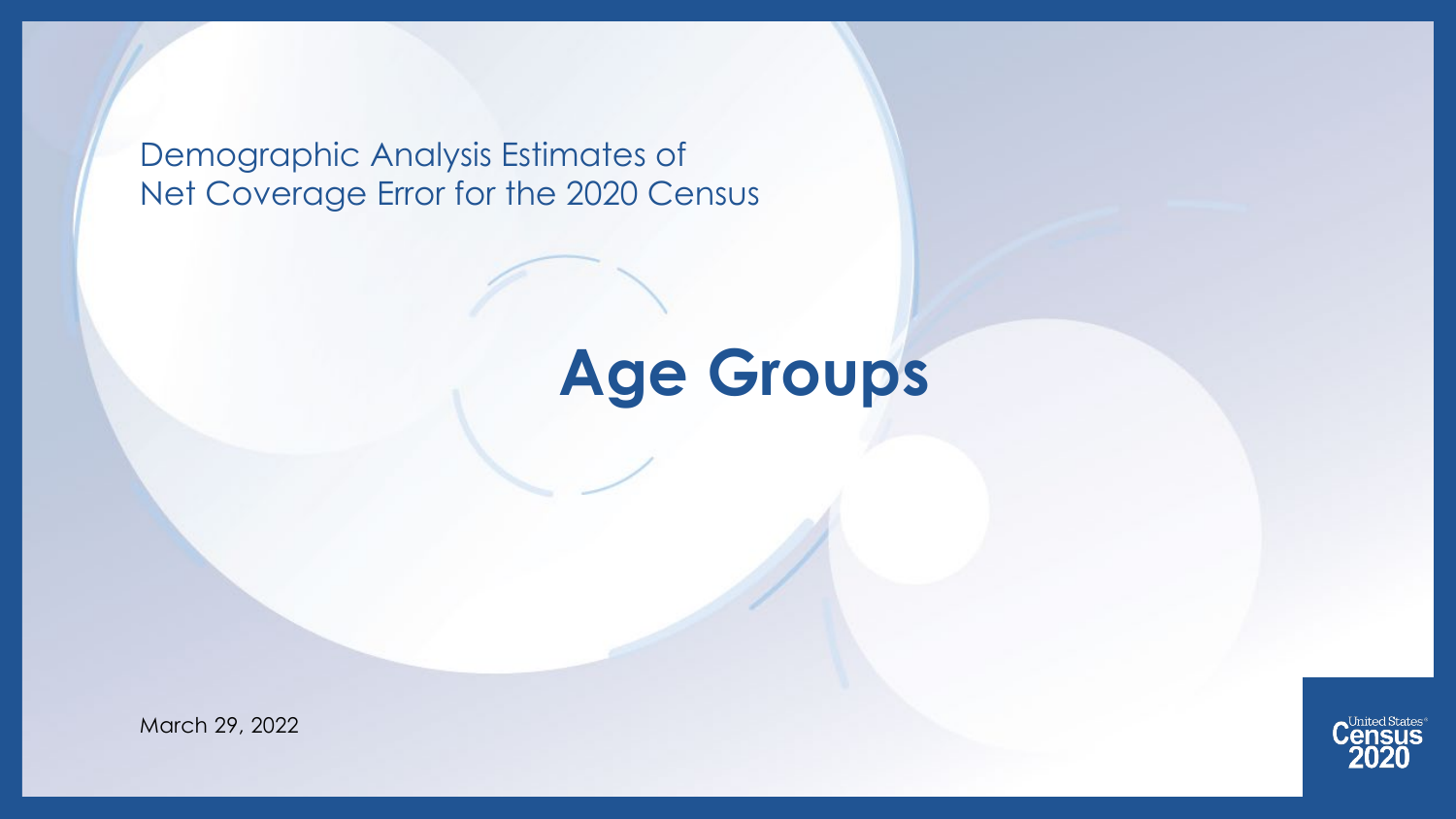#### **2020 Demographic Analysis (DA) Net Coverage Error Estimates for Selected Age Groups by Series: April 1, 2020**



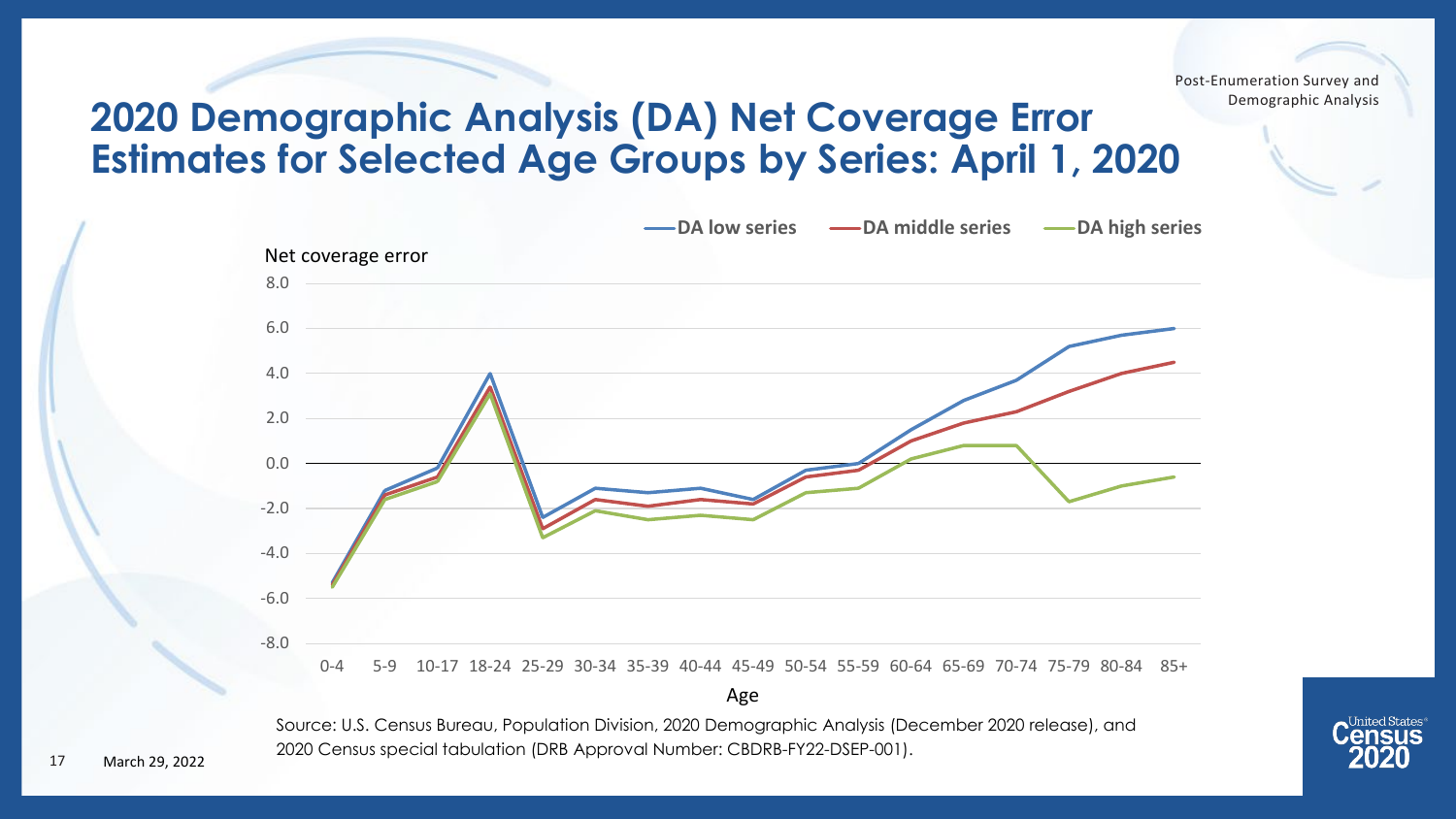#### **2020 Demographic Analysis (DA) Net Coverage Error Estimates for Selected Age Groups by Series: April 1, 2020**



Source: U.S. Census Bureau, Population Division, 2020 Demographic Analysis (December 2020 release), and 2020 Census special tabulation (DRB Approval Number: CBDRB-FY22-DSEP-001).

18 March 29, 2022 **United States**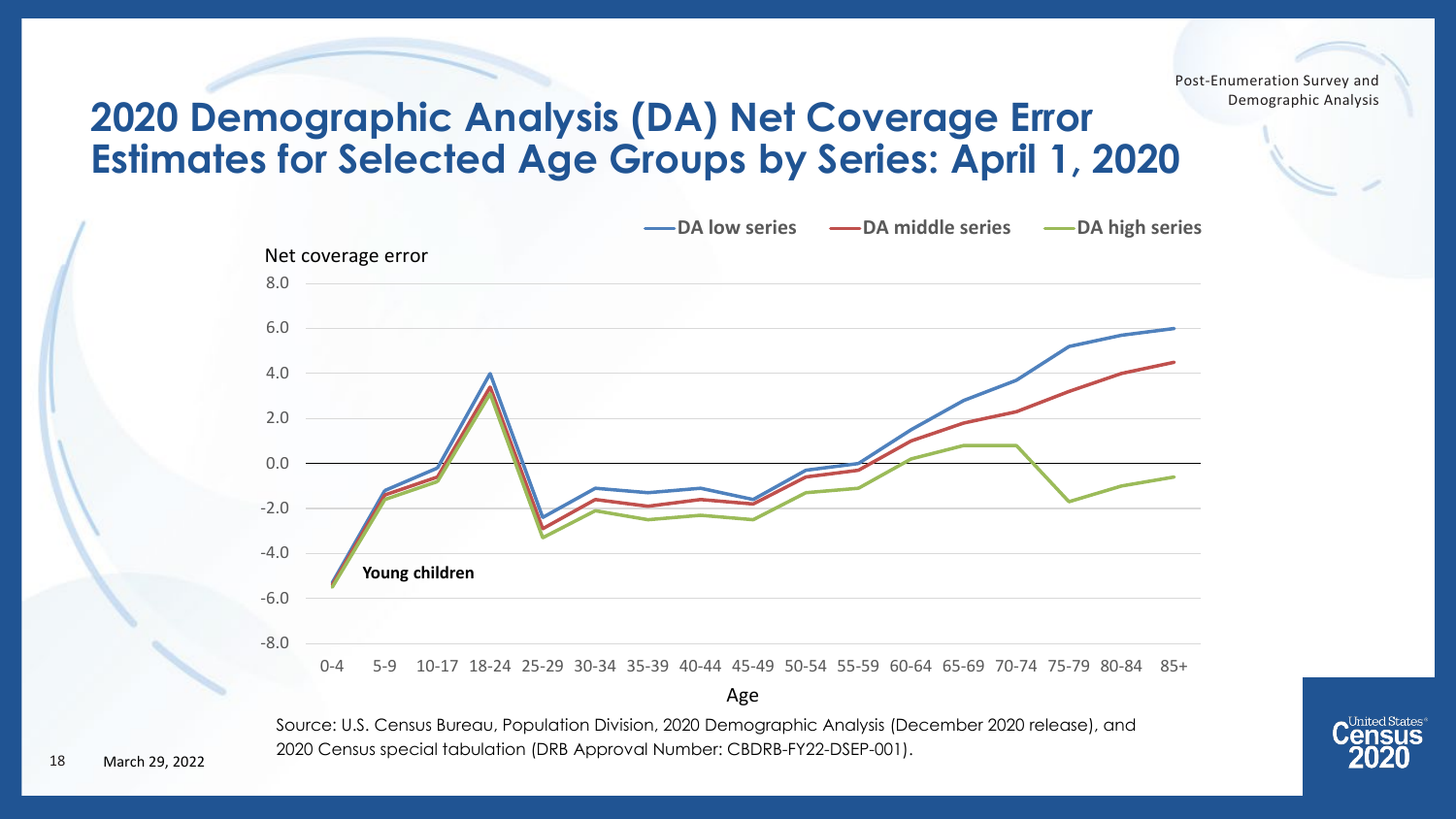#### **2020 Demographic Analysis (DA) Net Coverage Error Estimates for Selected Age Groups by Series: April 1, 2020**



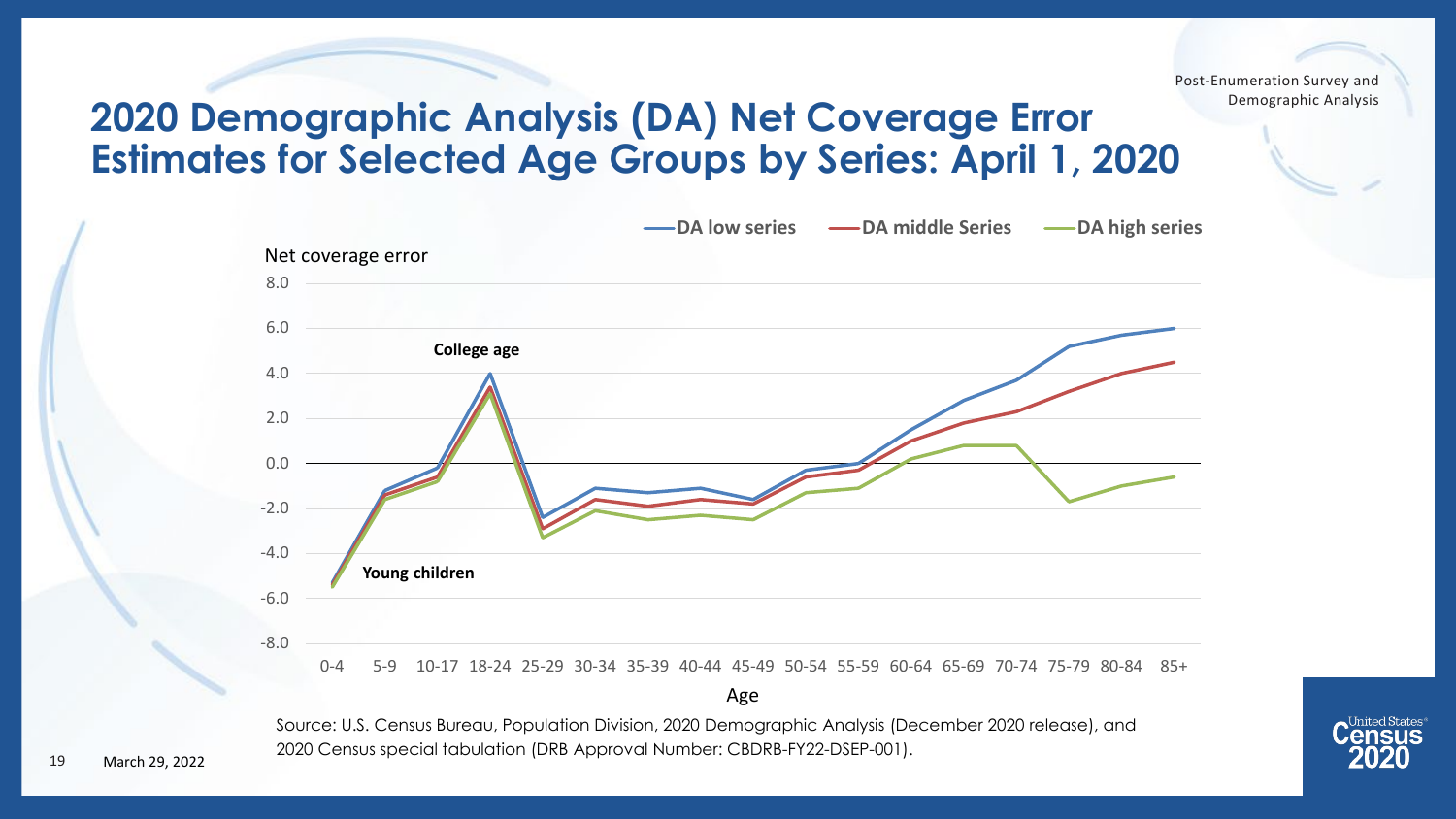#### **2020 Demographic Analysis (DA) Net Coverage Error Estimates for Selected Age Groups by Series: April 1, 2020**



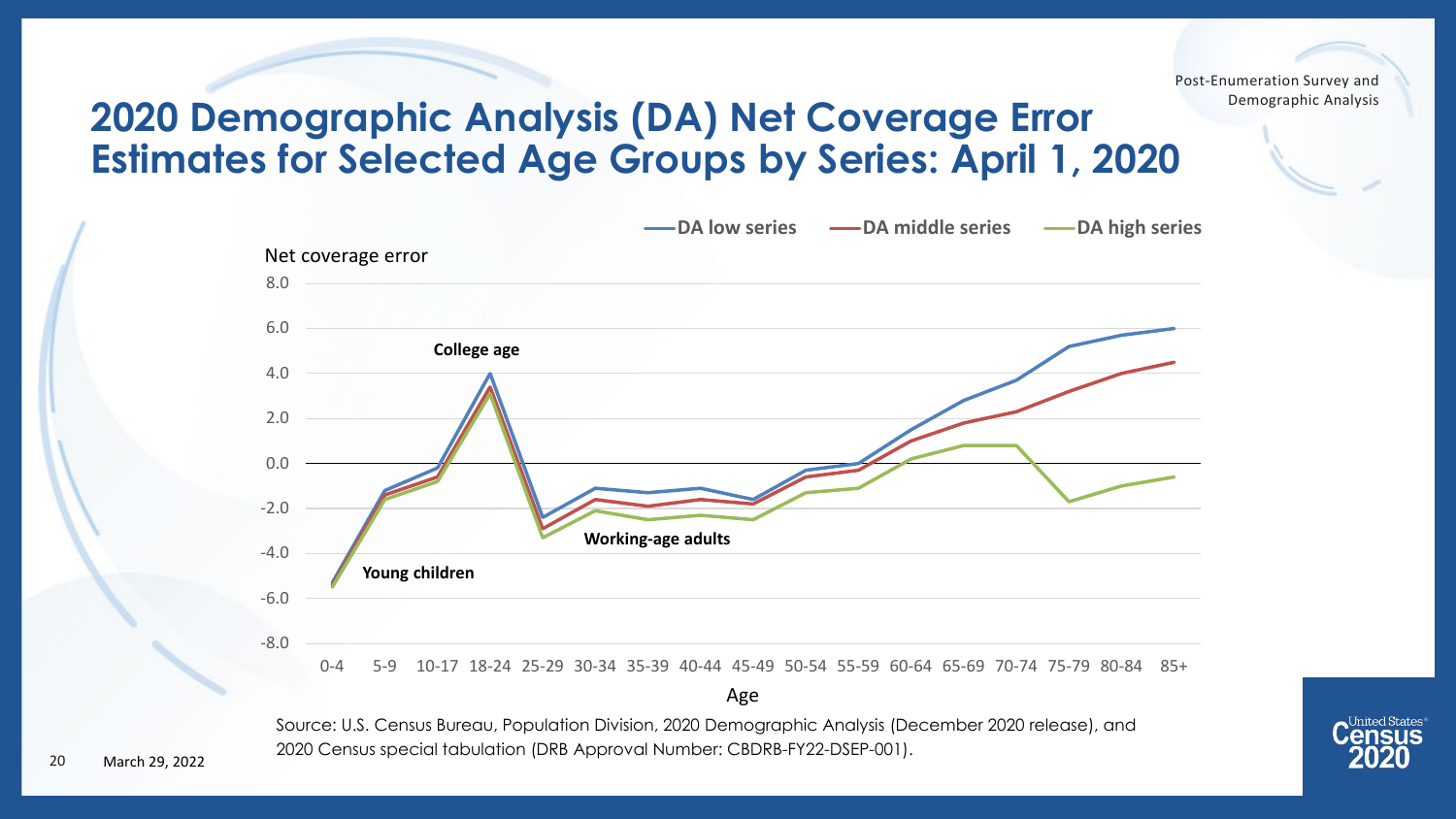#### **2020 Demographic Analysis (DA) Net Coverage Error Estimates for Selected Age Groups by Series: April 1, 2020**



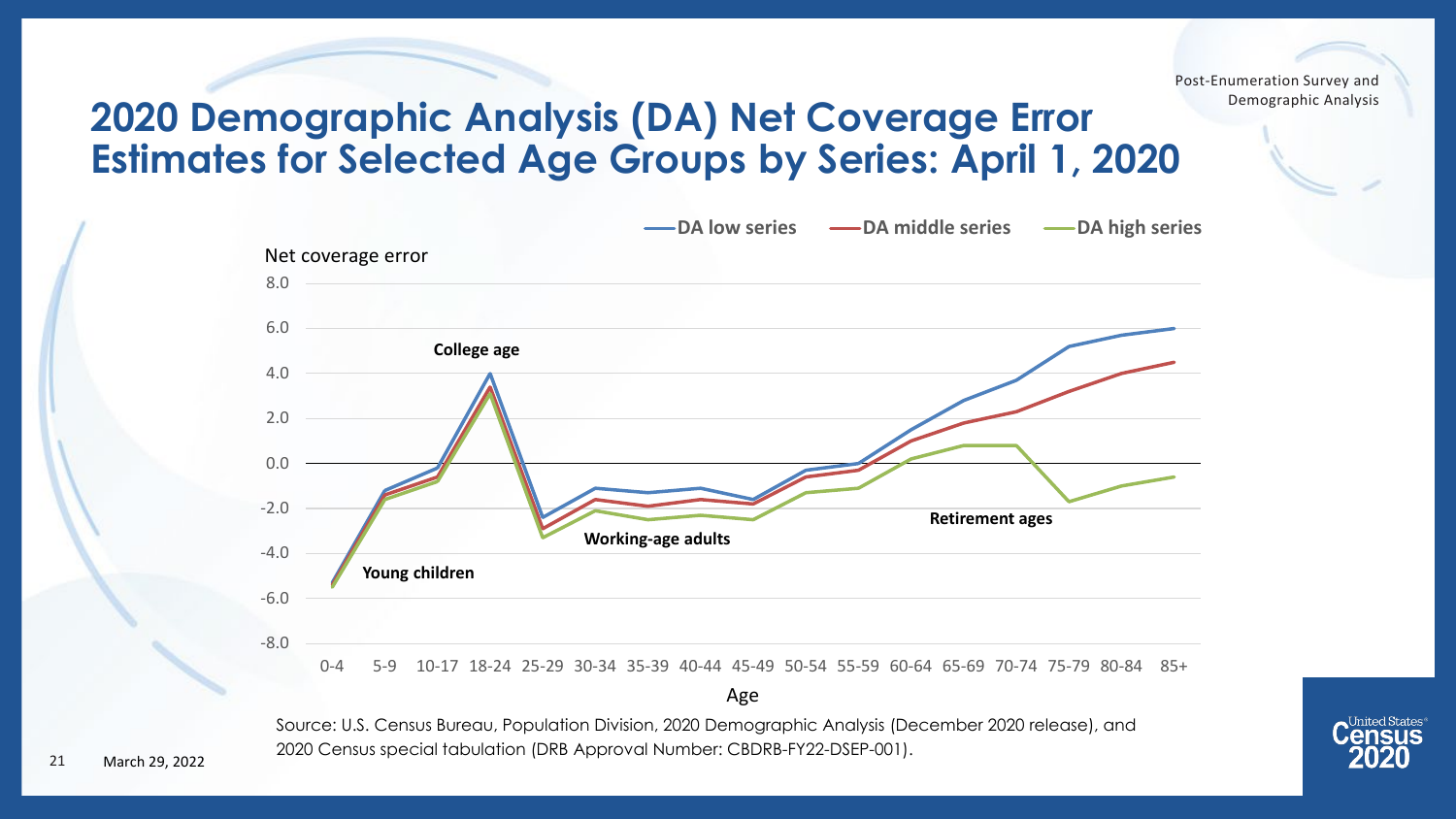Demographic Analysis Estimates of Net Coverage Error for the 2020 Census

## **Age and Sex**

March 29, 2022

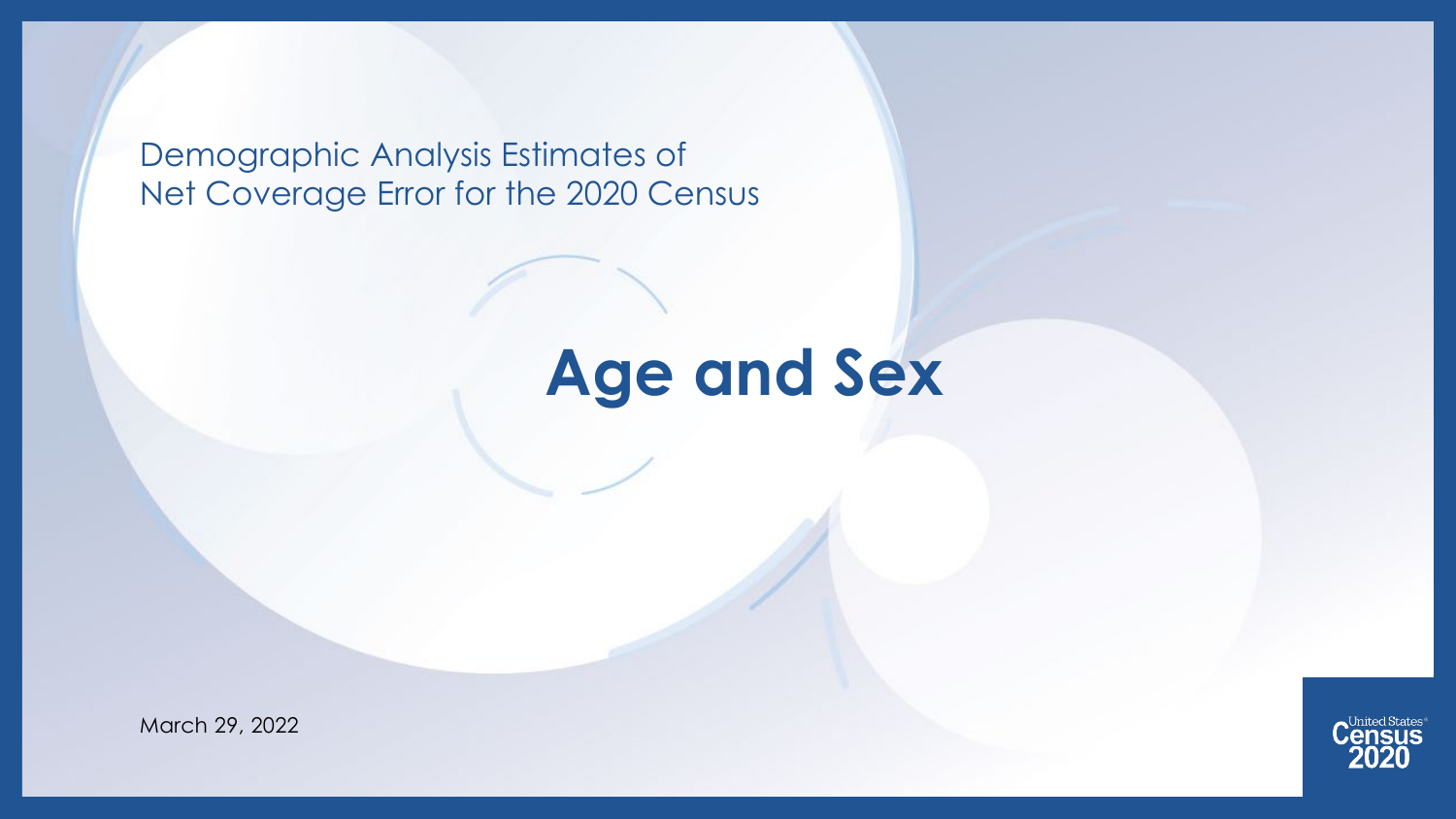#### **2020 Demographic Analysis Net Coverage Error Estimates for Selected Age Groups by Sex: April 1, 2020**



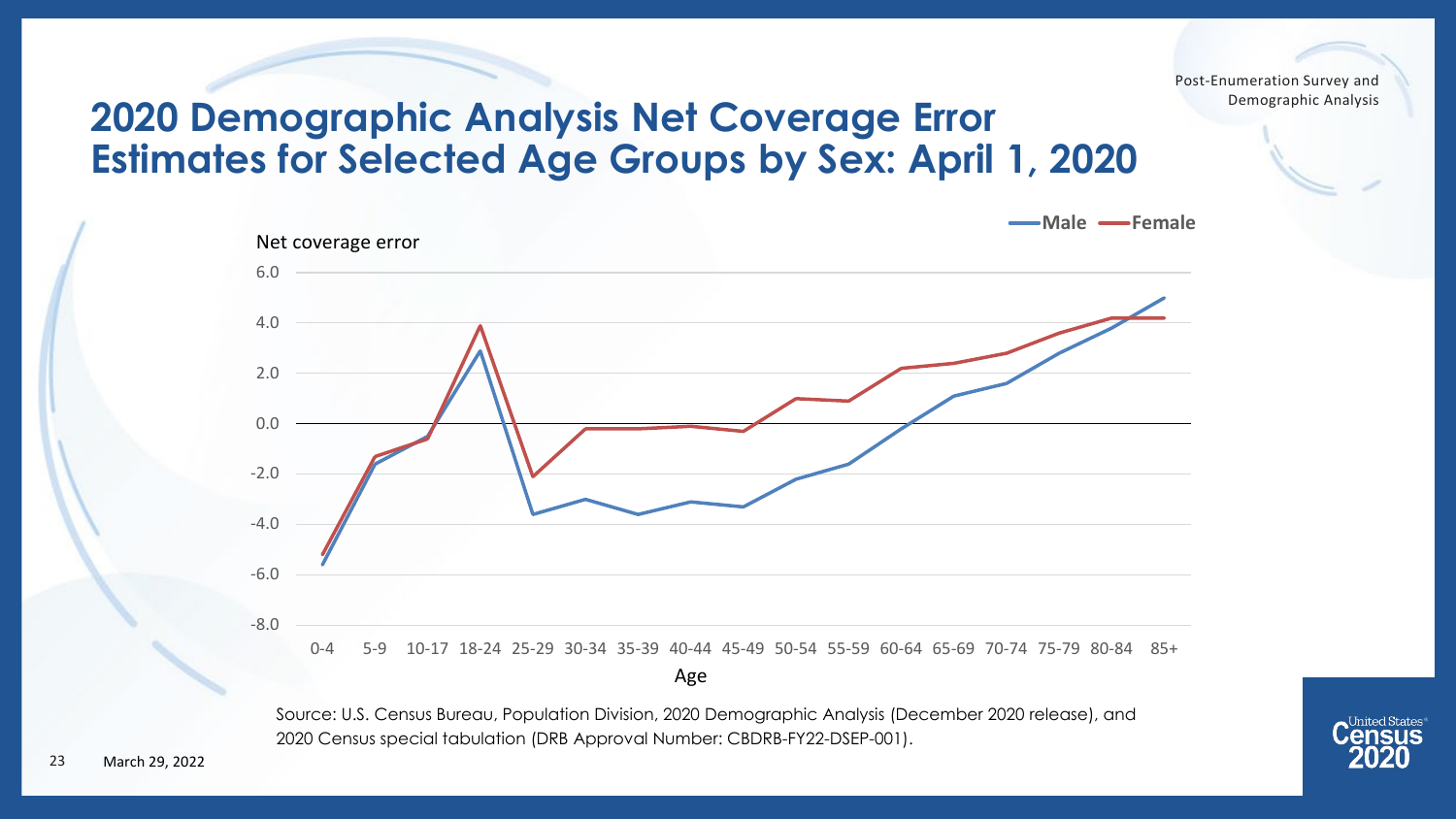**United States** 

#### **2020 Demographic Analysis Net Coverage Error Estimates for Selected Age Groups by Sex: April 1, 2020**

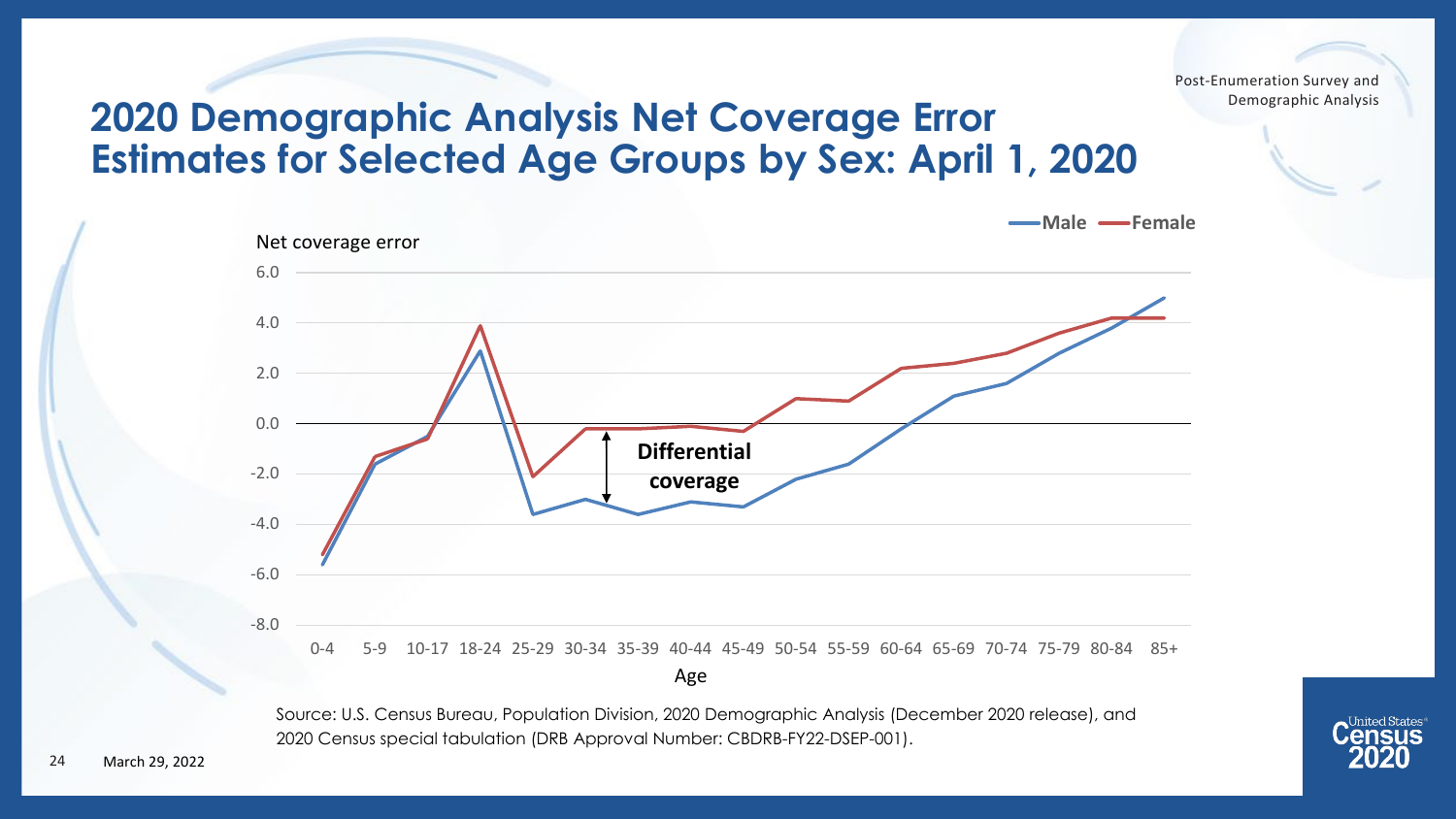### **Summary of Findings From DA**

- **Young children were undercounted in the 2020 Census.**
- **The population ages 18 to 24 were overcounted in the 2020 Census.**
- **The working-age population (ages 25 to 54) was undercounted.**
	- This undercount was higher for males.
	- Females in these ages had coverage errors close to 0.
- **Retirement ages and the oldest cohorts showed large overcounts relative to the low and middle DA series, and an undercount relative to the high DA series.**

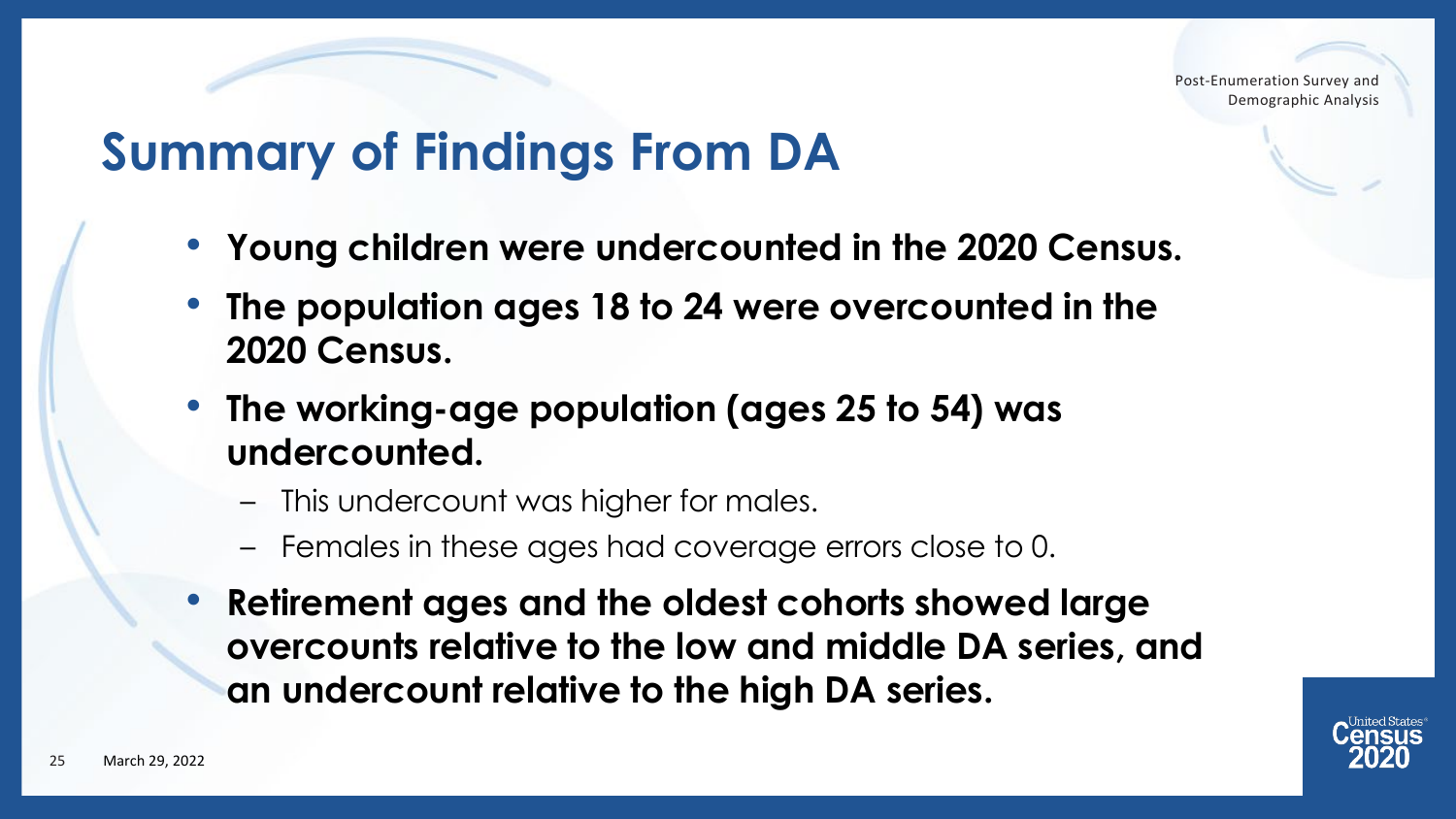#### **2020 Census**  Data Quality Results

## **Post-Enumeration Survey**

March 29, 2022 National Urban League Update

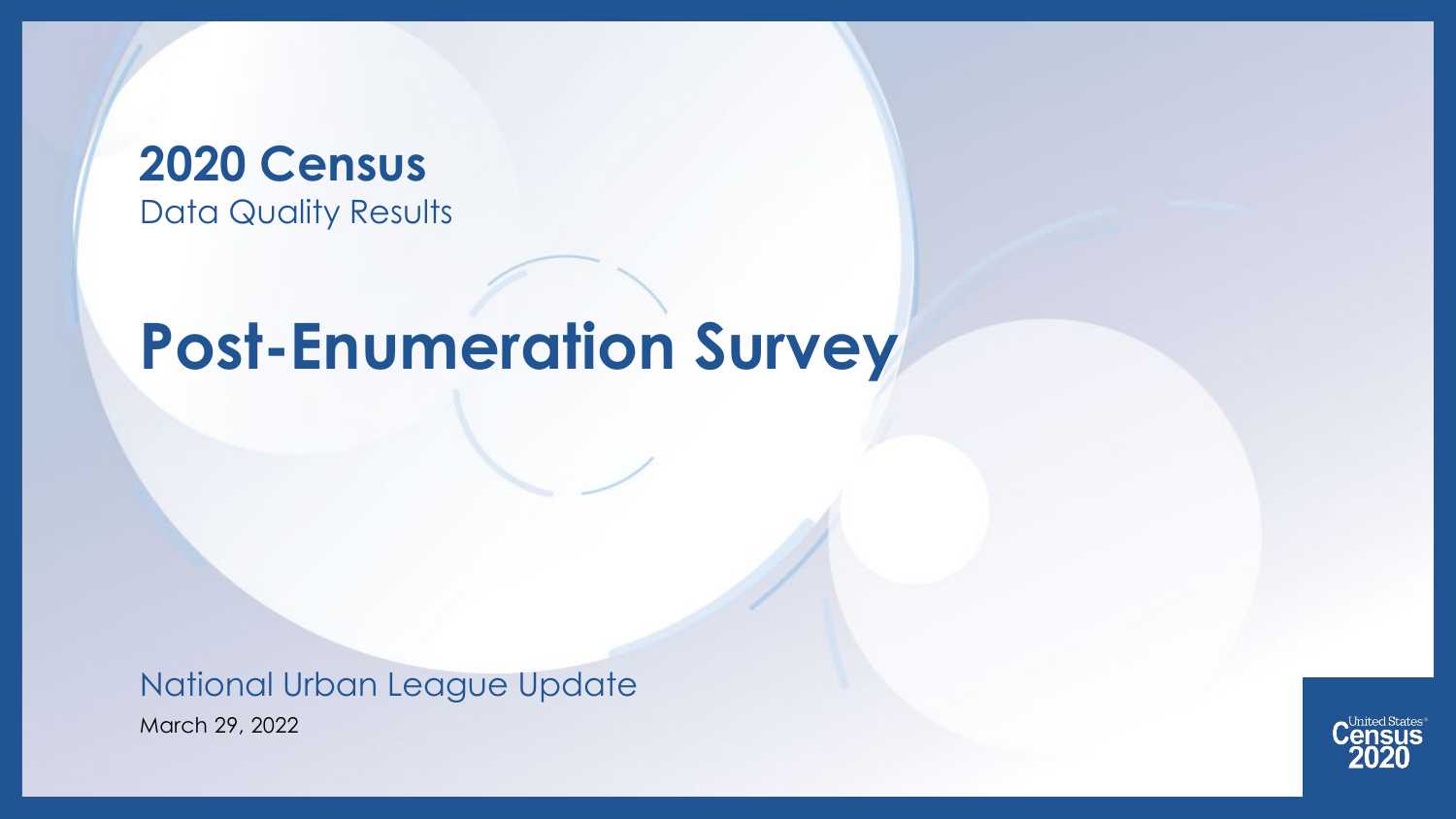### **2020 Census Coverage Results by Demographic Groups From the Post-Enumeration Survey**

#### **Timothy Kennel**

Assistant Division Chief for Statistical Methods, Decennial Statistical Studies Division



March 29, 2022



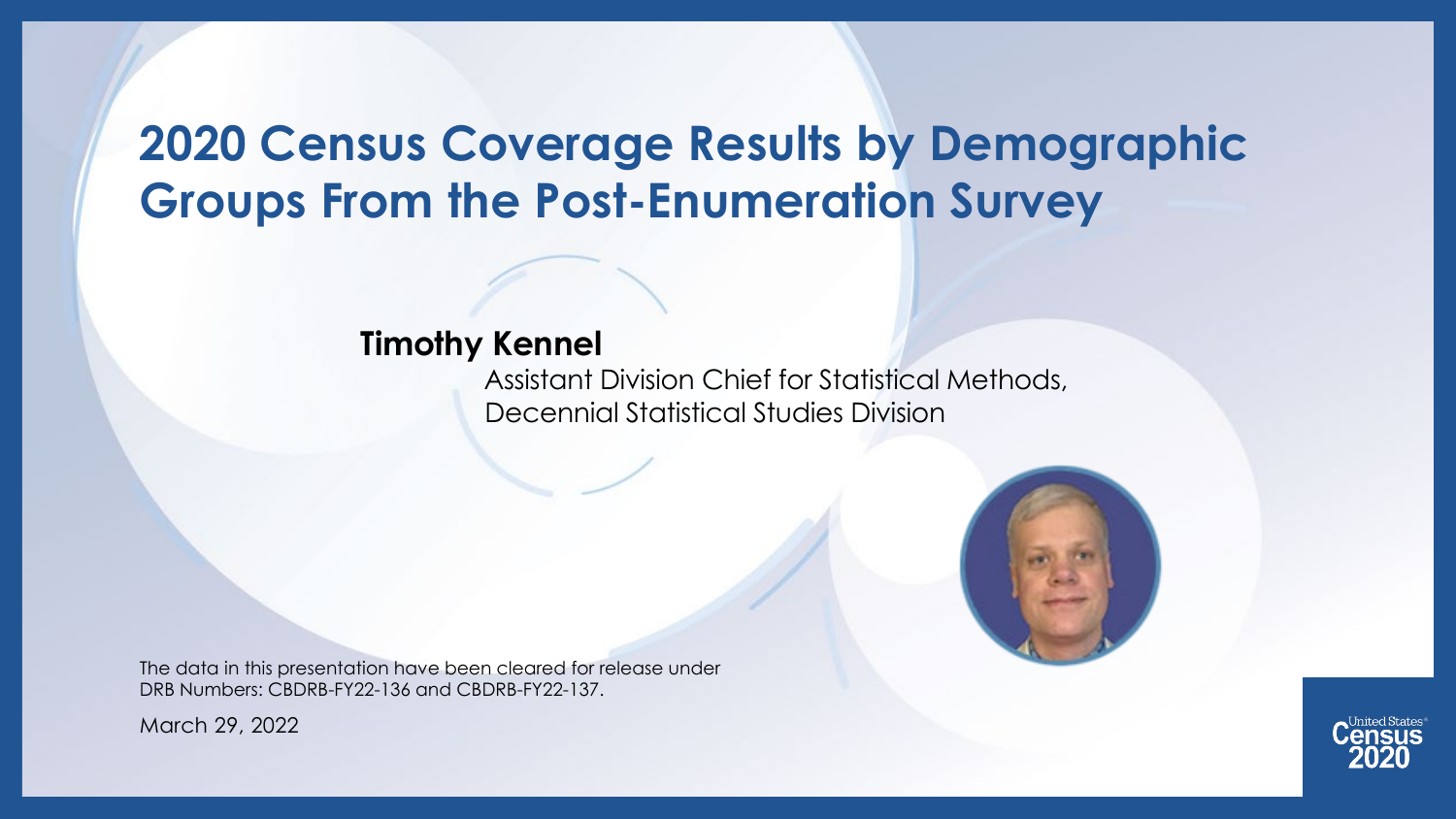#### **Outline**

- 1. Overview of the Post-Enumeration Survey.
- 2. Net coverage error.
- 3. Components of coverage.
- 4. Overcoming challenges.

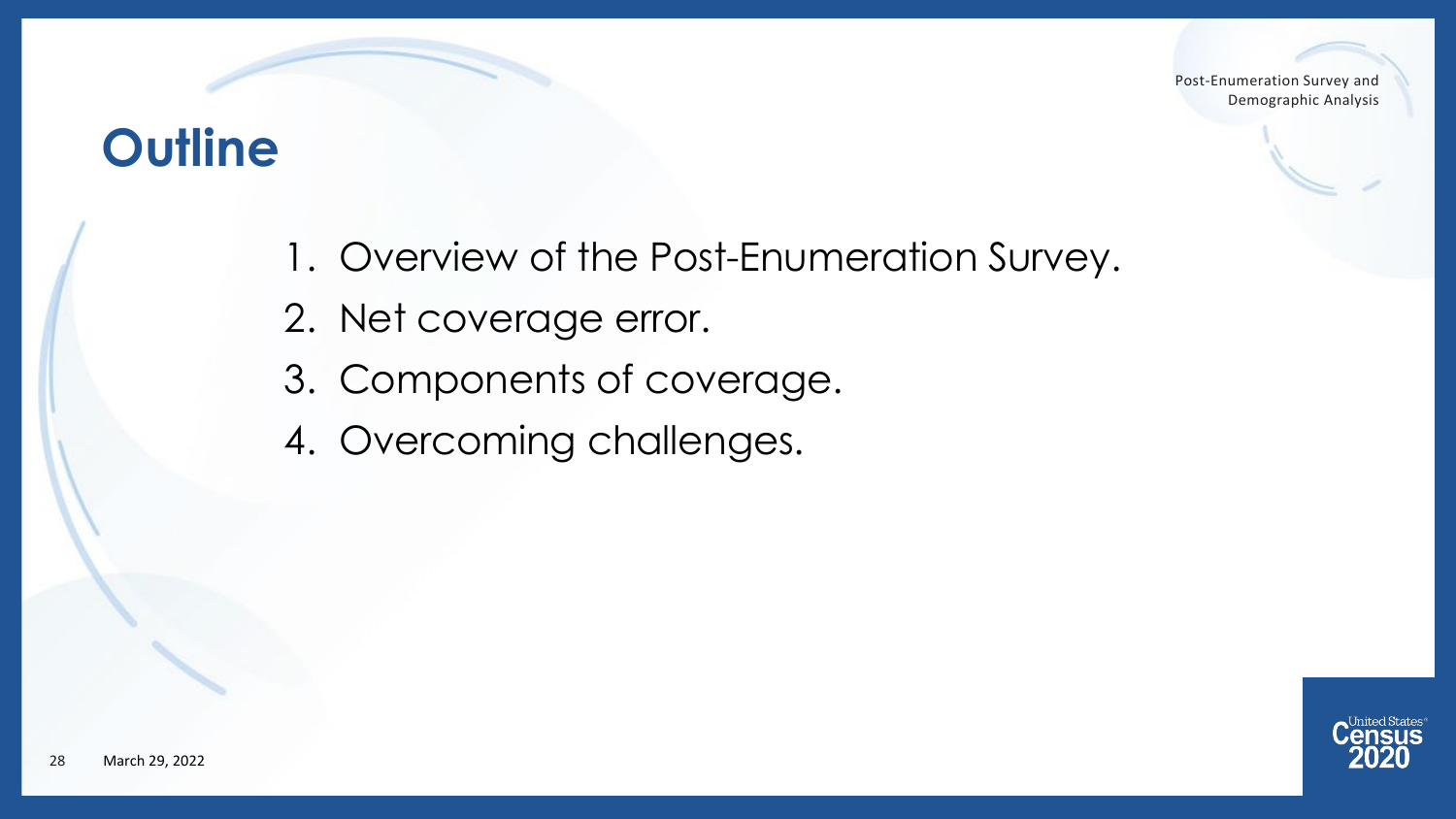2020 Census Coverage Results by Demographic Groups From the Post-Enumeration Survey

## **Overview of the Post-Enumeration Survey**



March 29, 2022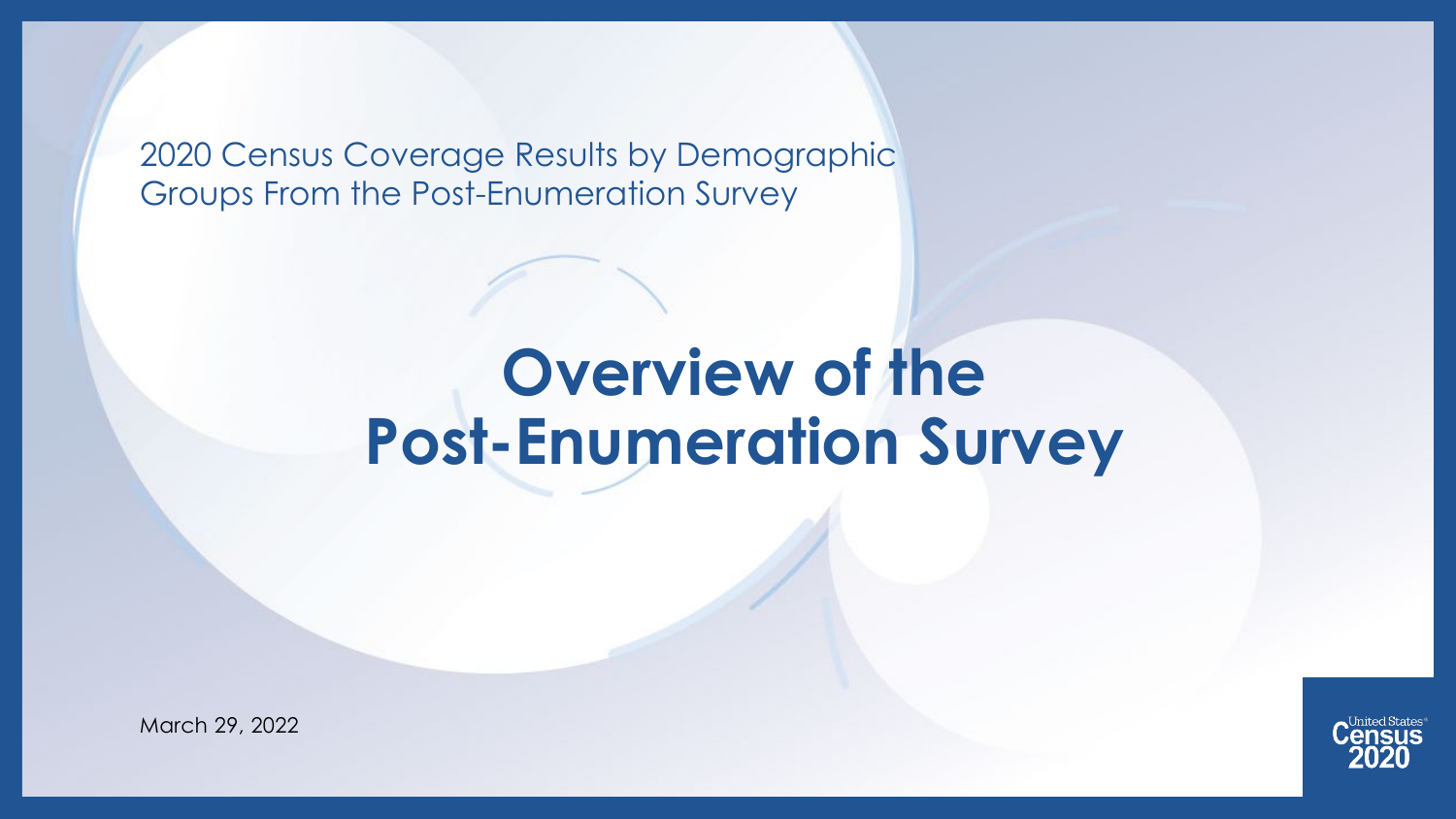### **What is the Post-Enumeration Survey (PES)?**

#### **Goal**

- To measure coverage of people and housing units in the decennial census.
- To measure net coverage error and components of coverage.
- No intent to adjust the census counts.

#### **How are the data used?**

- To assess the success of the current census.
- To provide information to improve the coverage of future censuses.

#### **How is coverage estimated?**

- Conduct a survey in sample blocks independently of the census.
- Match people in the PES independent survey with enumerations in the census to determine who was missed or counted in error.

#### **History**

• Used in the U.S. census with different designs and formats since 1950.

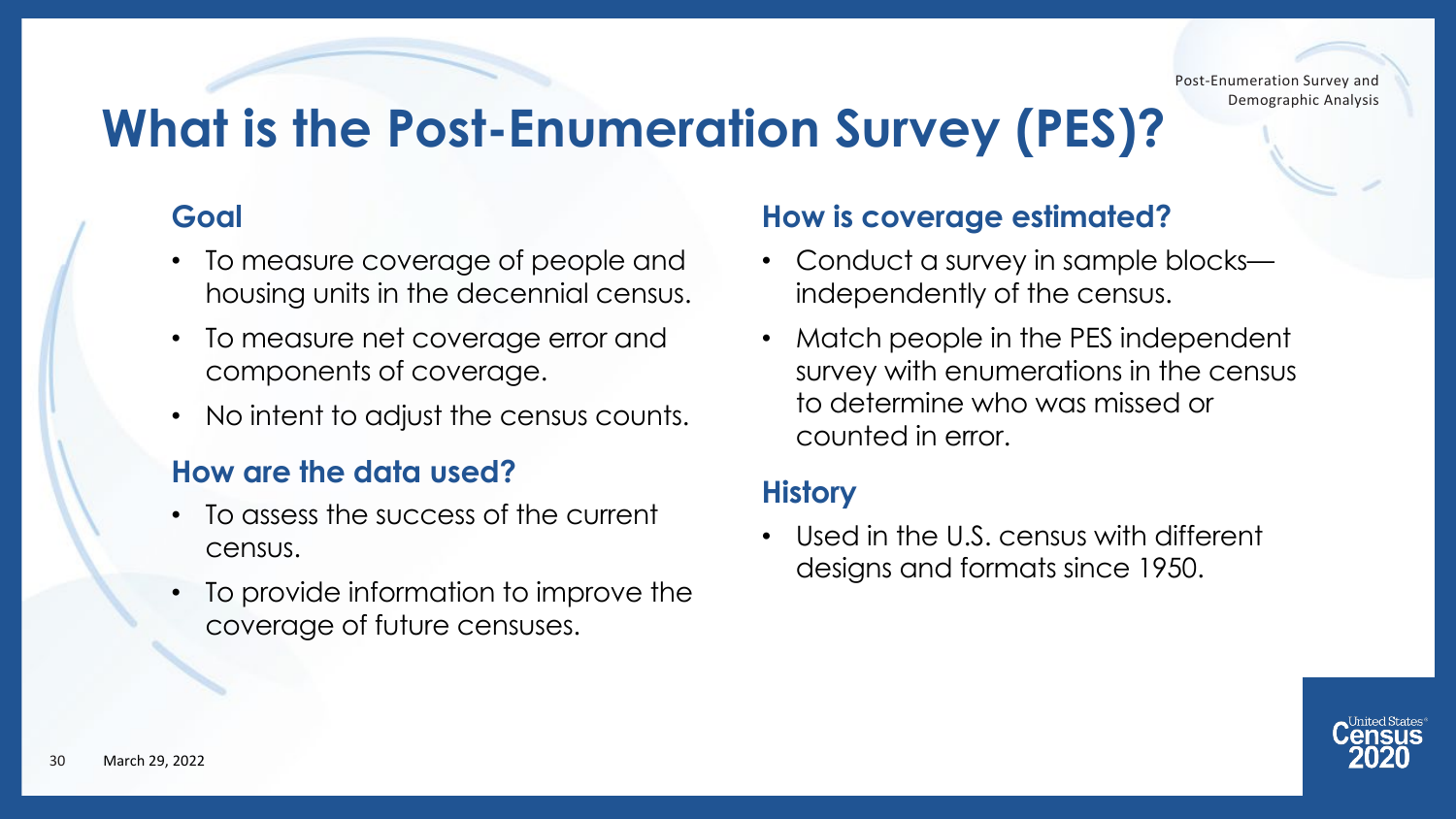### **Universe for Person Estimates**

|                                                                                                | <b>2020 Demographic Analysis</b><br>(middle series) | <b>2020 Post-Enumeration</b><br><b>Survey</b> |
|------------------------------------------------------------------------------------------------|-----------------------------------------------------|-----------------------------------------------|
| Includes household population                                                                  | <b>Yes</b>                                          | Yes                                           |
| Includes people living in group quarters<br>(such as college dorms, nursing homes,<br>prisons, | Yes                                                 | <b>No</b>                                     |
| Includes people living in Remote Alaska<br>areas                                               | Yes                                                 | <b>No</b>                                     |
| Census count                                                                                   | 331,400,000                                         | 323,200,000                                   |
| Estimated population size                                                                      | 332,600,000                                         | 323,900,000                                   |

Totals rounded to the nearest 100,000.

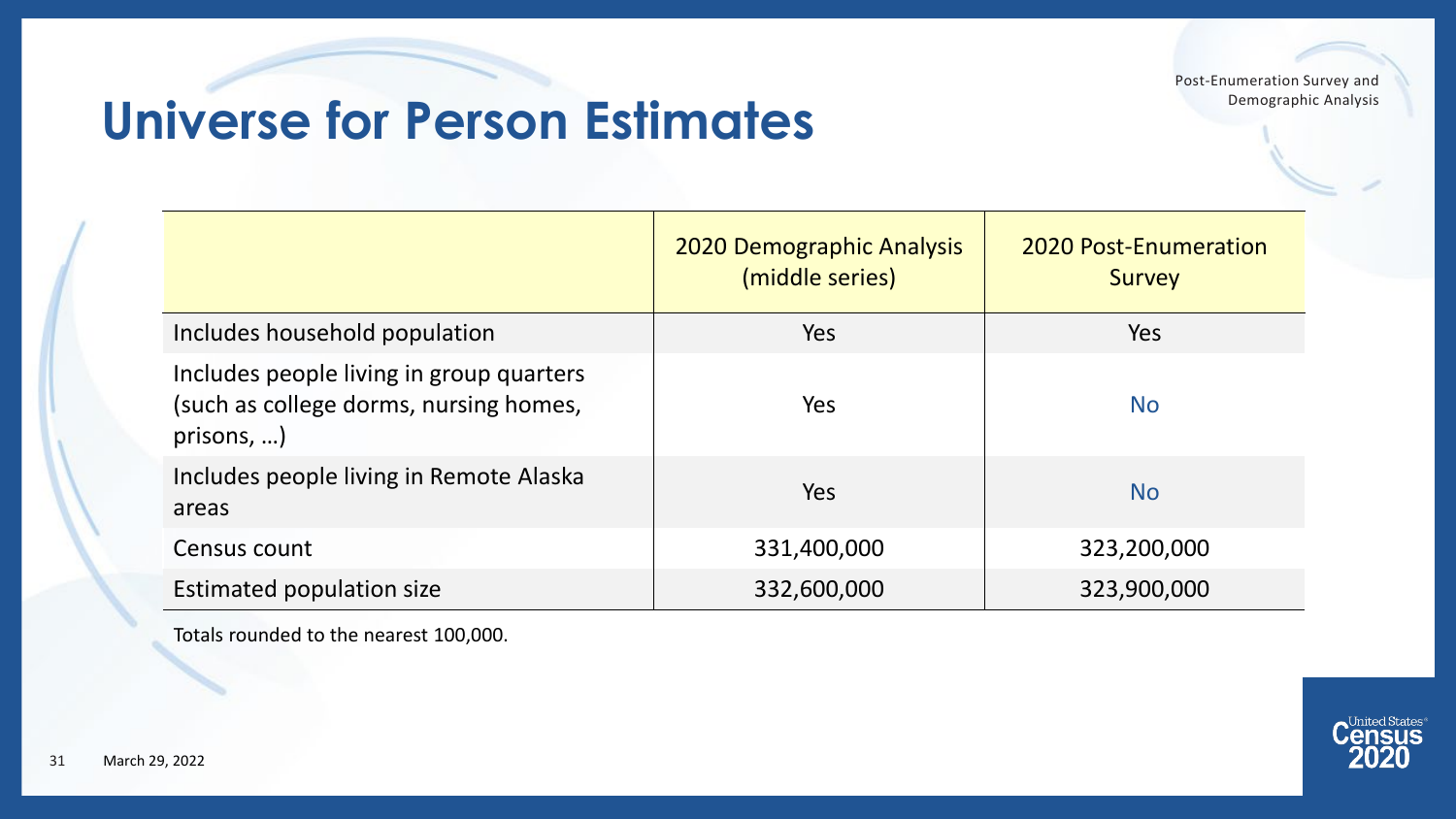2020 Census Coverage Results by Demographic Groups From the Post-Enumeration Survey

## **Net Coverage Error**



March 29, 2022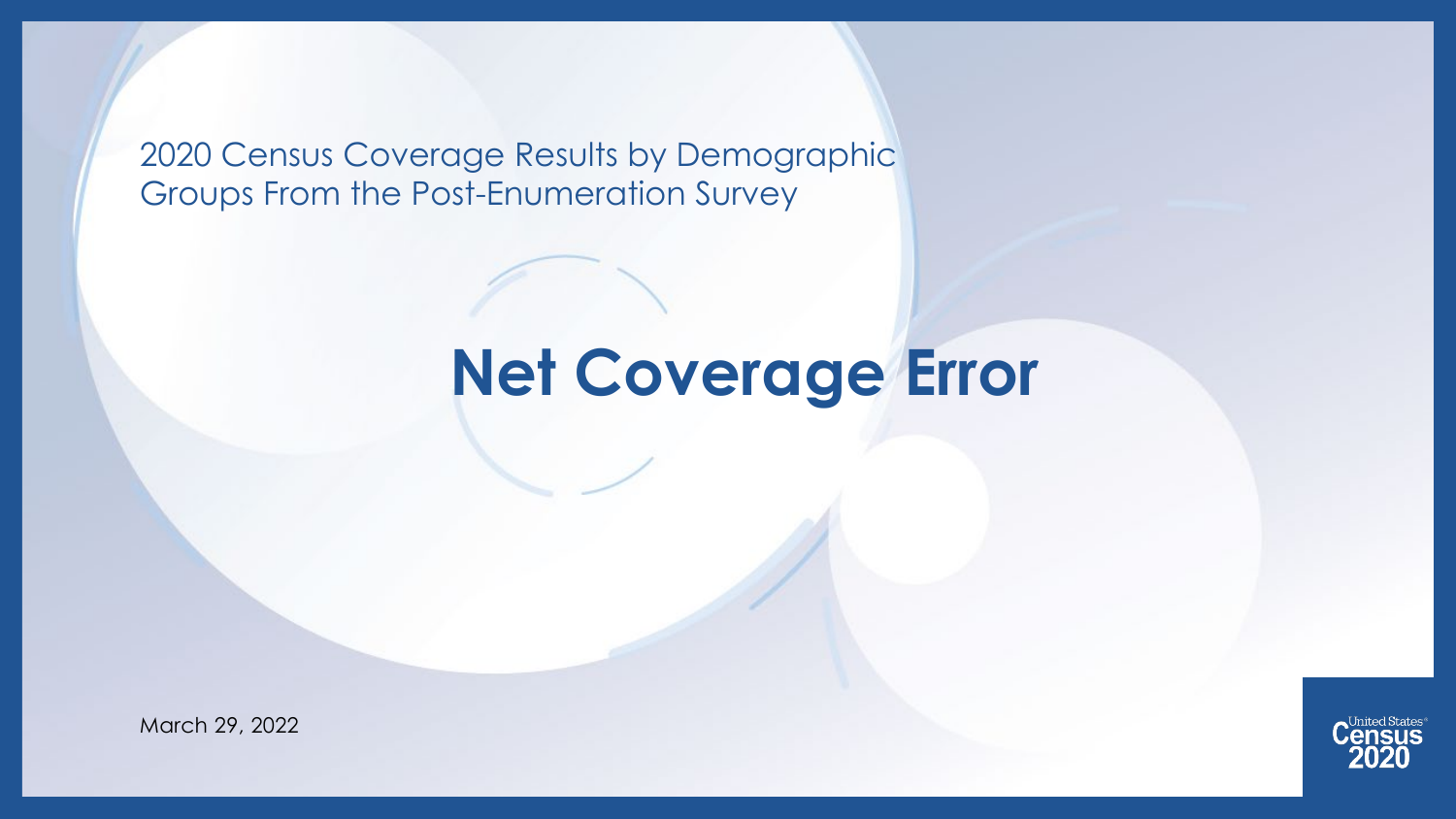### **Estimated Net Coverage Error Rate**

**Estimated Net Coverage Error** 

#### **(Census Count – PES Estimate ) / PES Estimate \* 100**

• The PES population estimates are treated as the benchmark when calculating the PES net coverage error estimates.

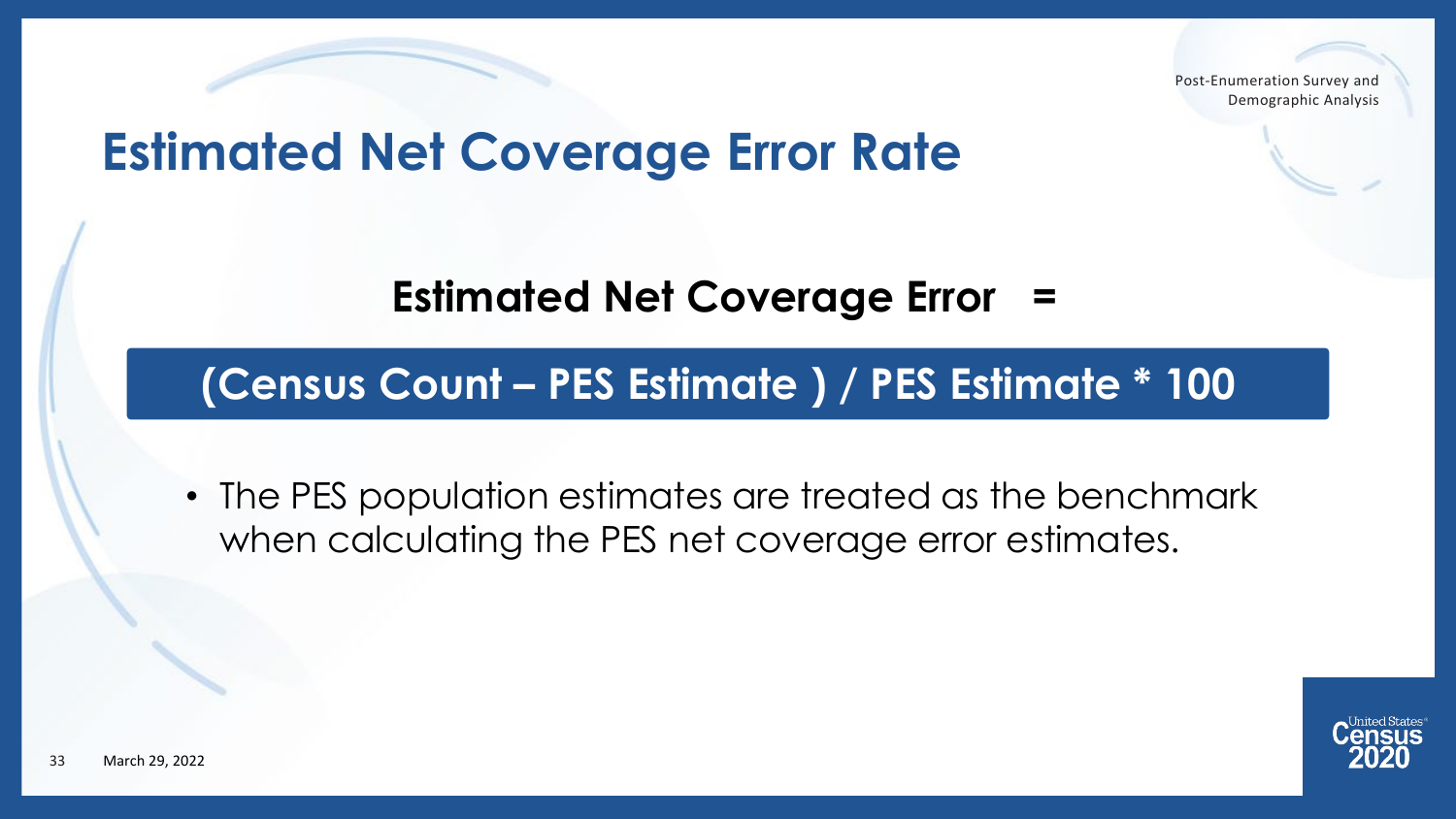### **Coverage of the Census**

| Census count of the<br>population          | 323,200,000 |
|--------------------------------------------|-------------|
| Estimate of the population<br>from the PES | 323,900,000 |
| Net coverage error                         | $-782,000$  |
| Percent net coverage error                 | $-0.24\%$   |

Note: Numbers do not sum to a total due to rounding.





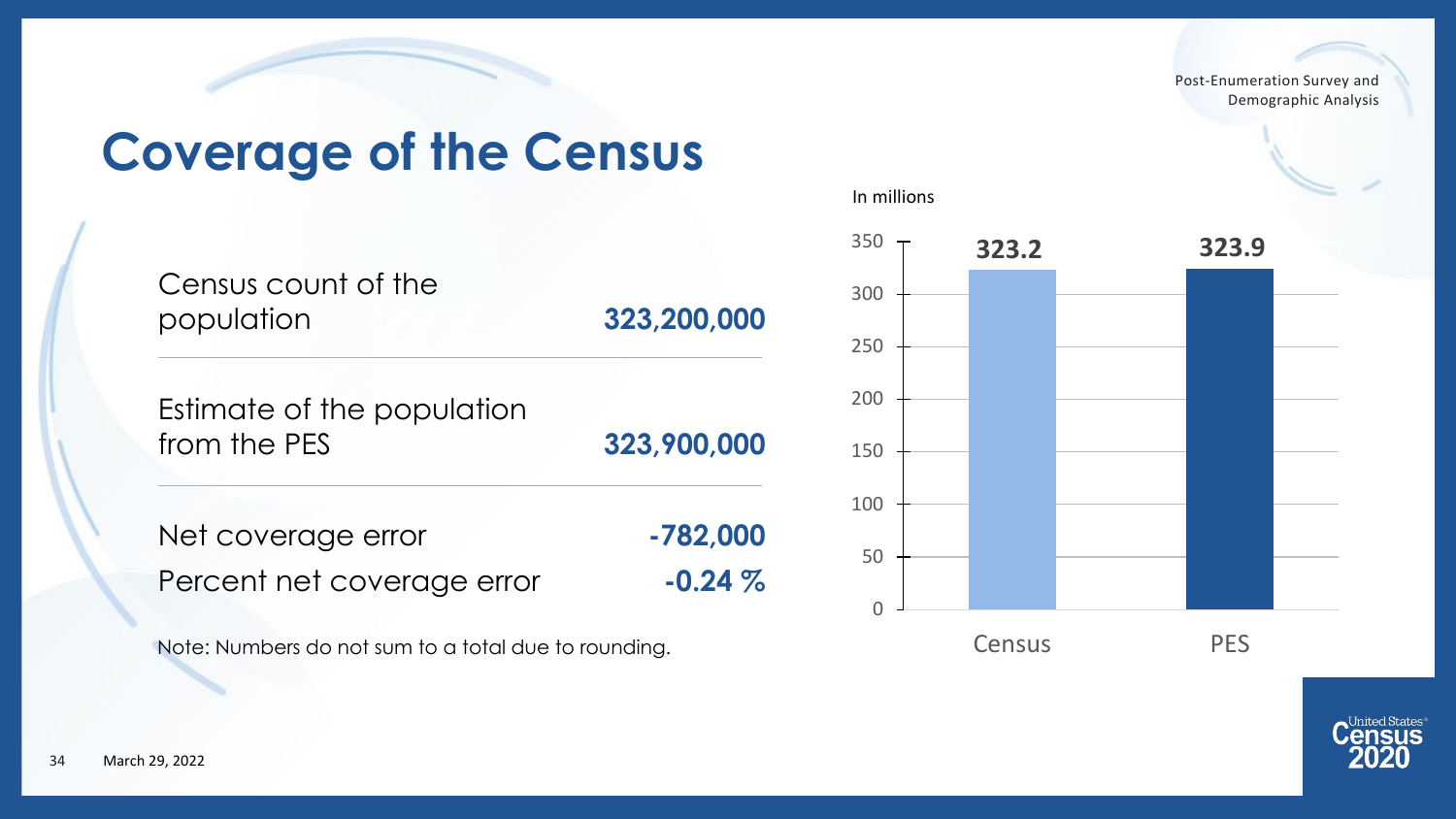#### **U.S. Total Percent Net Coverage Error: 1990 to 2020**



\*Net coverage error is statistically significantly different from 0.

United States ISUS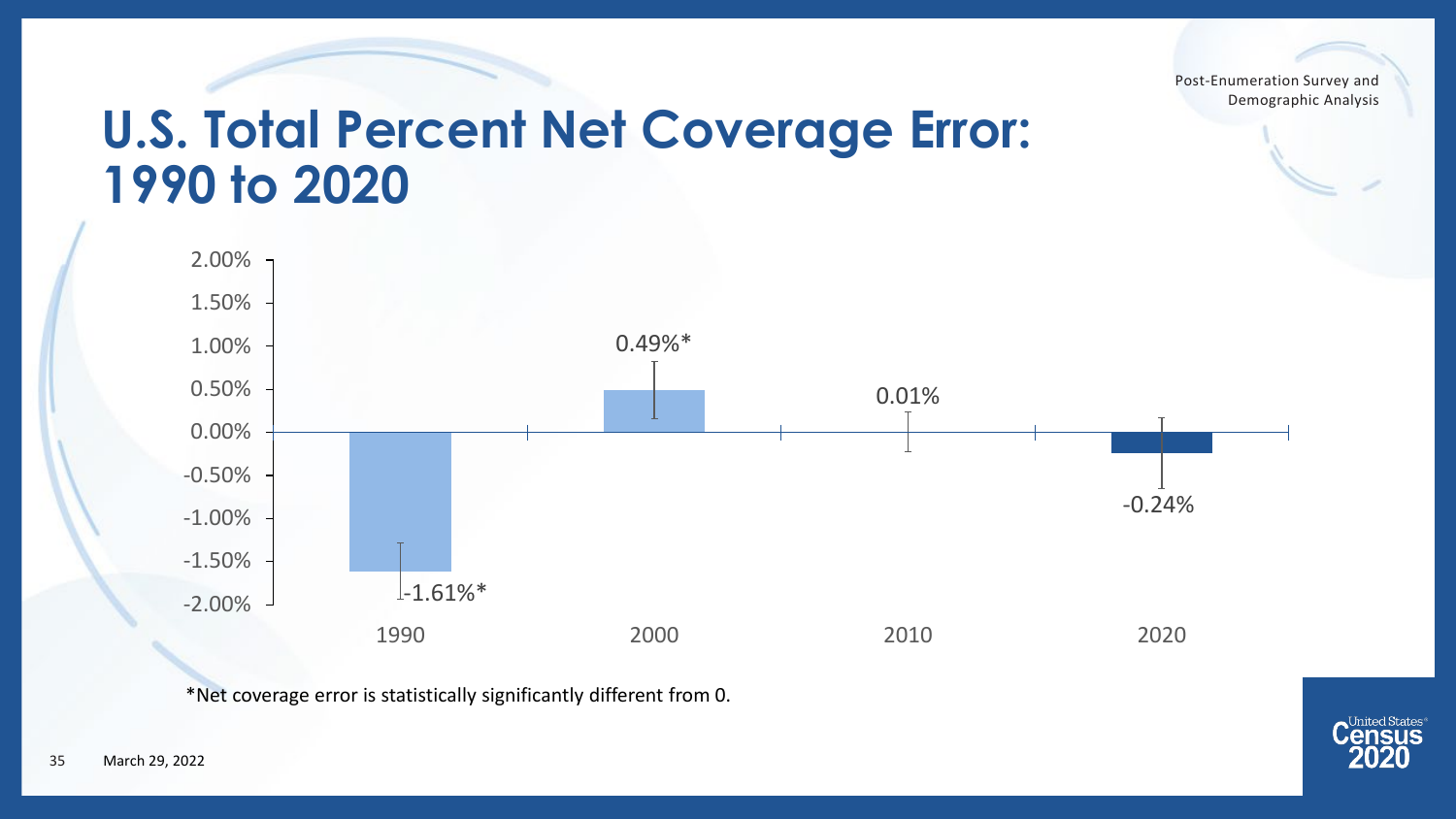### **Percent Net Coverage Error by Race and Hispanic Origin: 2010 and 2020**

| Race or Hispanic Origin                      | 2010     | 2020     |
|----------------------------------------------|----------|----------|
| Total                                        | 0.01     | $-0.24$  |
| Race alone or in combination                 |          |          |
| White                                        | $0.54*$  | $0.66*$  |
| Non-Hispanic White alone                     | $0.83*$  | $1.64*$  |
| <b>Black or African American</b>             | $-2.06*$ | $-3.30*$ |
| Asian                                        | 0.00     | $2.62*$  |
| American Indian or Alaska Native             | $-0.15$  | $-0.91*$ |
| On Reservation                               | $-4.88*$ | $-5.64*$ |
| <b>American Indian Areas Off Reservation</b> | 3.86     | 3.06     |
| <b>Balance of the United States</b>          | 0.05     | $-0.86*$ |
| Native Hawaiian or Other Pacific Islander    | $-1.02$  | 1.28     |
| Some Other Race                              | $-1.63*$ | $-4.34*$ |
| Hispanic or Latino                           | $-1.54*$ | $-4.99*$ |

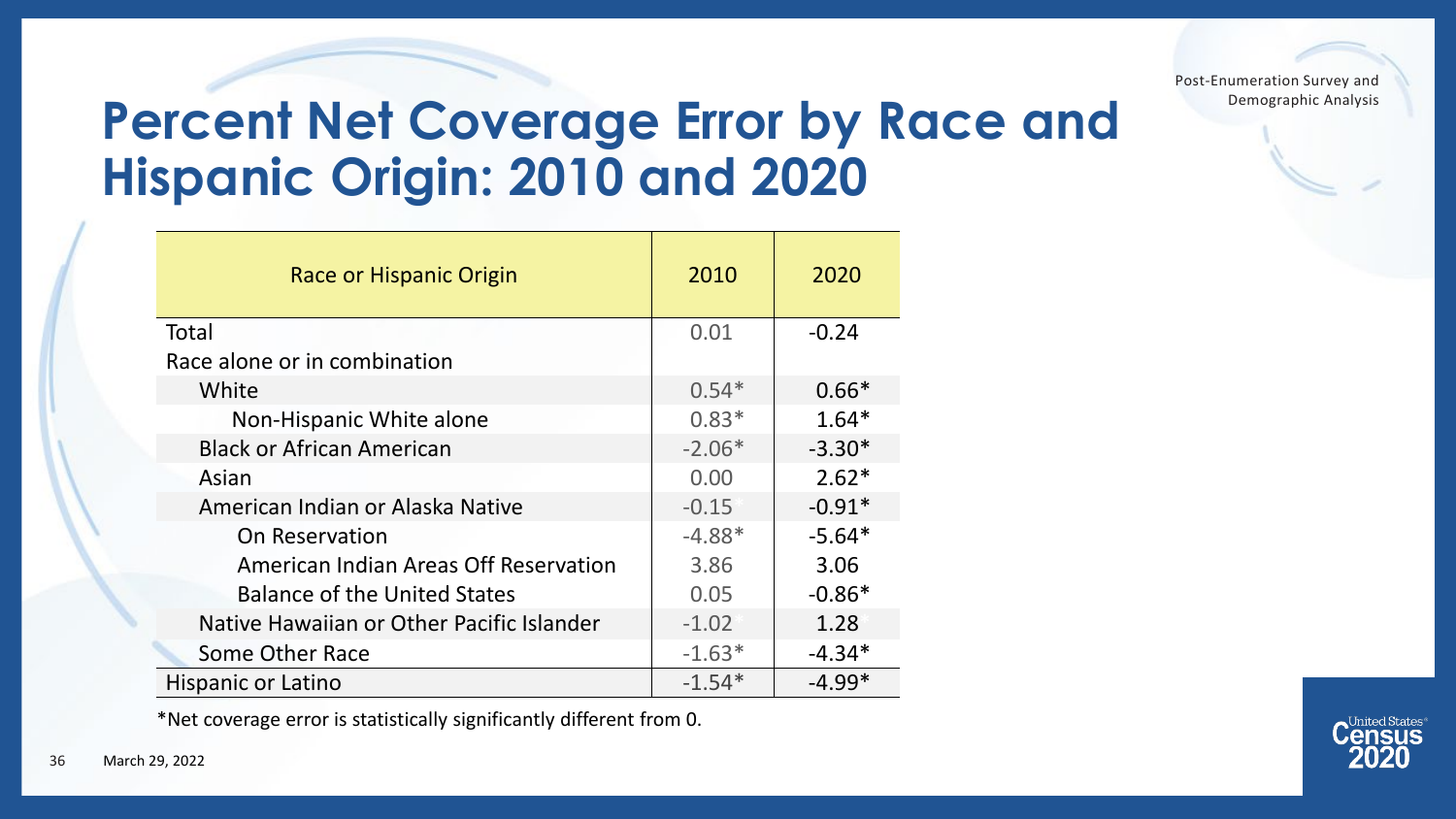### **Percent Net Coverage Error by Race and Hispanic Origin: 2010 and 2020**

| Race or Hispanic Origin                      | 2010     | 2020     | Is there a significant difference<br>between 2020 and 2010? |
|----------------------------------------------|----------|----------|-------------------------------------------------------------|
| Total                                        | 0.01     | $-0.24$  |                                                             |
| Race alone or in combination                 |          |          |                                                             |
| White                                        | $0.54*$  | $0.66*$  | <b>No</b>                                                   |
| <b>Non-Hispanic White alone</b>              | $0.83*$  | $1.64*$  | <b>Yes</b>                                                  |
| <b>Black or African American</b>             | $-2.06*$ | $-3.30*$ | <b>No</b>                                                   |
| <b>Asian</b>                                 | 0.00     | $2.62*$  | <b>Yes</b>                                                  |
| American Indian or Alaska Native             | $-0.15$  | $-0.91*$ | <b>No</b>                                                   |
| On Reservation                               | $-4.88*$ | $-5.64*$ | <b>No</b>                                                   |
| <b>American Indian Areas Off Reservation</b> | 3.86     | 3.06     | No.                                                         |
| <b>Balance of the United States</b>          | 0.05     | $-0.86*$ | <b>No</b>                                                   |
| Native Hawaiian or Other Pacific Islander    | $-1.02$  | 1.28     | <b>No</b>                                                   |
| <b>Some Other Race</b>                       | $-1.63*$ | $-4.34*$ | <b>Yes</b>                                                  |
| <b>Hispanic or Latino</b>                    | $-1.54*$ | $-4.99*$ | <b>Yes</b>                                                  |

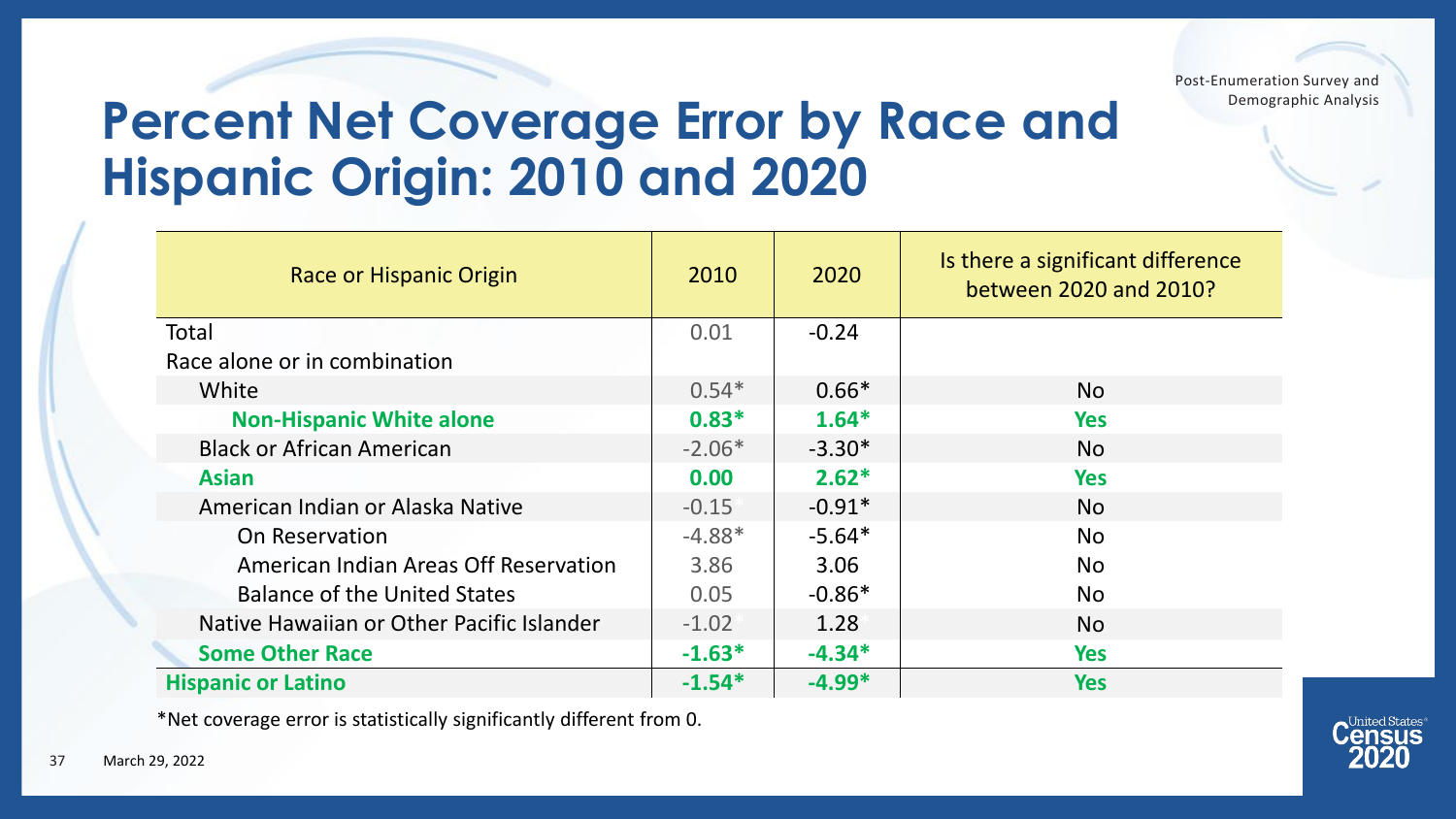### **Percent Net Coverage Error by Age for Children: 1990 to 2020**

| Age     | 1990     | 2000    | 2010     | 2020     |
|---------|----------|---------|----------|----------|
| $0 - 4$ |          |         | $-0.72*$ | $-2.79*$ |
| $5-9$   | $-3.18*$ | 0.46    | 0.33     | $-0.10$  |
| $10-17$ |          | $1.32*$ | $0.97*$  | $-0.21$  |

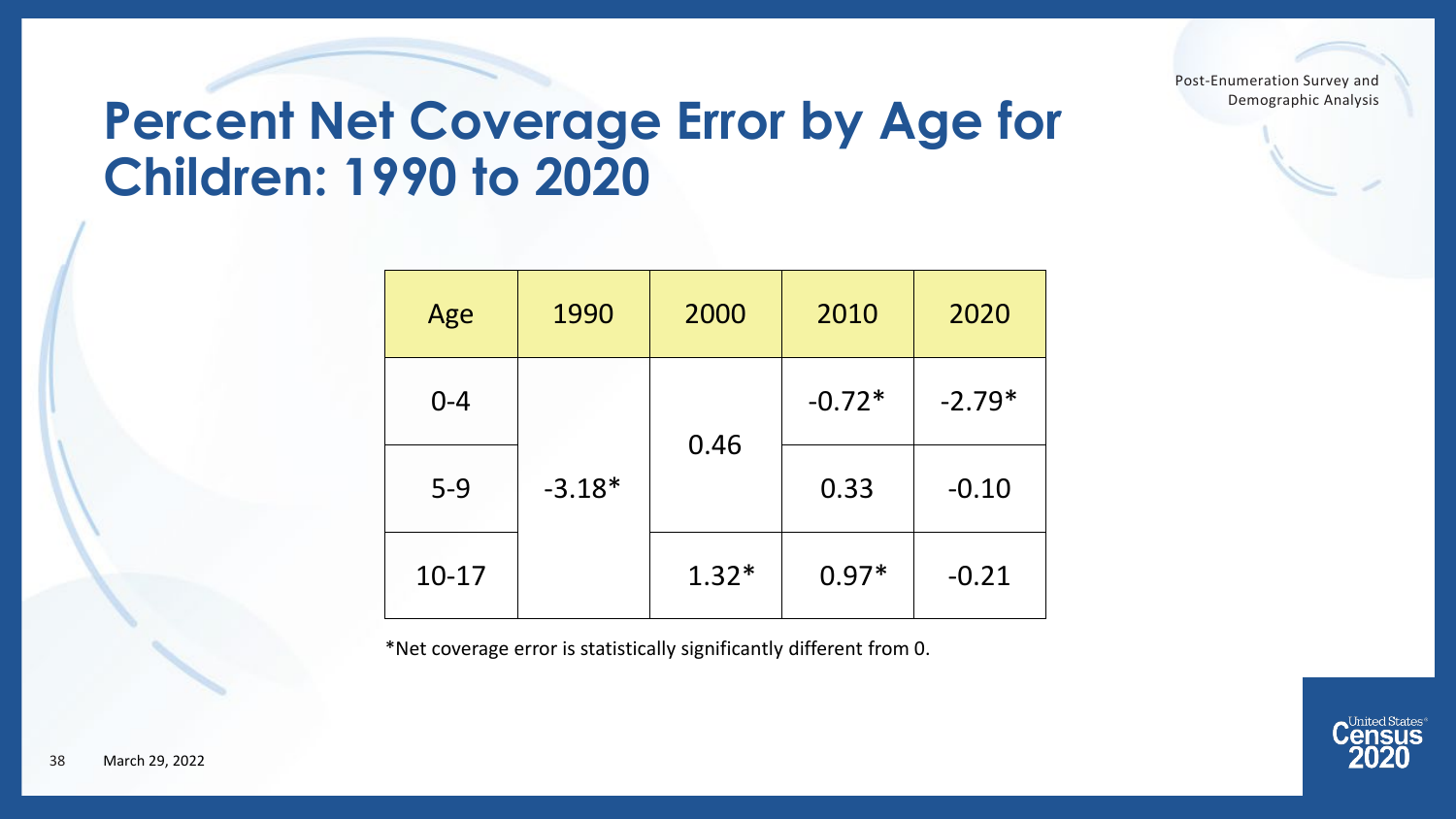### **Percent Net Coverage Error by Age and Sex for Adults: 1990 to 2020**

| Age and sex         | 1990     | 2000     | 2010     | 2020     |
|---------------------|----------|----------|----------|----------|
| 18-to-29 males      | $-3.30*$ | $-1.12*$ | $-1.21*$ | $-2.25*$ |
| 18-to-29 females    | $-2.83*$ | $1.39*$  | 0.28     | $-0.98*$ |
|                     |          |          |          |          |
| 30-to-49 males      | $-1.89*$ | $-2.01*$ | $-3.57*$ | $-3.05*$ |
| 30-to-49 females    | $-0.88*$ | $0.60*$  | $0.42*$  | 0.10     |
|                     |          |          |          |          |
| 50-and-over males   | $0.59*$  | $0.80*$  | $0.32*$  | $0.55*$  |
| 50-and-over females | $1.24*$  | $2.53*$  | $2.35*$  | $2.63*$  |

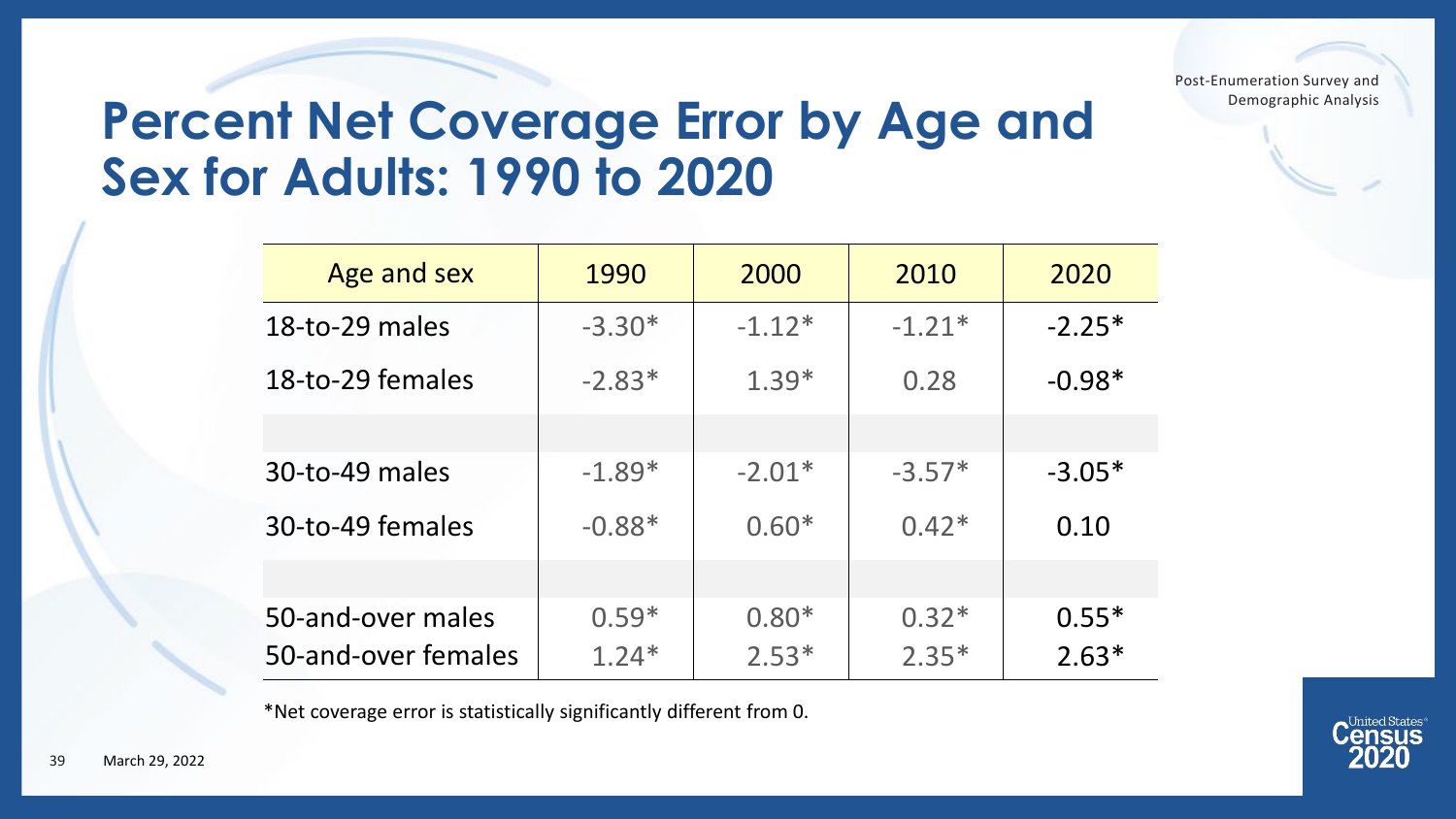### **Percent Net Coverage Error by Age and Sex: Post-Enumeration Survey (PES) and Demographic Analysis (DA)**

| Age and sex      | <b>2020 PES</b> | DA low | DA middle | DA high |
|------------------|-----------------|--------|-----------|---------|
| $0$ to 4         | $-2.8*$         | $-5.3$ | $-5.4$    | $-5.5$  |
| $5$ to 9         | $-0.1$          | $-1.2$ | $-1.4$    | $-1.6$  |
| 10 to 17         | $-0.2$          | $-0.2$ | $-0.6$    | $-0.8$  |
|                  |                 |        |           |         |
| 18-to-29 males   | $-2.3*$         | 0.7    | 0.1       | $-0.3$  |
| 18-to-29 females | $-1.0*$         | 1.8    | 1.3       | 0.9     |
|                  |                 |        |           |         |
| 30-to-49 males   | $-3.1*$         | $-2.8$ | $-3.2$    | $-3.9$  |
| 30-to-49 females | 0.1             | 0.3    | $-0.2$    | $-0.8$  |
|                  |                 |        |           |         |
| 50+ males        | $0.6*$          | 1.1    | 0.2       | $-1.4$  |
| 50+ females      | $2.6*$          | 3.1    | 2.2       | 0.5     |

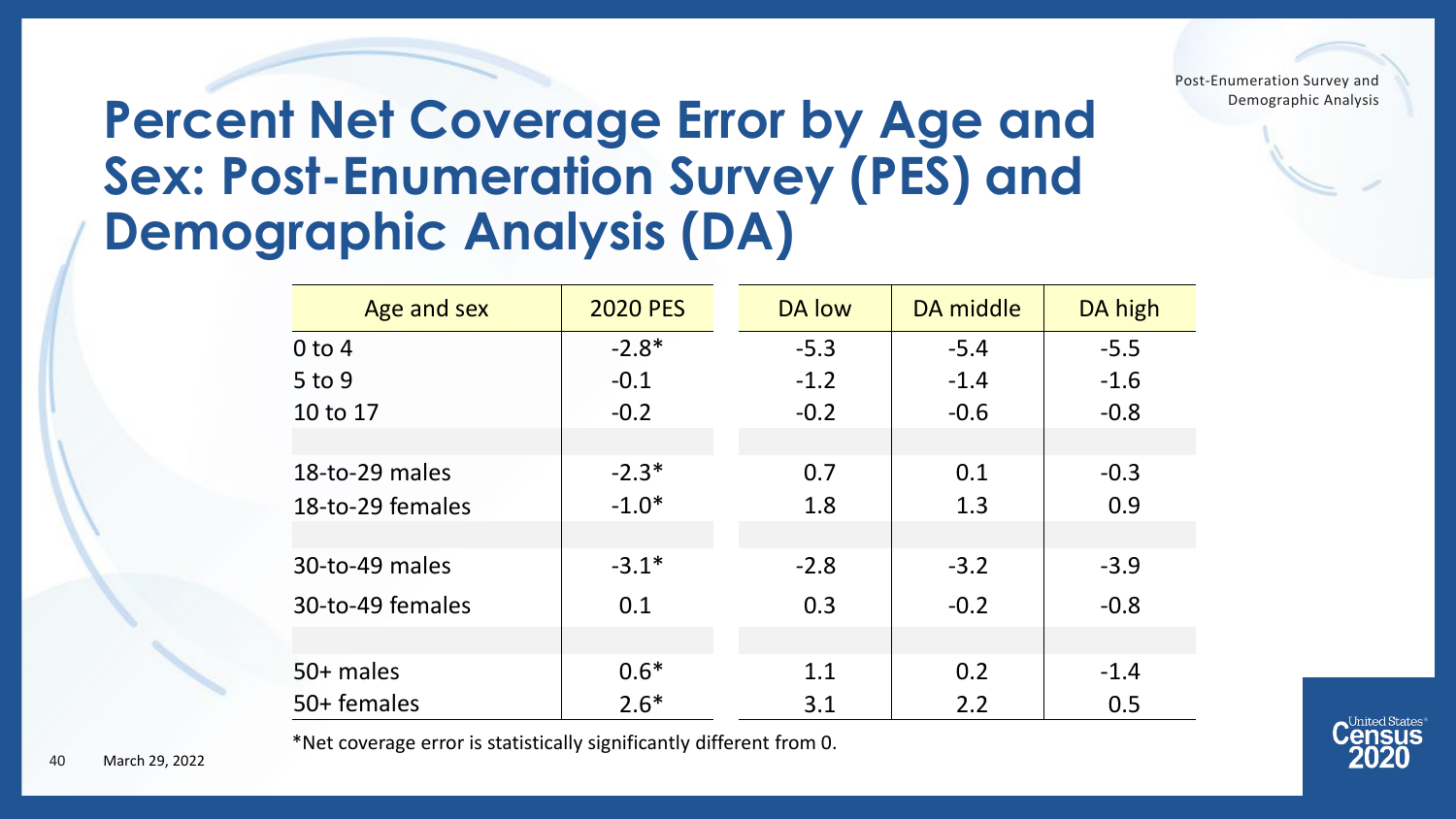### **Percent Net Coverage Error for People by Tenure: 1990 to 2020**



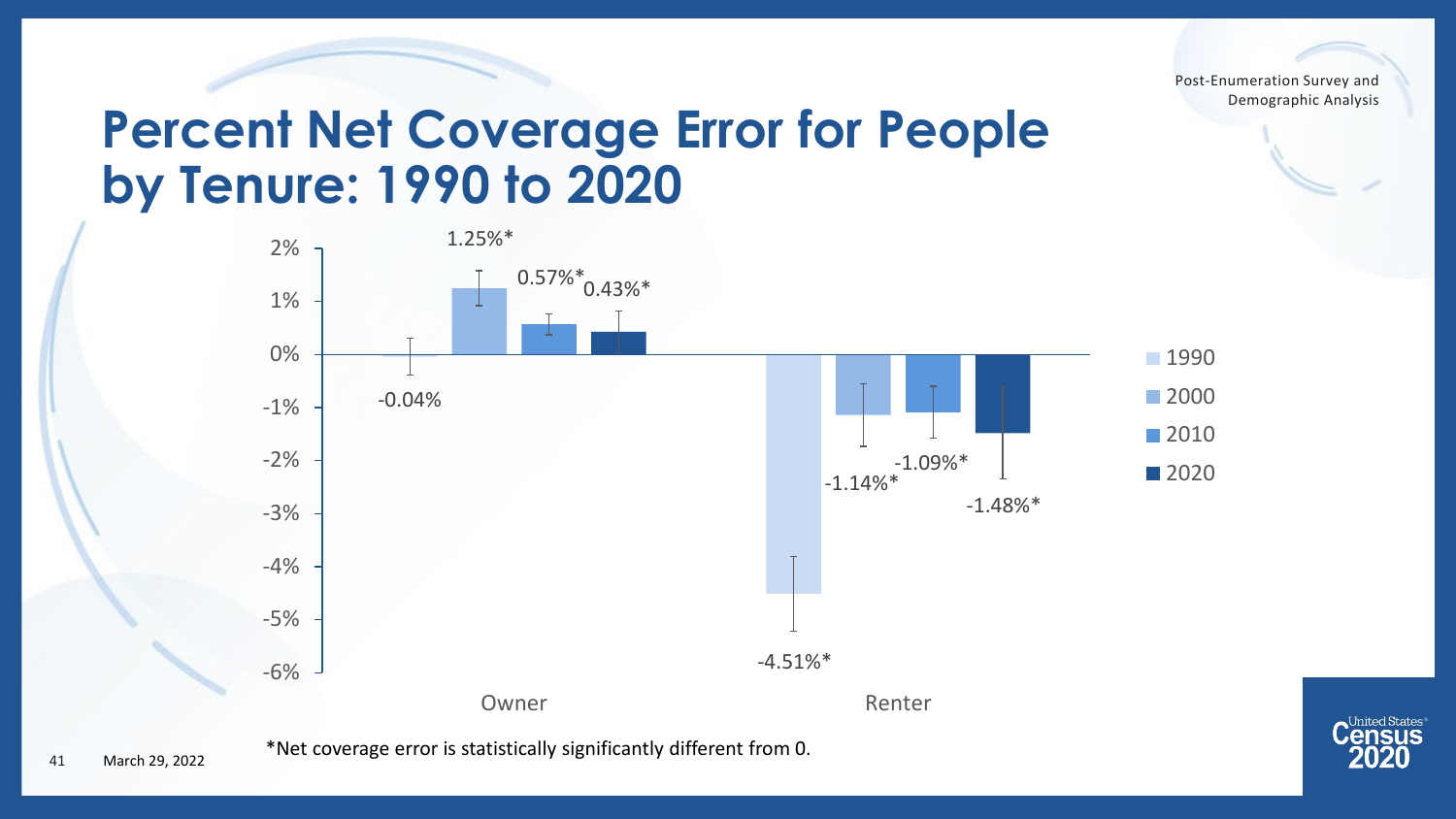### **Summary of Net Coverage Error**

- **At the national level, net coverage error was not statistically significant from 0.**
	- The magnitude of the percent net coverage error for 2020 was estimated to be -0.24%.
	- At the national level, we estimated a net coverage error of -782,000 people in the census.
- **Many demographic groups that were undercounted (or overcounted) in the 2010 Census were also undercounted (or overcounted) in the 2020 Census.**
- **The 2020 Census continued to undercount some race and ethnic groups while overcounting others.**
- **The 2020 Census also undercounted children, especially young children.**
- **The census continued to undercount renters.**

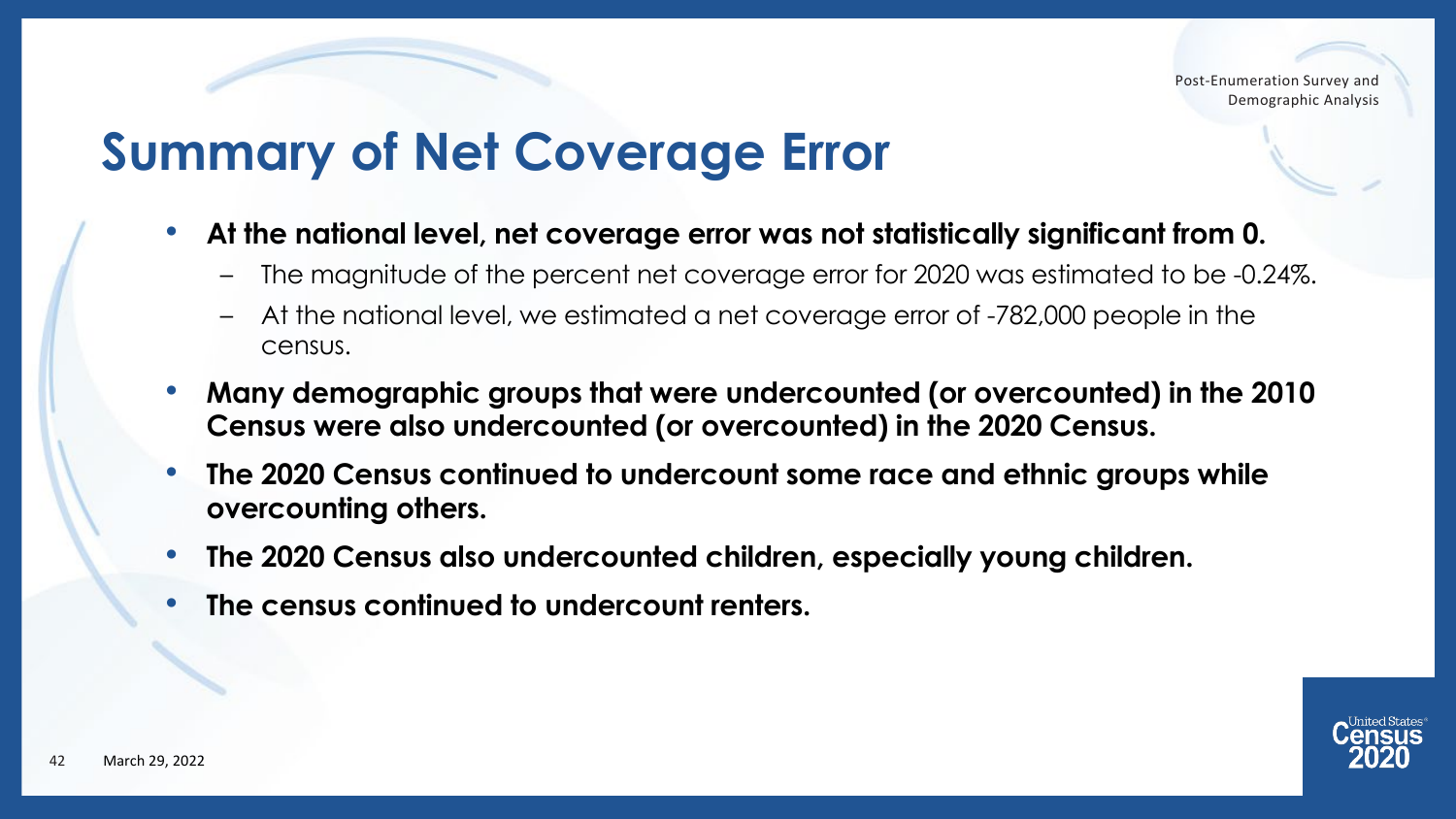2020 Census Coverage Results by Demographic Groups From the Post-Enumeration Survey

## **Components of Coverage**

March 29, 2022

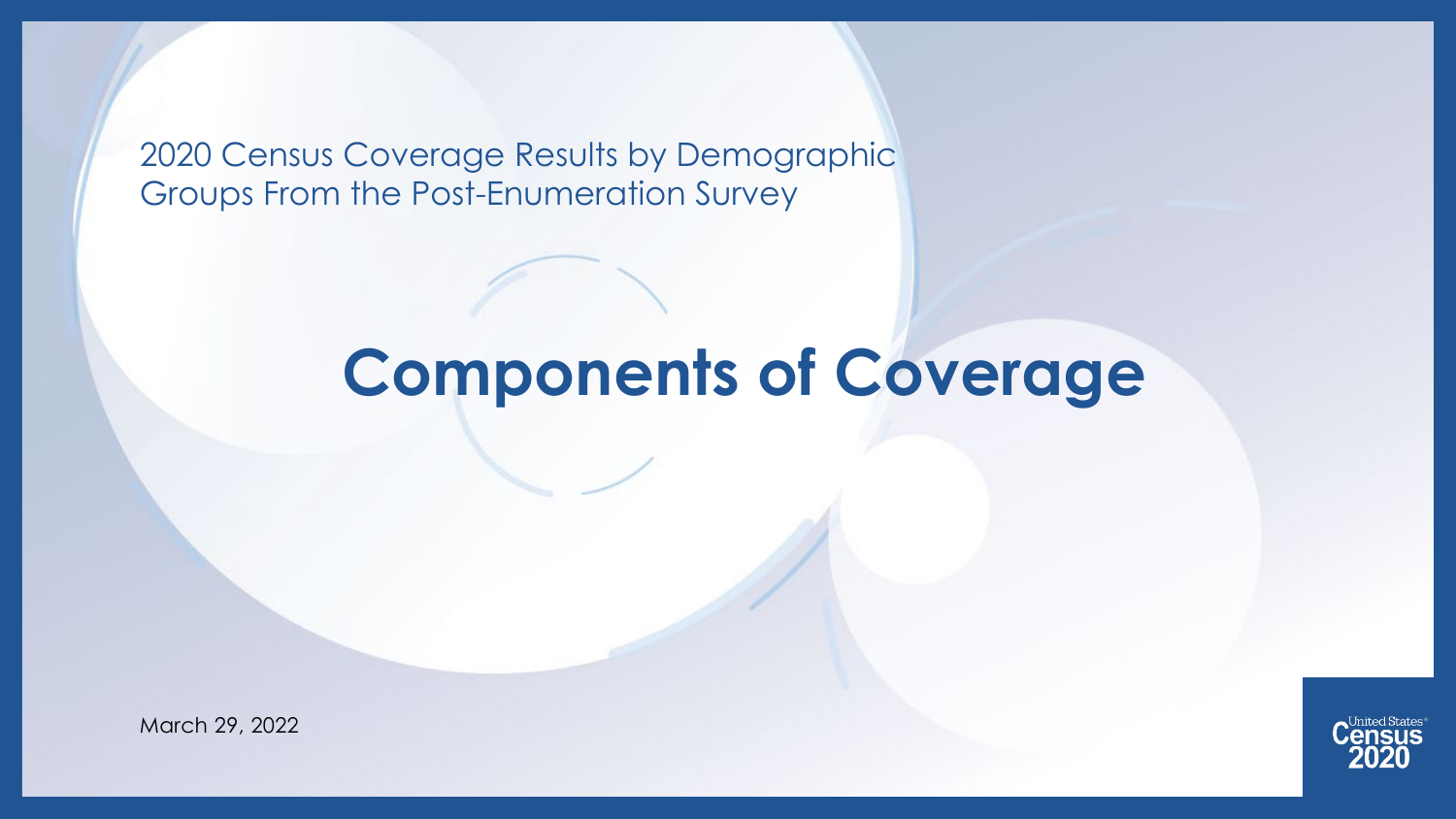### **Components of the Census Coverage in 2020 Level** (In millions)



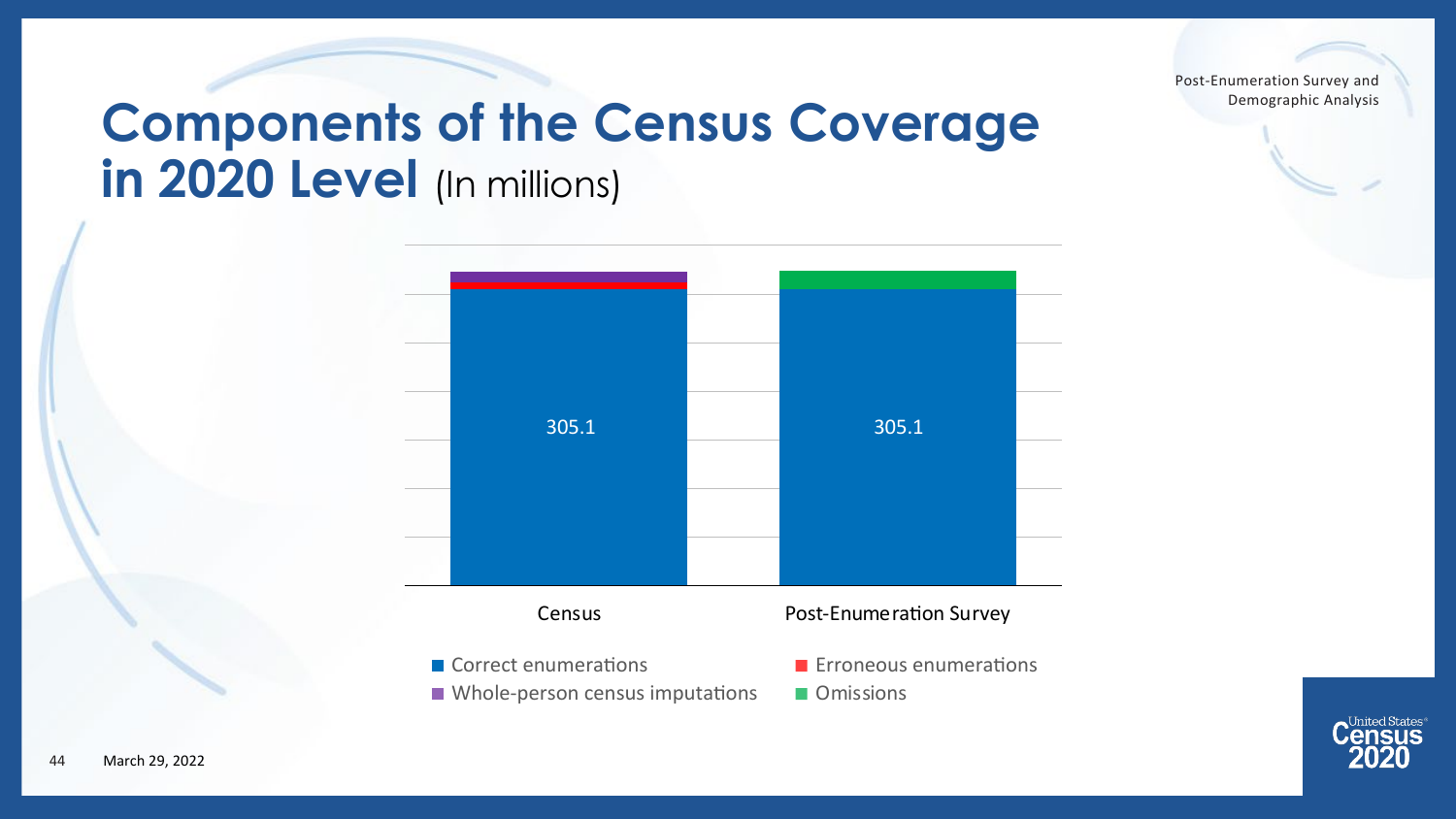

### **Components of the Census Coverage in 2020 Level** (In millions)



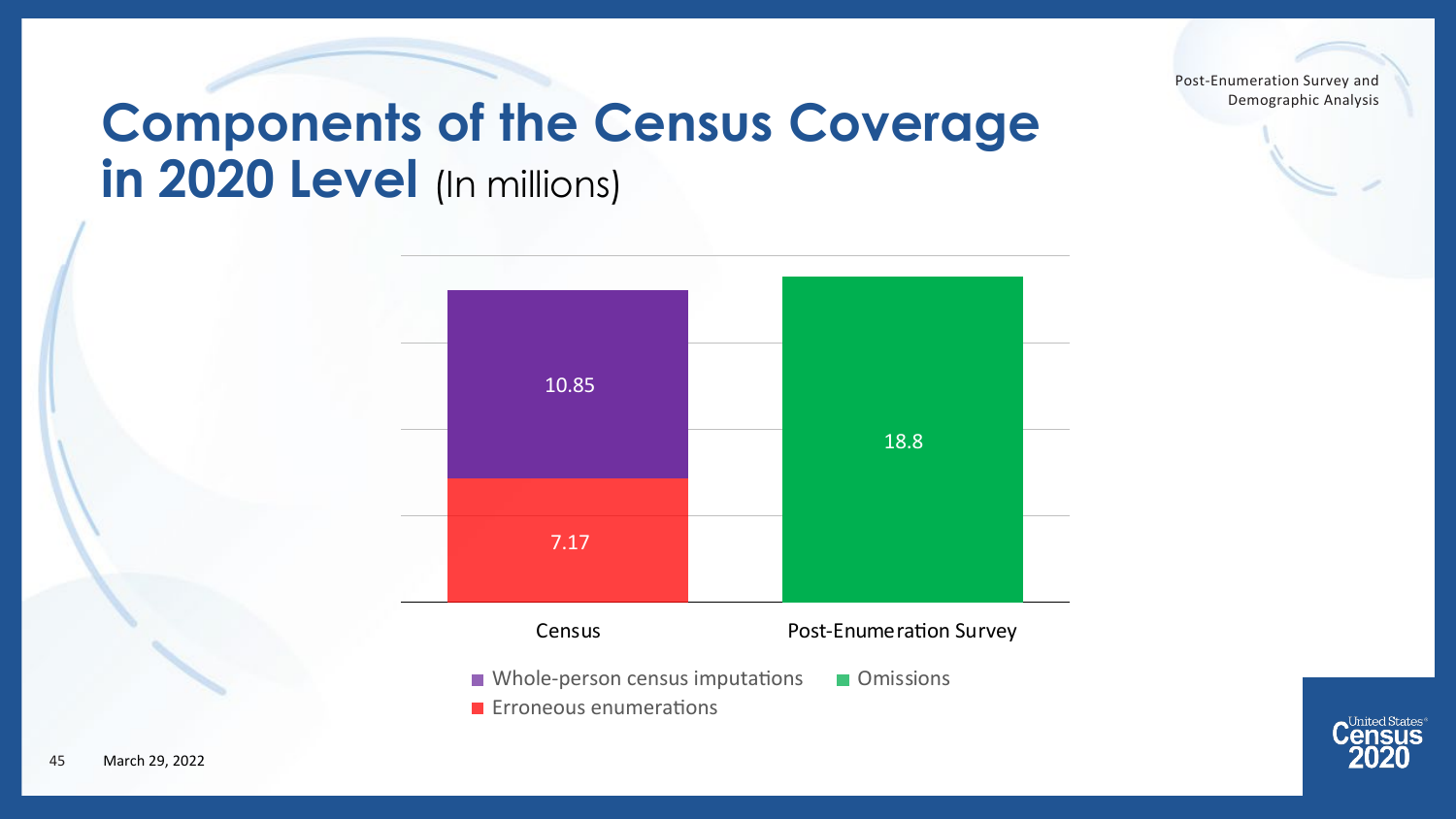### **Components of Census Coverage: 2010 and 2020** (In thousands)

|                               |                 | 2010                     |         |                          | 2020            |                          |         |                          |
|-------------------------------|-----------------|--------------------------|---------|--------------------------|-----------------|--------------------------|---------|--------------------------|
| Component of census coverage  | <b>Estimate</b> | <b>Standard</b><br>error | Percent | <b>Standard</b><br>error | <b>Estimate</b> | <b>Standard</b><br>error | Percent | <b>Standard</b><br>error |
| Census count                  | 300,700         | $\sf X$                  | 100.0   | $\mathsf{X}$             | 323,200         | X                        | 100.0   | X                        |
| Correct enumerations          | 284,700         | 199                      | 94.7    | 0.07                     | 305,100         | 145                      | 94.4    | 0.04                     |
| <b>Erroneous enumerations</b> | 10,040          | 199                      | 3.3     | 0.07                     | 7,167           | 145                      | 2.2     | 0.04                     |
| Due to duplication            | 8,251           | 194                      | 2.8     | 0.06                     | 5,170           | 129                      | 1.6     | 0.04                     |
| For other reasons             | 1,520           | 45                       | 0.5     | 0.01                     | 1,997           | 88                       | 0.6     | 0.03                     |
| Whole-person imputations      | 5,993           | X                        | 2.0     | X                        | 10,850          | X                        | 3.4     | X                        |

X Not applicable.

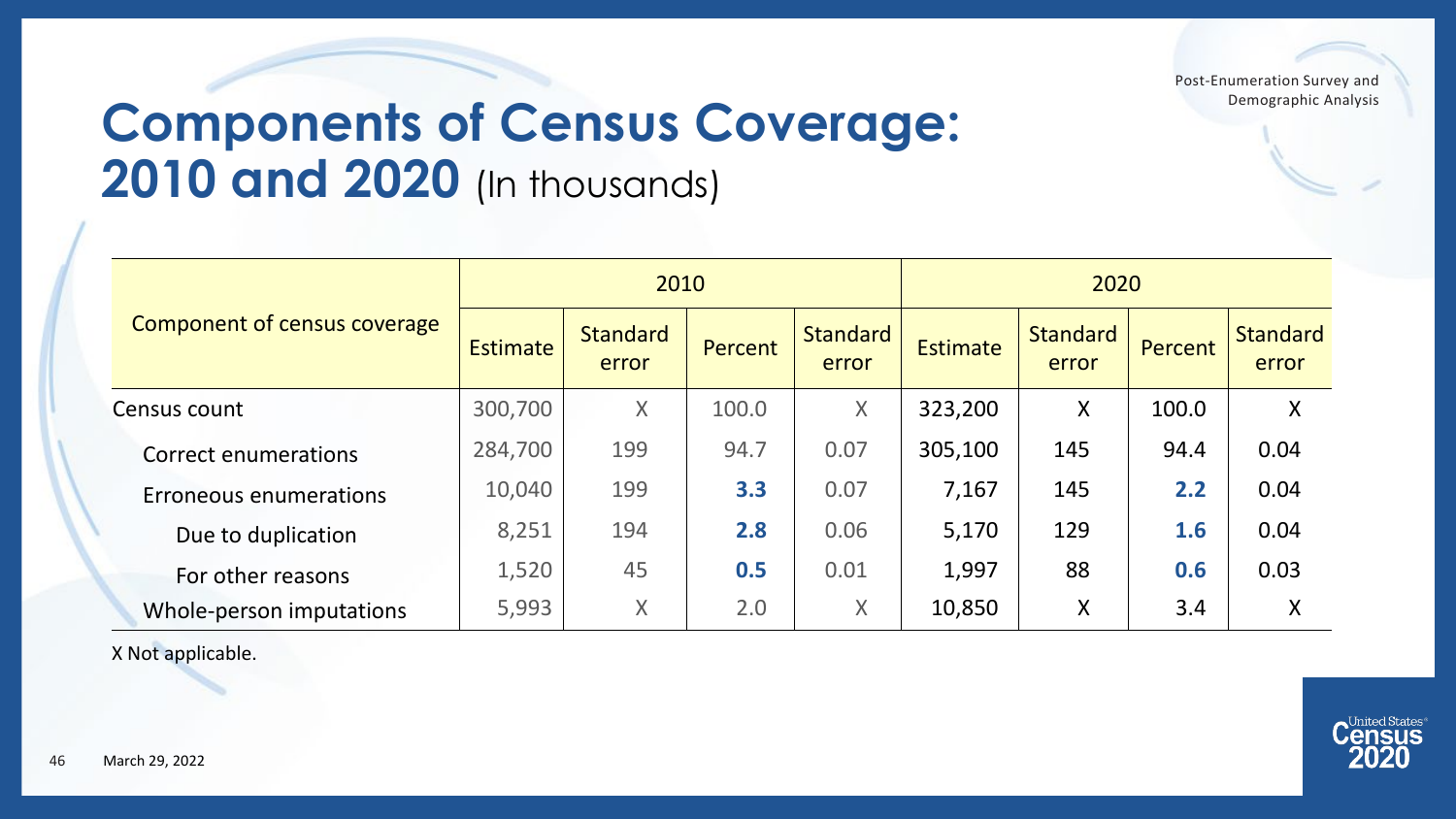#### **Whole-Person Census Imputations** (In millions)

|                                 | 2000  |         |              | 2010    | 2020  |         |  |
|---------------------------------|-------|---------|--------------|---------|-------|---------|--|
| Whole-person census imputations | Count | Percent | <b>Count</b> | Percent | Count | Percent |  |
| Total                           | 5.77  | 2.1     | 5.99         | 2.0     | 10.85 | 3.4     |  |
| Population count already known  | 4.60  | 1.7     | 4.83         | 1.6     | 8.99  | 2.8     |  |
| Population count missing        | 1.17  | 0.4     | 1.16         | 0.4     | 1.86  | 0.6     |  |

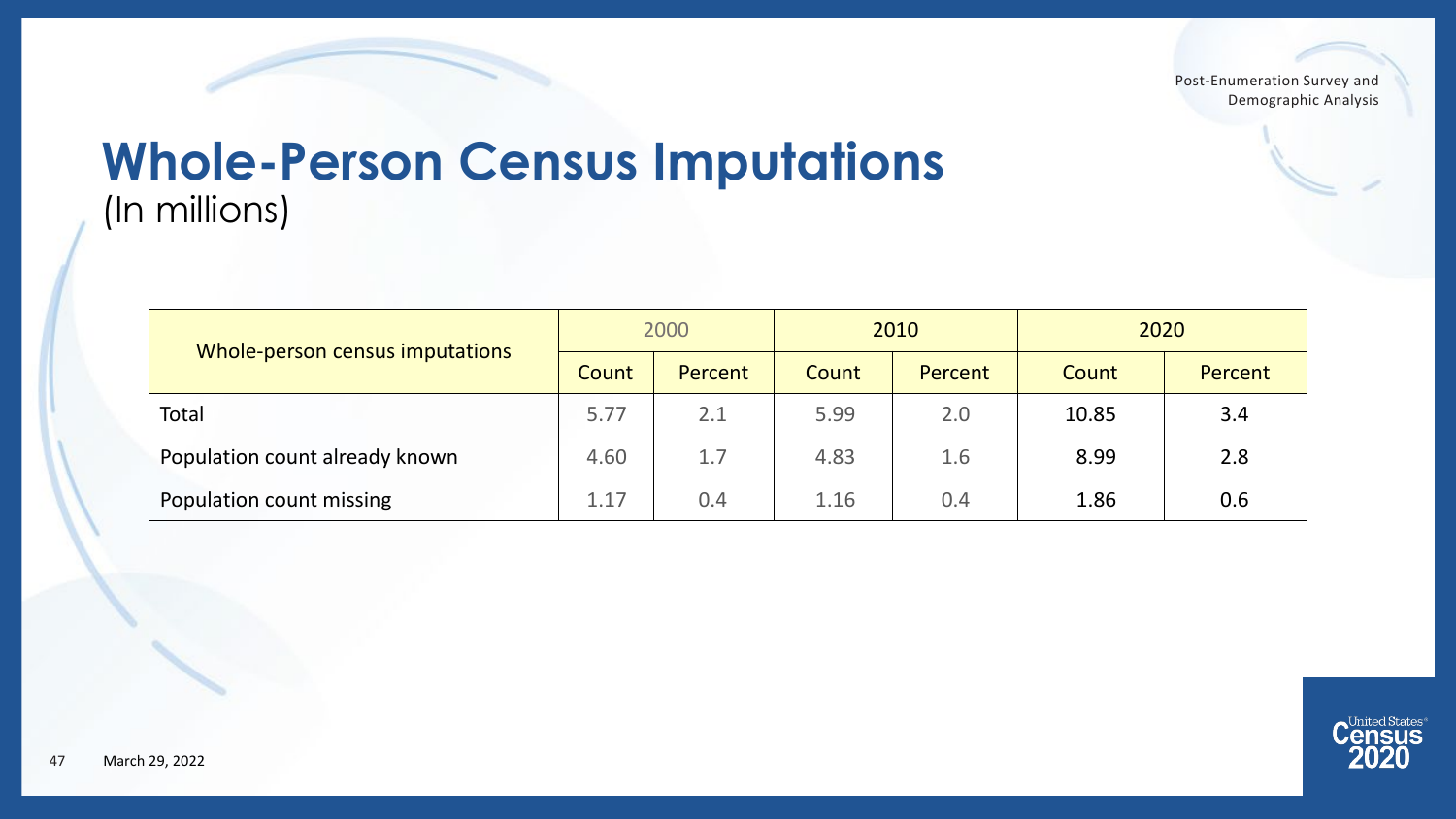### **Percent Components of Census Coverage: Race (Alone or in Combination) and Hispanic Origin**



**Example 20** Erroneous enumerations due to duplication  $\blacksquare$  Erroneous enumerations for other reasons  $\blacksquare$  Whole-person census imputations

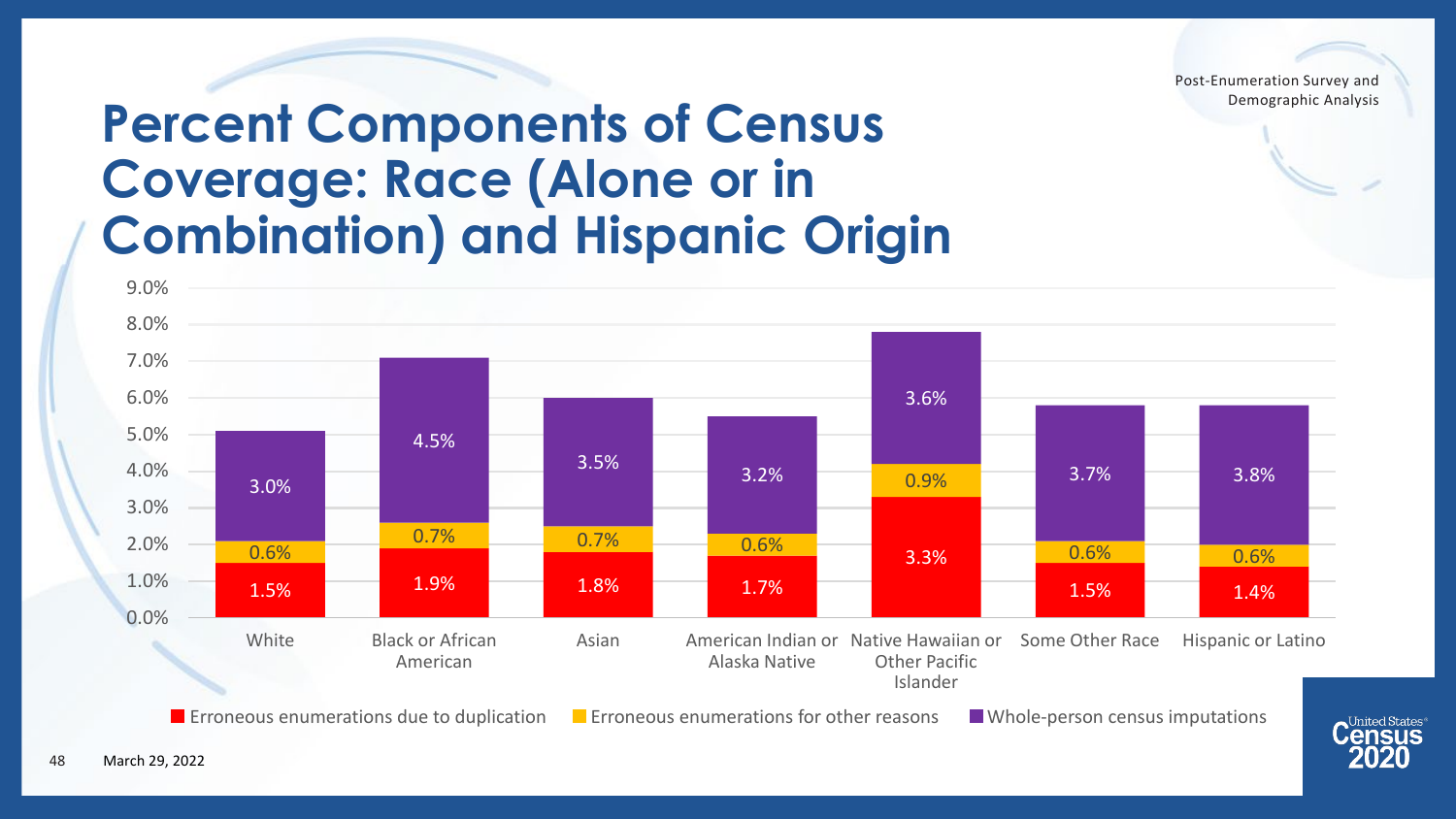### **Percent Components of Census Coverage: Age Group**



**Example 20** Erroneous enumerations due to duplication  $\blacksquare$  Erroneous enumerations for other reasons  $\blacksquare$  Whole-person census imputations

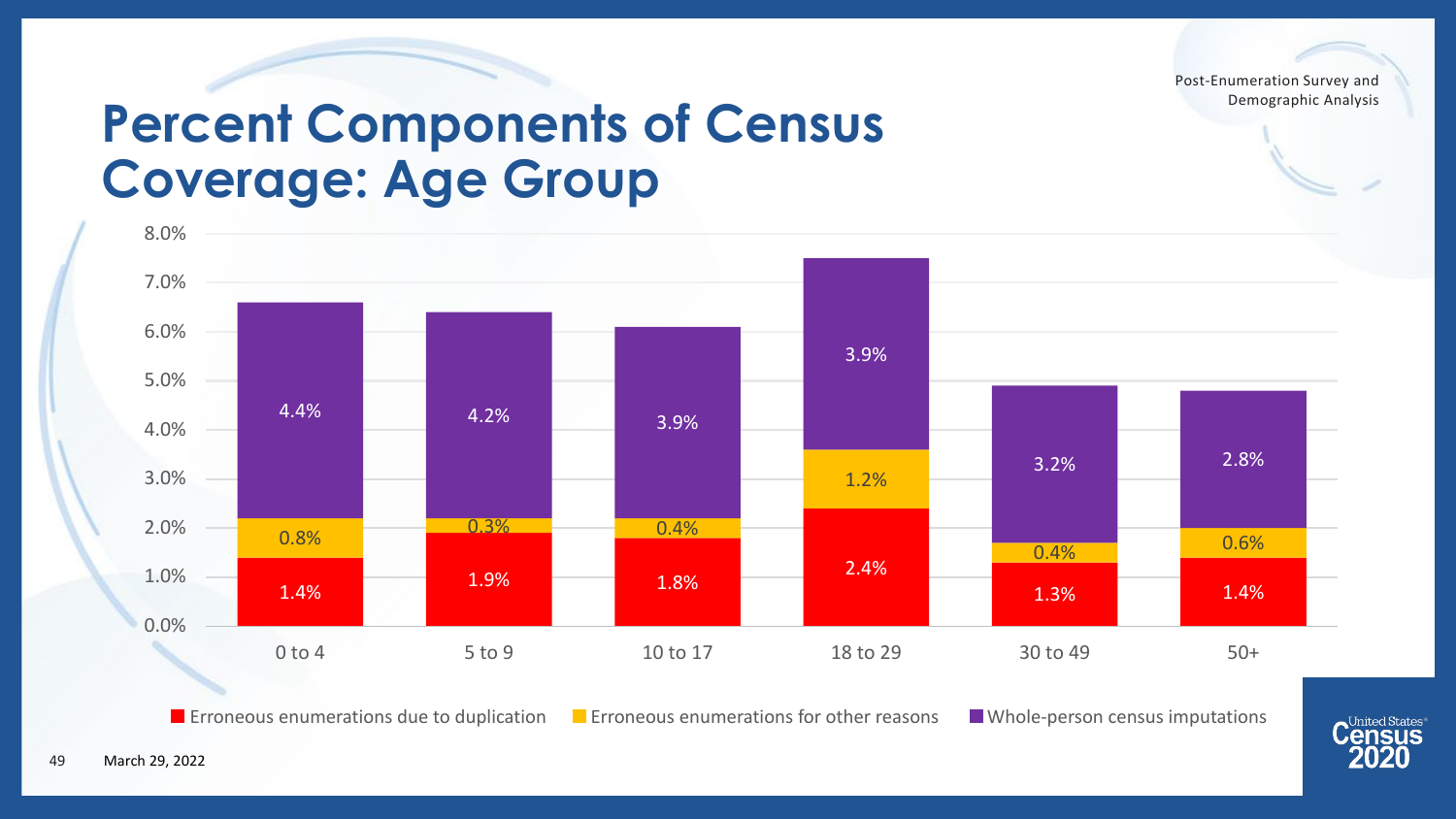### **Percent Components of Census Coverage: Tenure**



**Example 20** Erroneous enumerations due to duplication  $\blacksquare$  Erroneous enumerations for other reasons  $\blacksquare$  Whole-person census imputations



50

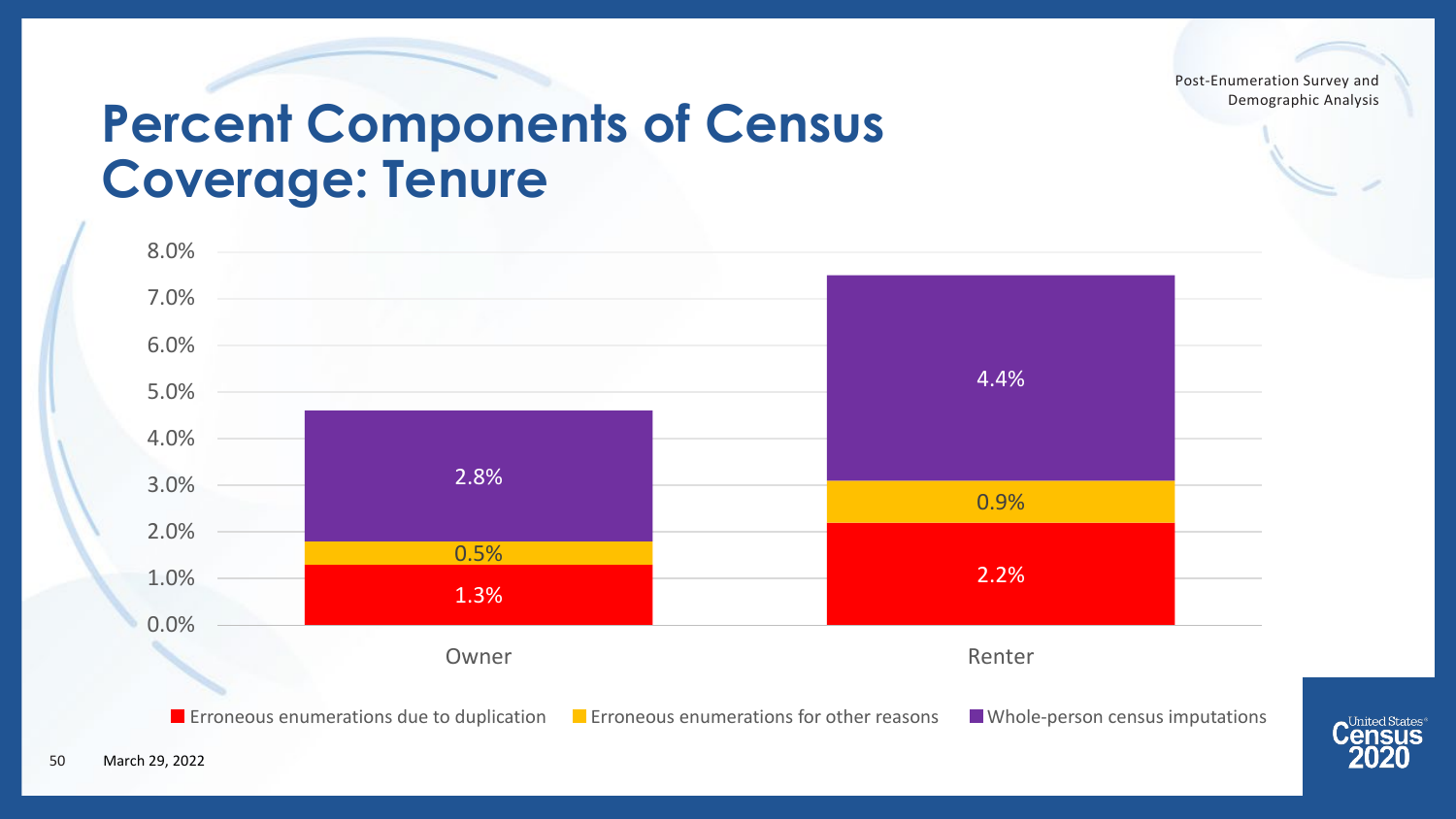> United States<sup>®</sup> *<u>Census</u>*

### **Percent Components of Census Coverage: Relationship to Householder**

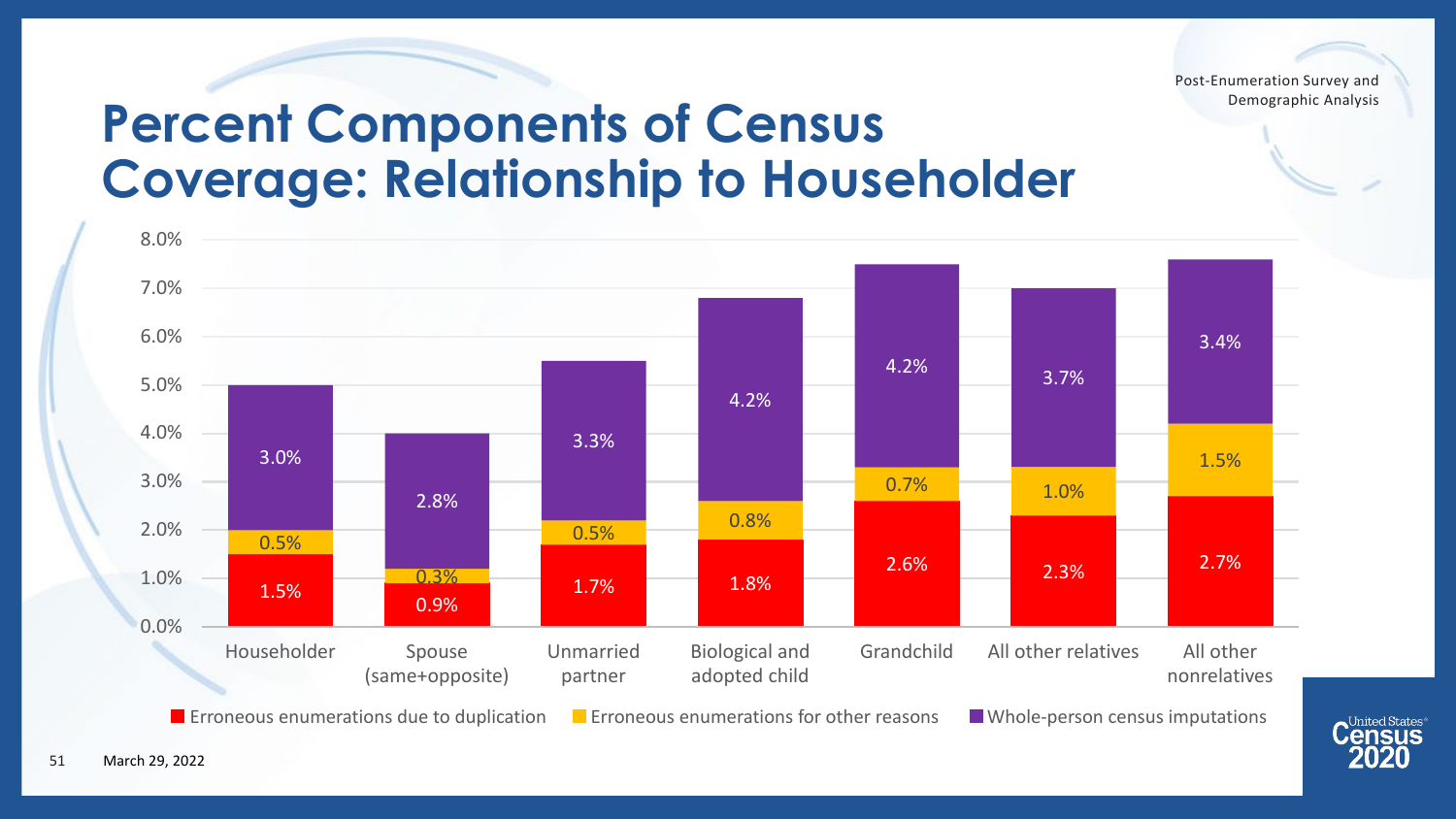## **National Components of the Post-Enumeration Survey (PES) Estimate**

(In millions)

|                                     |                 | 2010                     |         |                          | 2020            |                          |         |                          |  |
|-------------------------------------|-----------------|--------------------------|---------|--------------------------|-----------------|--------------------------|---------|--------------------------|--|
| Component of<br><b>PES Estimate</b> | <b>Estimate</b> | <b>Standard</b><br>error | Percent | <b>Standard</b><br>error | <b>Estimate</b> | <b>Standard</b><br>error | Percent | <b>Standard</b><br>error |  |
| Estimate of Pop.<br><b>From PES</b> | 300.7           | 0.43                     | 100.0   | X                        | 323.9           | 0.82                     | 100.0   | X                        |  |
| Correct<br>Enumerations             | 284.7           | 0.20                     | 94.7    | 0.1                      | 305.1           | 0.15                     | 94.2    | 0.24                     |  |
| <b>Omissions</b>                    | 16.0            | 0.44                     | 5.3     | 0.1                      | 18.8            | 0.82                     | 5.8     | 0.24                     |  |

X Not applicable.

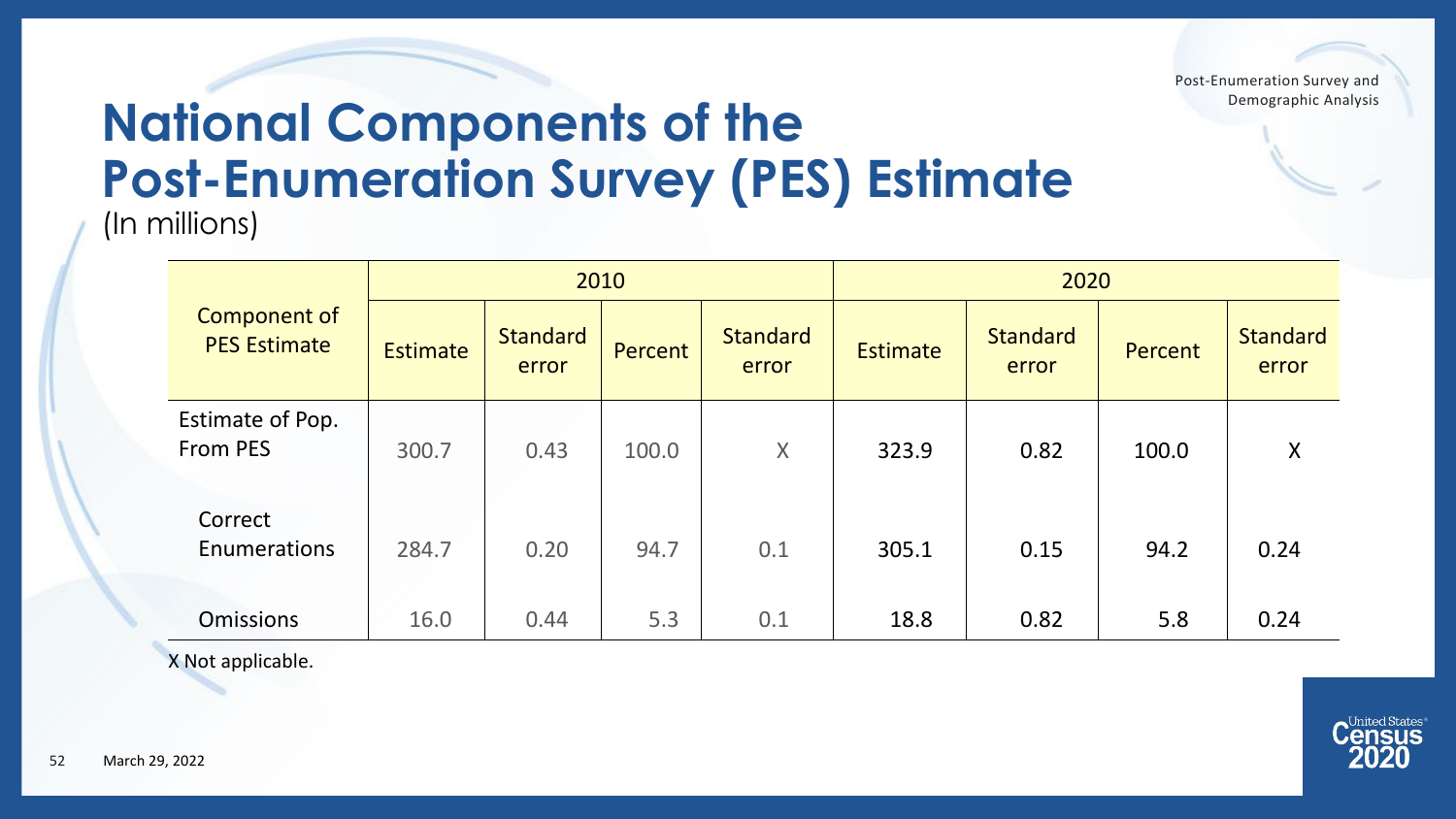

**United States** 

### **2010 and 2020 Census Omission Rates: Race (Alone or in Combination) and Hispanic Origin**





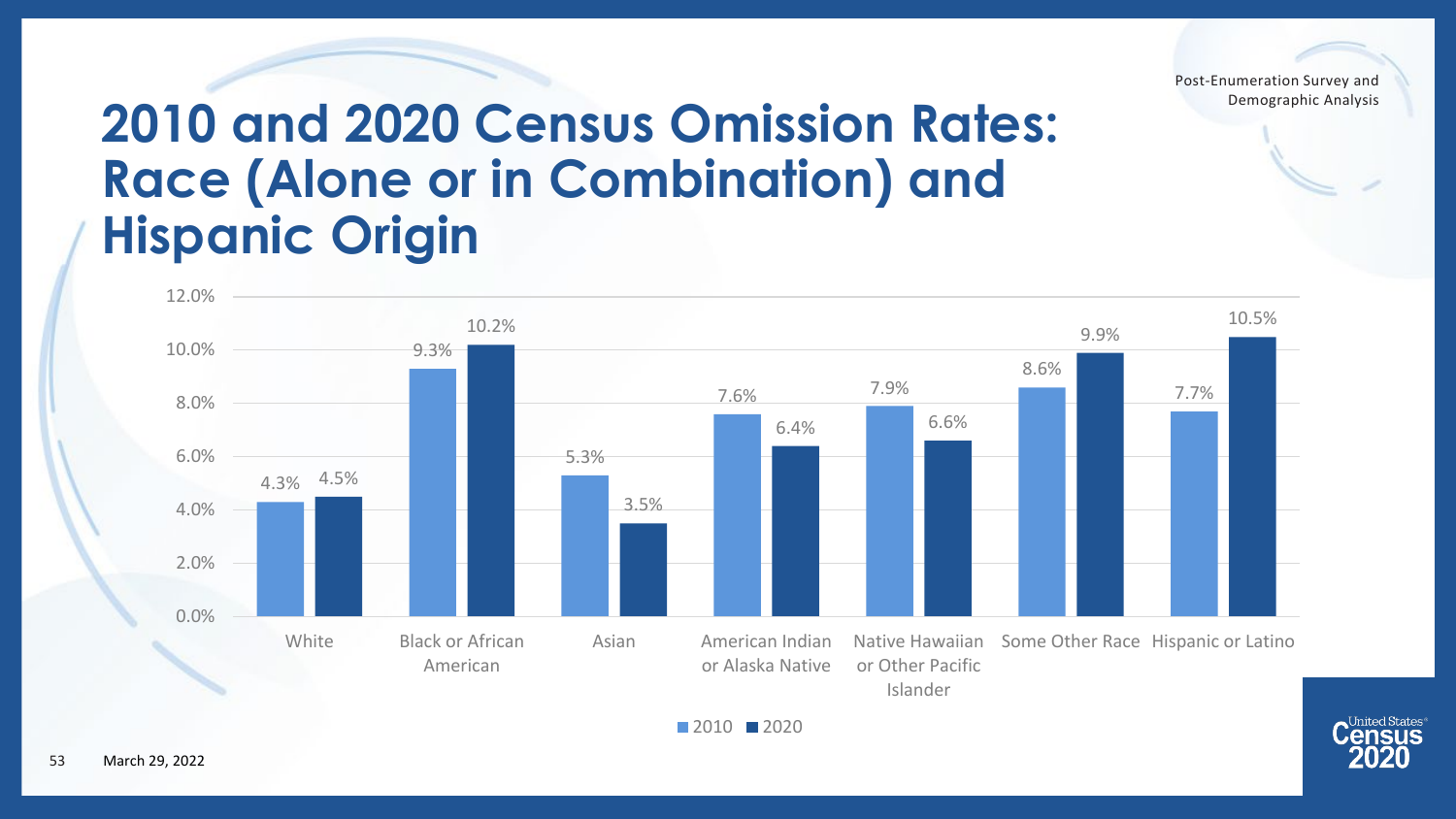### **2010 and 2020 Census Omission Rates: Owners and Renters**



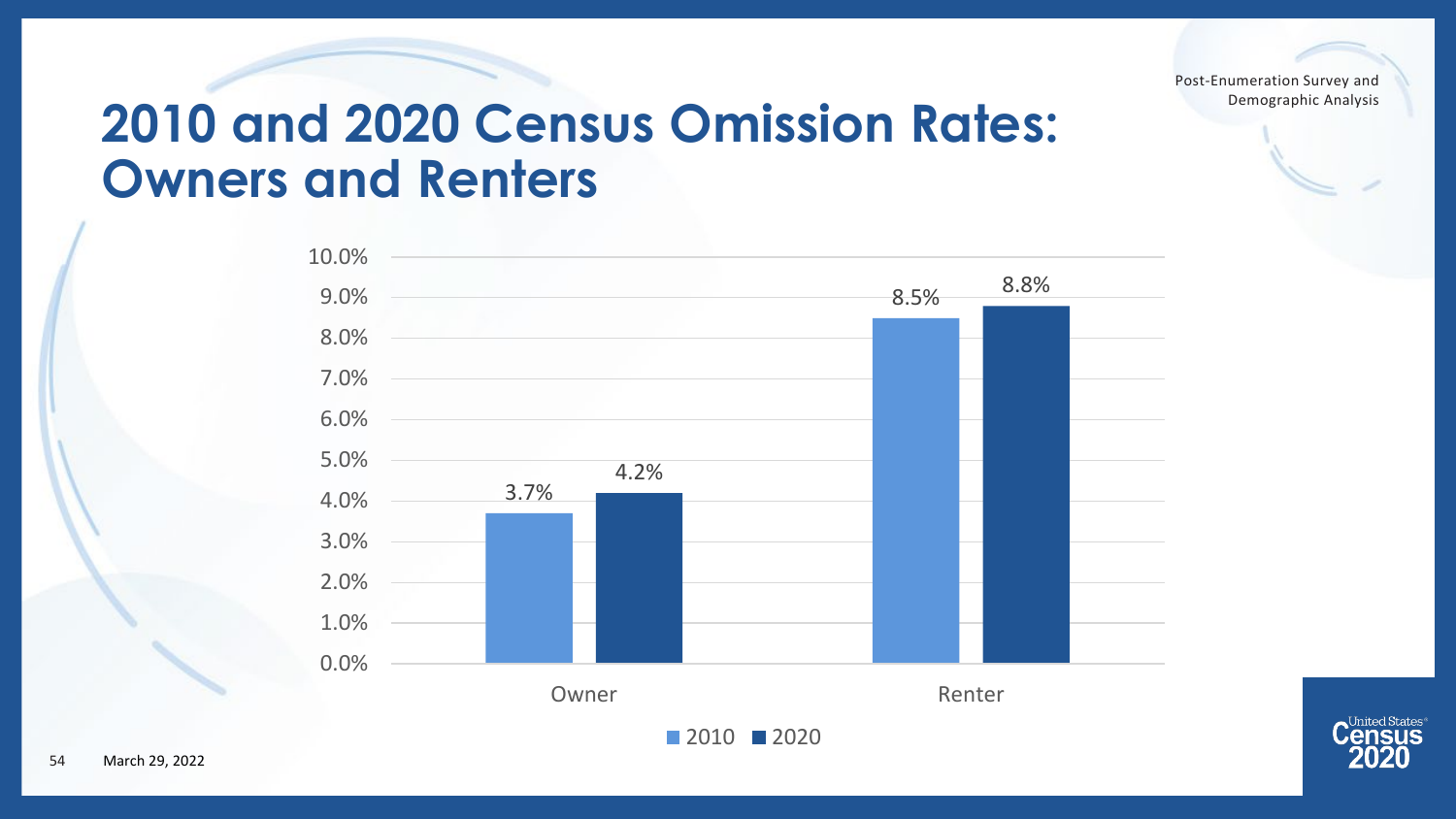### **Post-Enumeration Survey Summer Releases**

- **Coverage estimates (undercounts and overcounts) for each state and the District of Columbia (not broken down by demographic characteristics or geographic areas within the state).**
- **National components of coverage estimates for people by census operation.** 
	- Correct or erroneous enumeration and whole-person imputation by internet responses, nonresponse follow-up responses, administrative record enumerations, proxy responses, and householder responses.

#### • **All housing unit coverage estimates.**

- Undercount and overcount rates for housing units for example by occupancy (occupied and vacant units).
- Correct or erroneous enumeration for housing units.
- **Coverage estimates for Puerto Rico.**

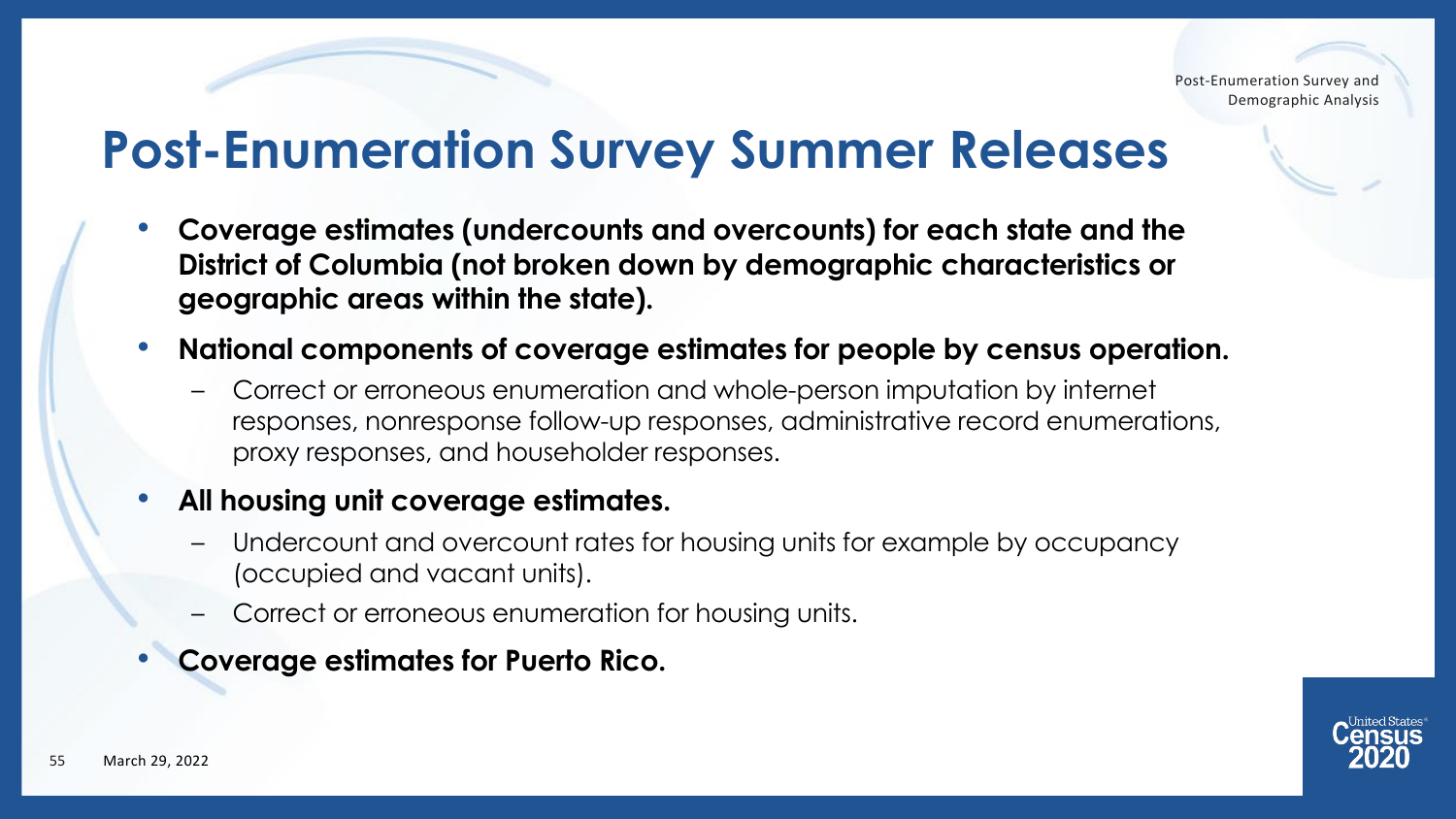2020 Census Coverage Results by Demographic Groups From the Post-Enumeration Survey

## **Overcoming Challenges**



March 29, 2022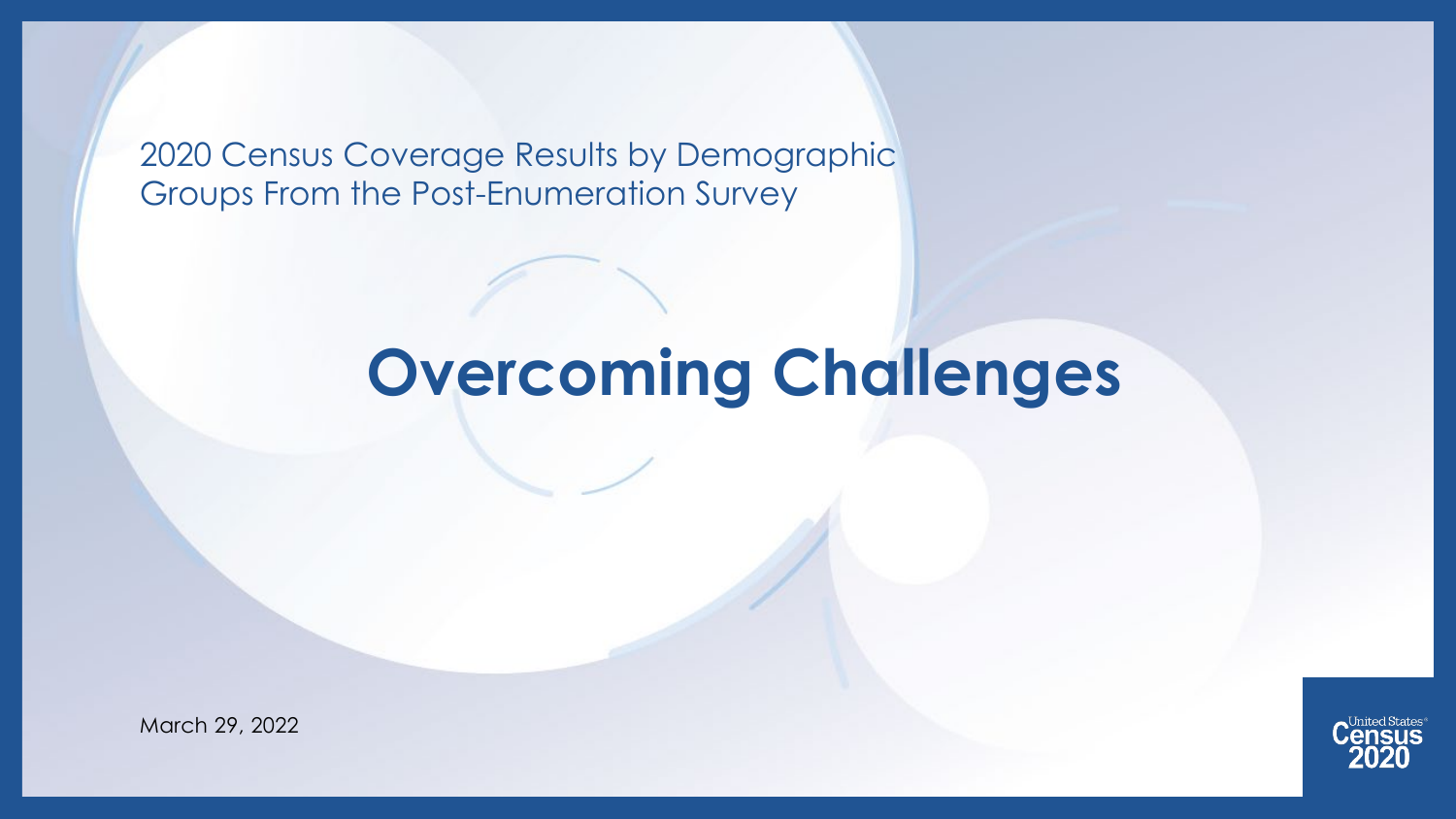### **Post-Enumeration Survey Challenges**

- **Global pandemic.**
- **Delays to field work.**
	- Matching people who might not accurately report their census residence status.
- **Migration of many college students and others.**
- **Some respondents did not respond to questions needed to match the PES to the 2020 Census.**
	- Matching people to the census with increased item nonresponse.

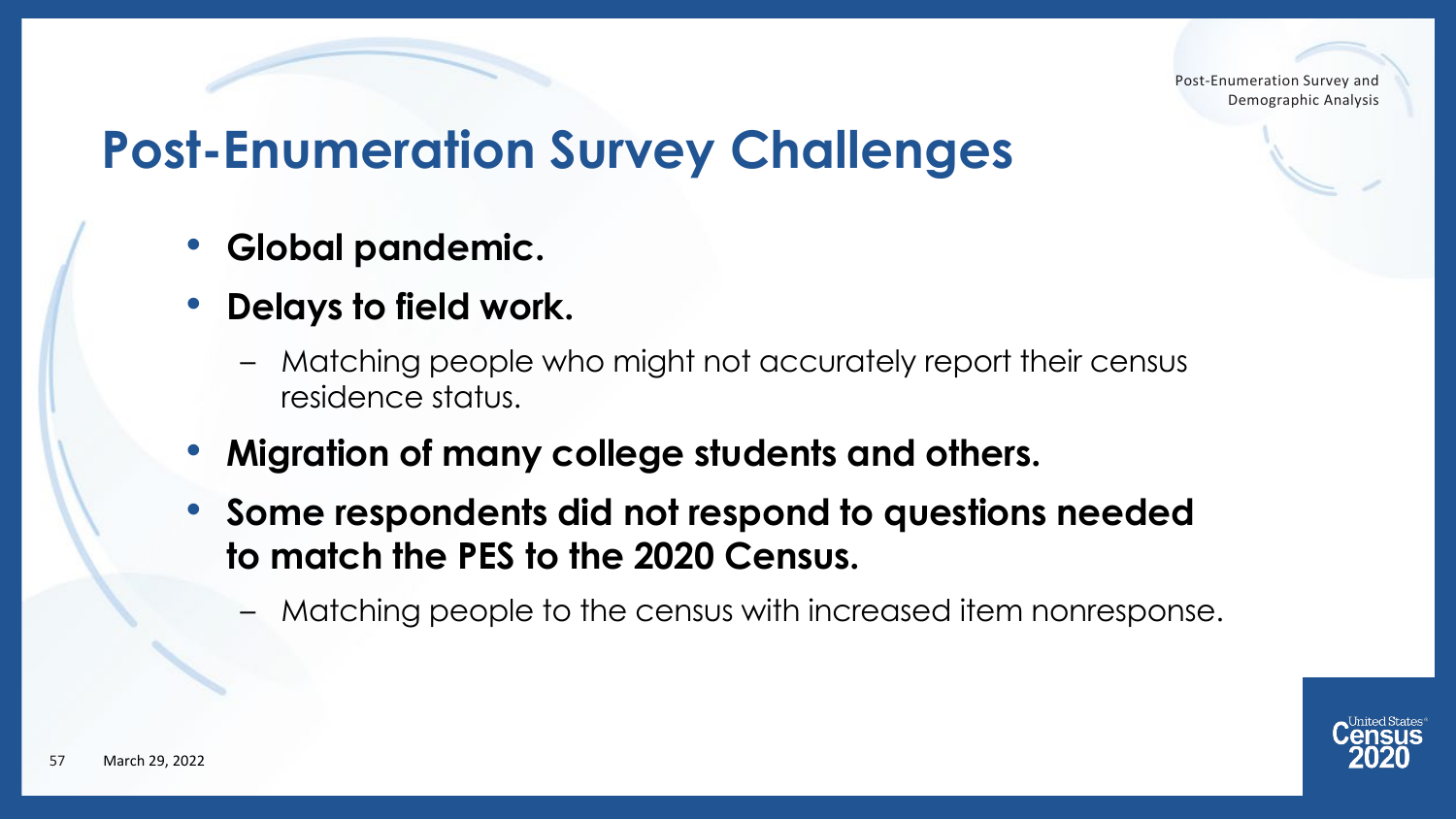#### **Post-Enumeration Survey Person Interview Response Rates for Occupied Housing Units**  (Unweighted)

|                              |               | 2010    | 2020          |         |  |
|------------------------------|---------------|---------|---------------|---------|--|
| Interview outcome            | <b>Number</b> | Percent | <b>Number</b> | Percent |  |
| Total occupied housing units | 145,000       | 100.0   | 137,000       | 100.0   |  |
| Interview                    | 140,000       | 96.6    | 114,000       | 83.2    |  |
| Noninterview                 | 5,300         | 3.7     | 23,000        | 16.8    |  |
| Interview not conducted      | 2,300         | 1.6     | 4,900         | 3.6     |  |
| Interview not sufficient     | 3,000         | 2.1     | 18,500        | 13.5    |  |

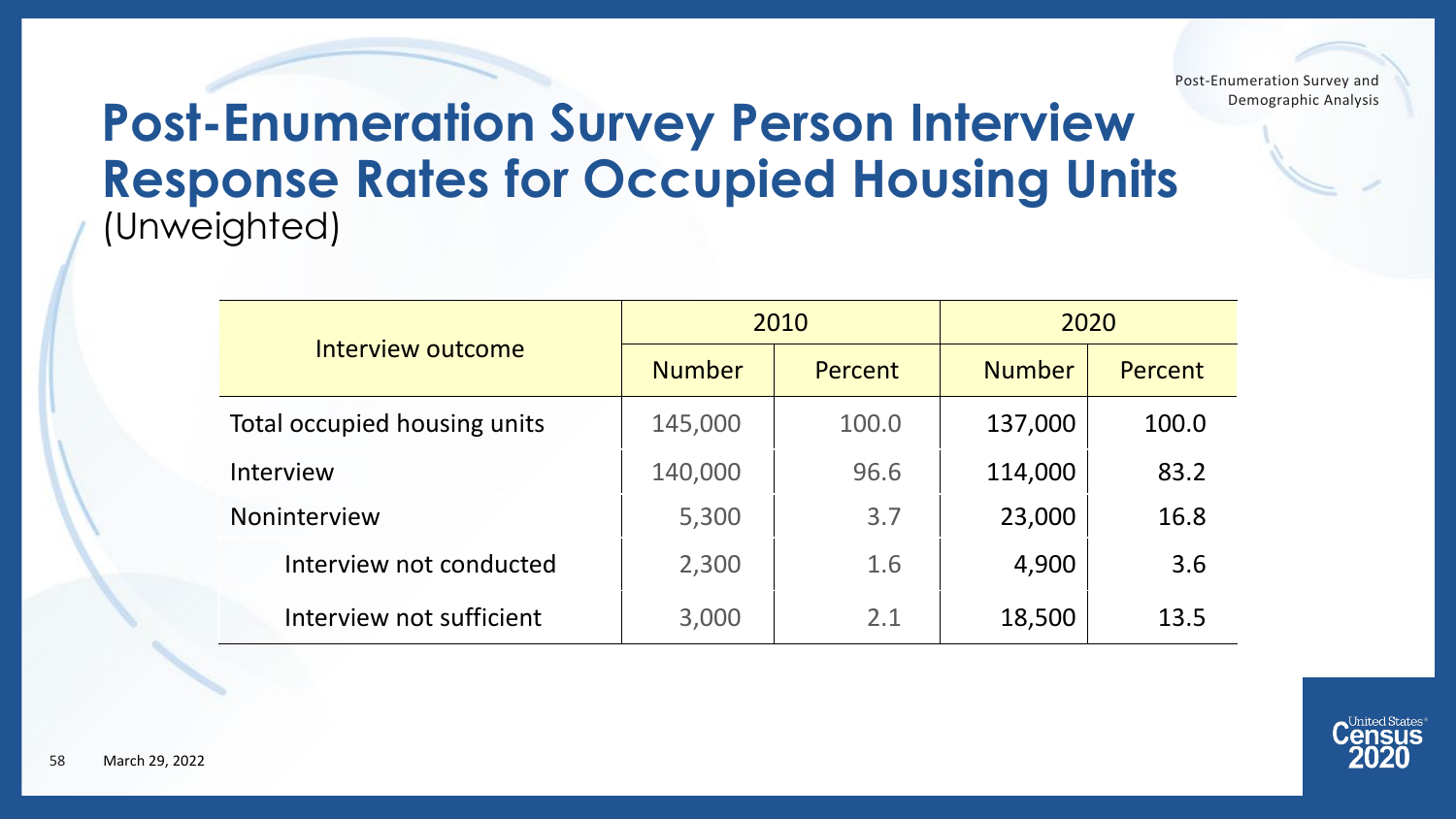### **Population Estimates Research**

- The Population Estimates Program annually disseminates official measures of population and housing units between decennial censuses.
- We are researching the feasibility of taking coverage measures into account in the development of the population estimates.
- We have established a technical research team within the Population Division.
- We will keep stakeholders updated on our research progress and timing.

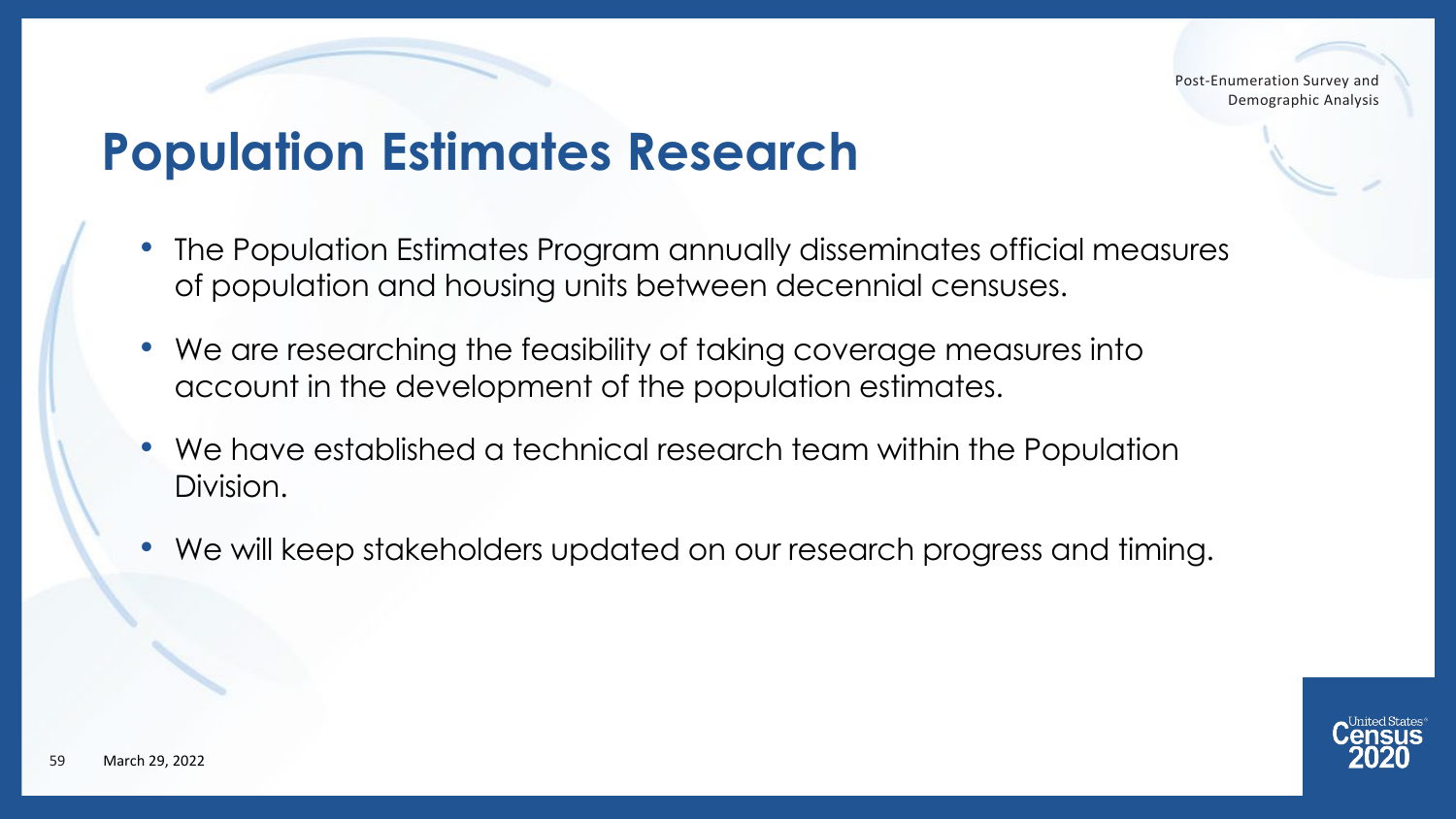#### **2020 Census**  National Urban League Update

## **Question Period**



March 29, 2022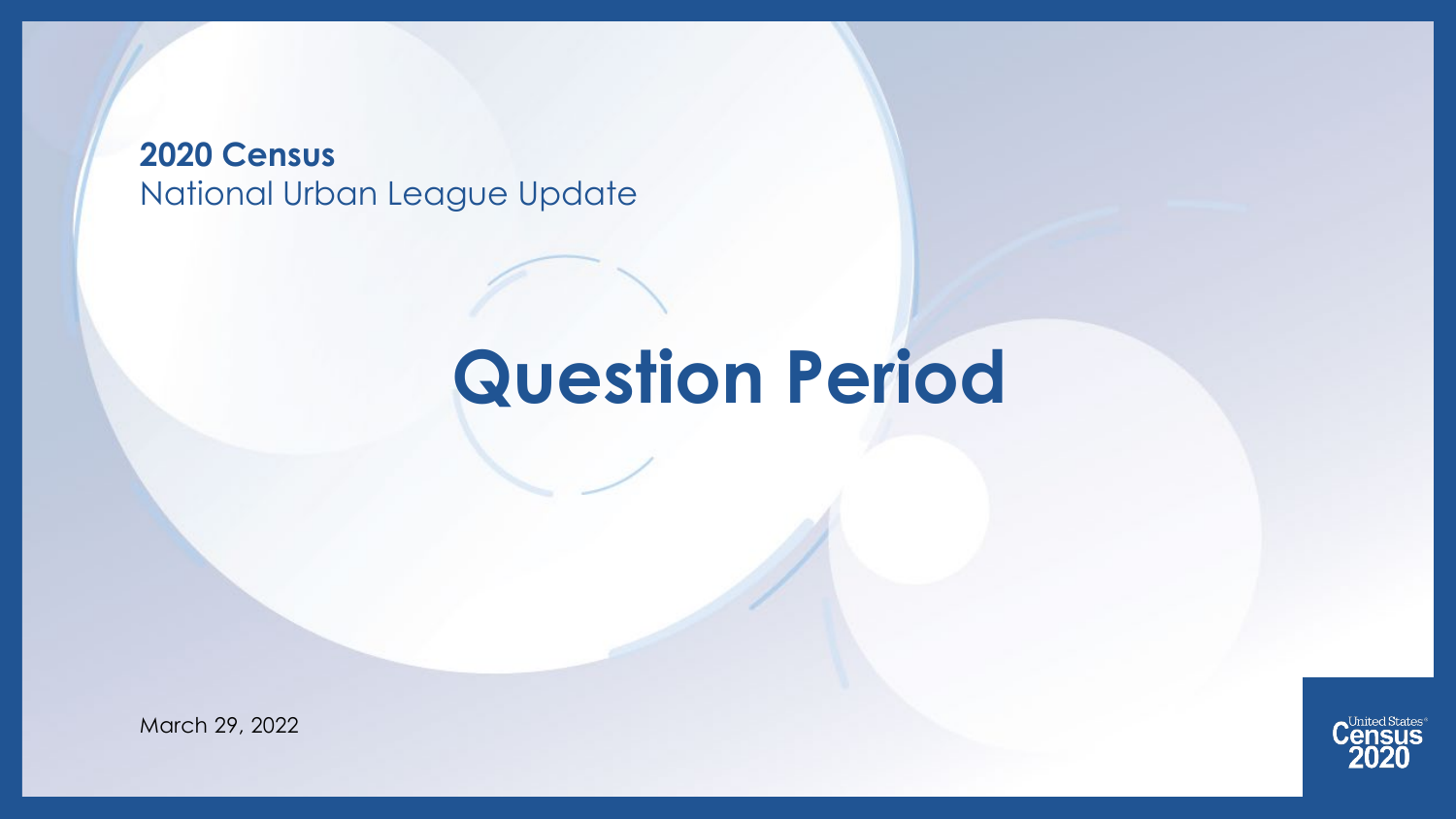### **Q&A**

#### **Nicholas A Jones,**

Director and Senior Advisor of Race and Ethnic Research and Outreach, Population Division, U.S. Census Bureau





#### **Deborah Stempowski,**

Assistant Director for Decennial Programs, U.S. Census Bureau



#### **Roberto R. Ramirez,**

Assistant Division Chief, Special Population Statistics, U.S. Census Bureau

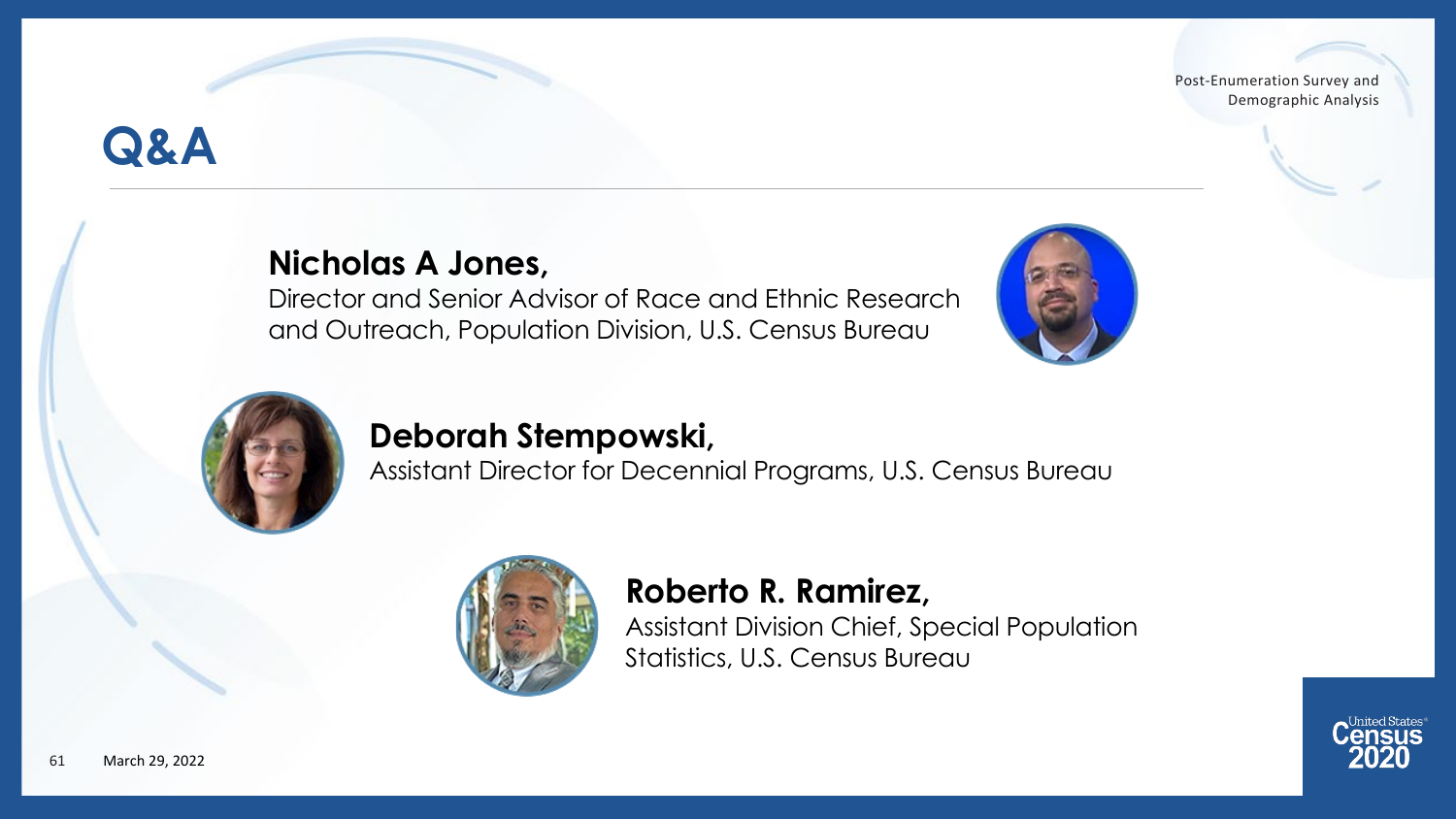### **Questions?**



## Dial **\*1 for the Operator**

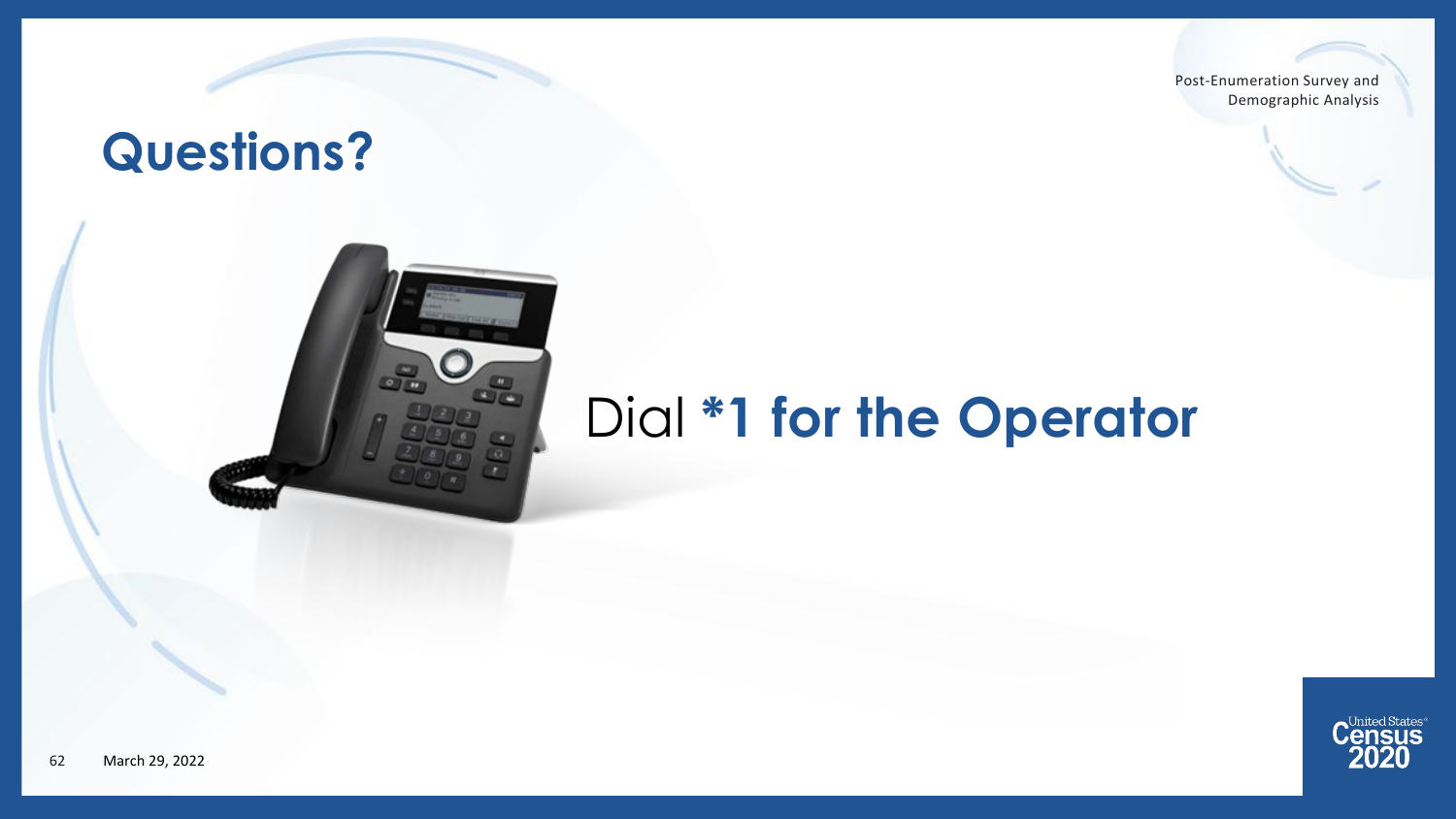### **For Further Information**

#### **Media:**

#### **Public Information Office**

pio@census.gov 301-763-3030/877-861-2010 (U.S. and Canada only)

#### **General Public:**

**Customer Service Center** 1-800-923-8282 or 301-763-INFO (4636)

#### **Press Kit:**

Go to **U.S. Census Bureau** at Census.gov ▶ Newsroom ▶ Press Kits

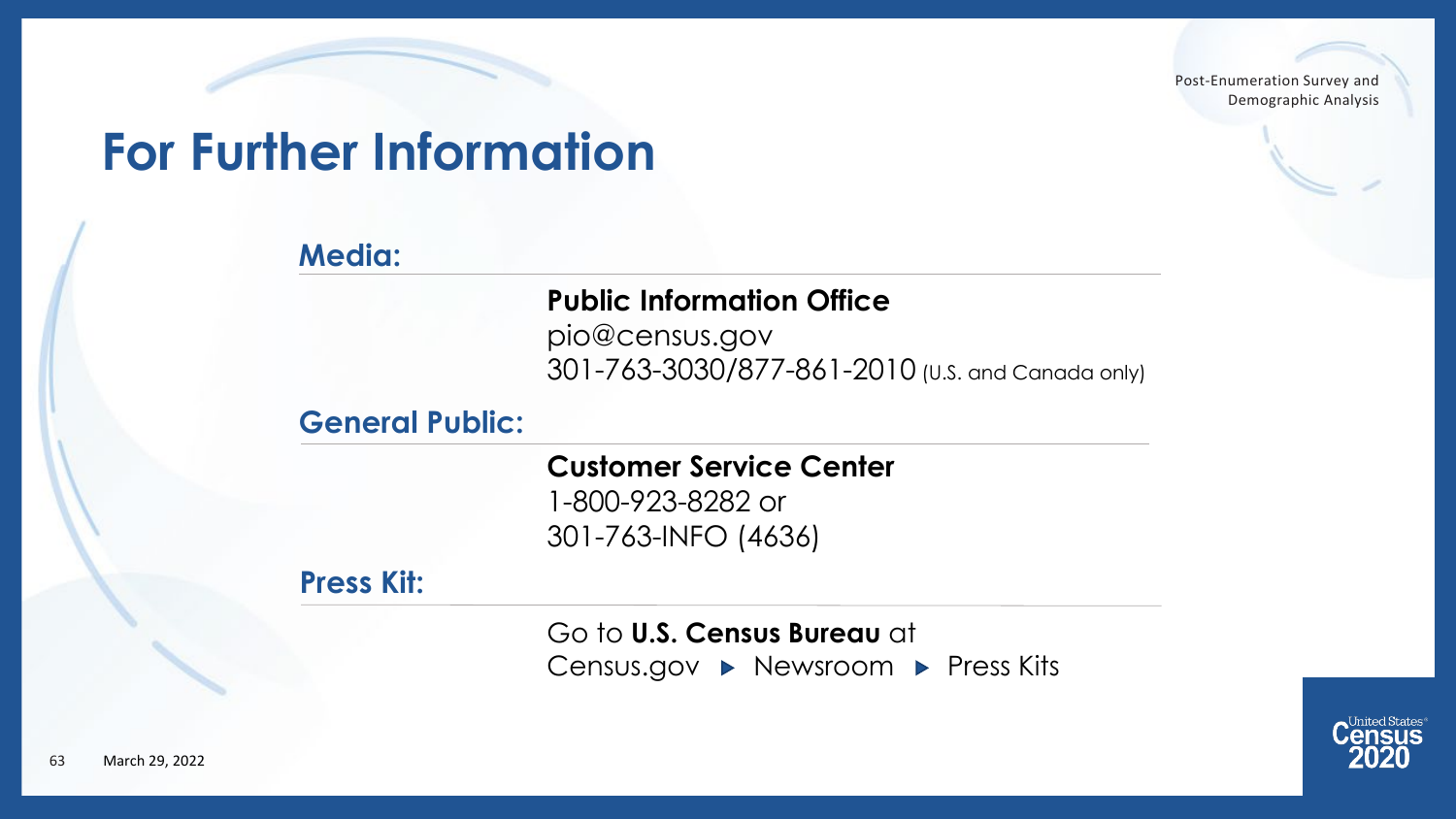#### **2020 Census**  Data Quality Releases:

## **Additional Materials**